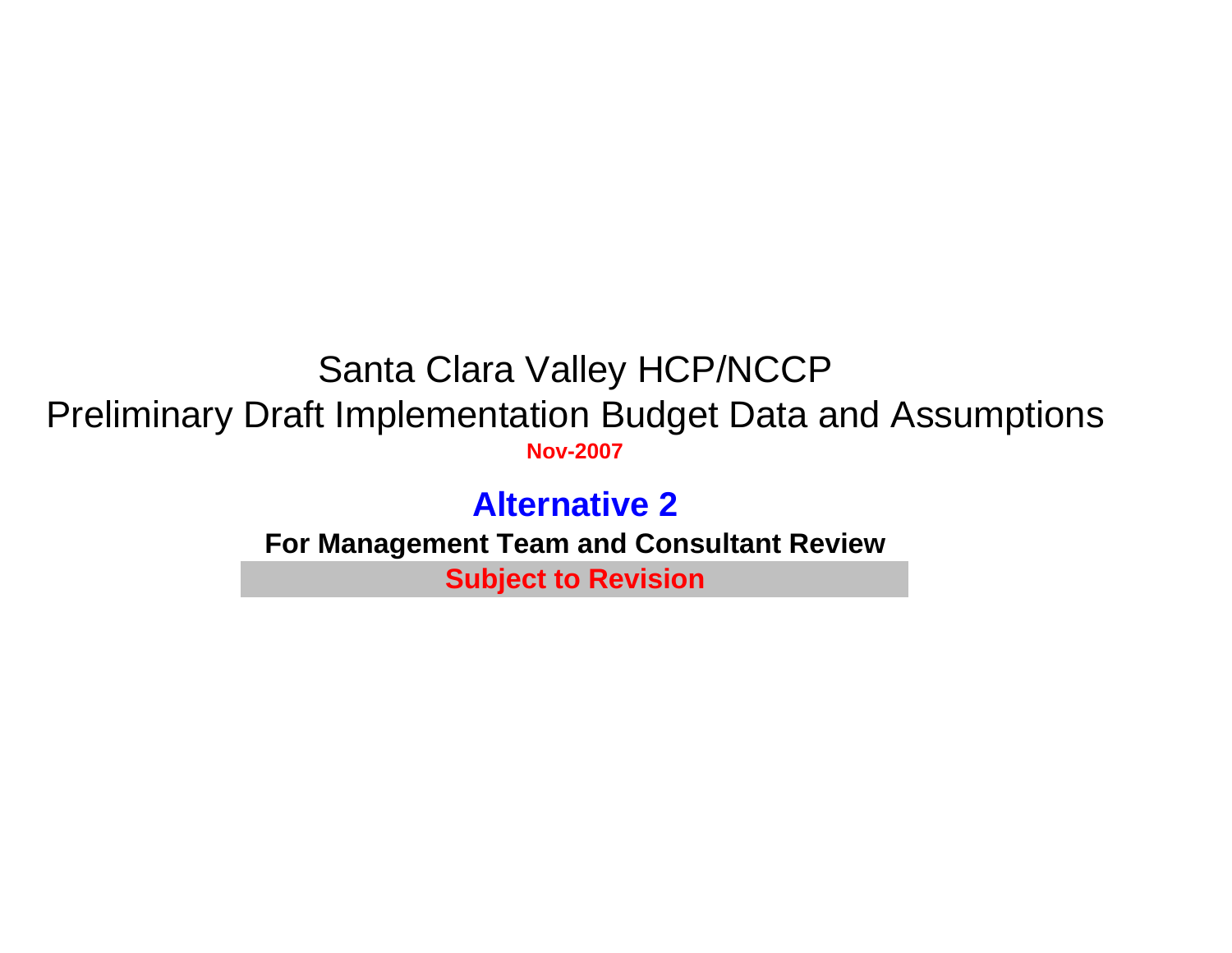# **Santa Clara Valley HCP/NCCP Implementation Budget**

## **Program Administration**

Reserve staffOffice furniture and equipment GIS and database equipment ToolsVehicles and fuelOffice space and utilities **Insurance** Staff training and uniforms Legal and financial analysis assistance JPA meeting stipends Law enforcementIn-lieu funding for law enforcement and fire protection (to offset loss of property tax revenue) Public education/outreach

## **Land Acquisition**

Fee title/ conservation easementsDue diligence Pre-acquisition surveys Site improvements: demolition, road removal, fences, gates, signs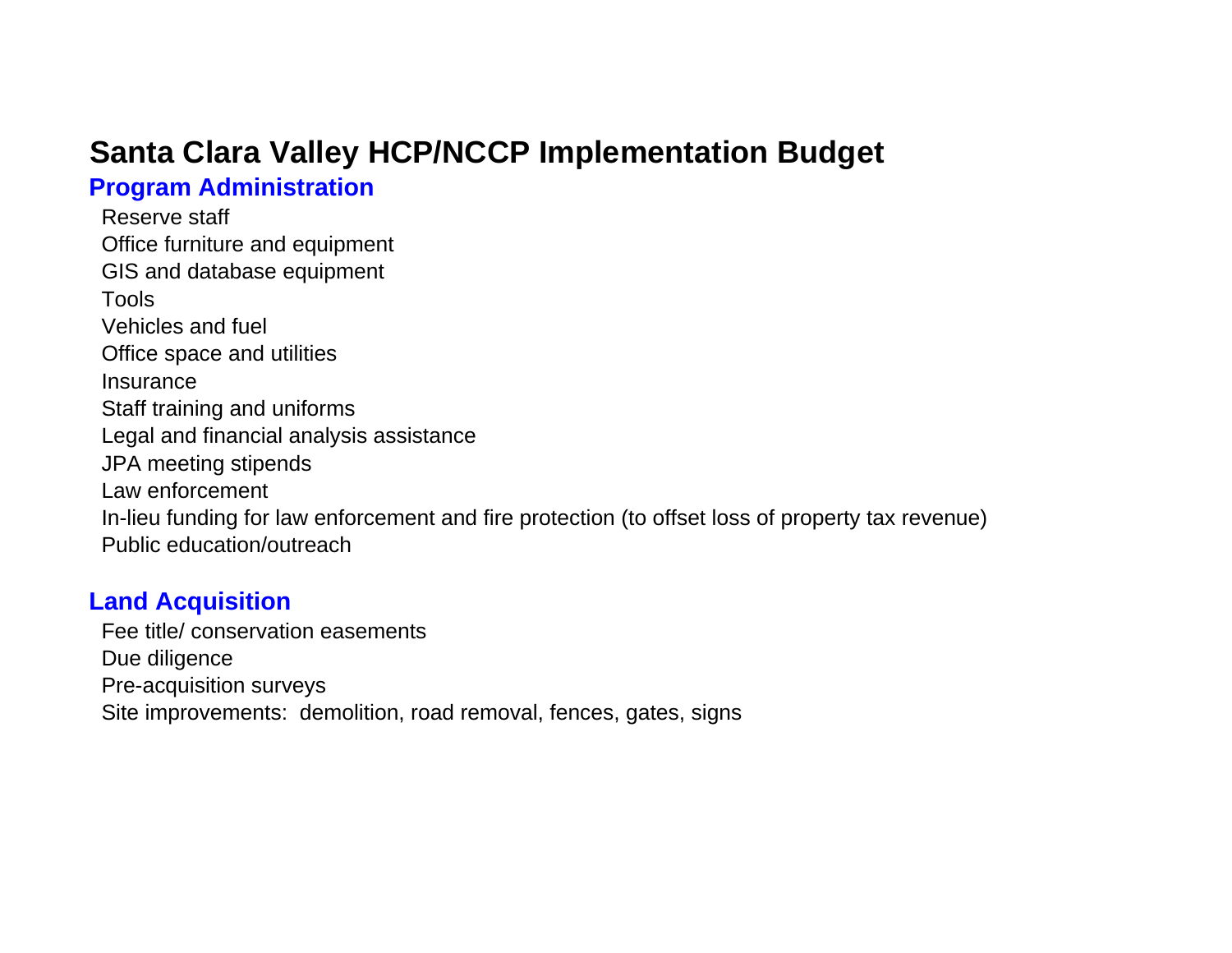# **Santa Clara Valley HCP/NCCP Implementation Budget**

## **Habitat Restoration / Creation**

Reserve staff and contractorsVehicles, equipment, and materials Plans and specifications Bid assistanceEnvironmental compliance Pre-construction surveys **Construction** Construction oversight & monitoring Post-construction oversight and monitoring Remedial measures**Contingency** 

## **Environmental Compliance for restoration projects and land management activities**

NEPA/CEQA, CWA 404/401, NHPA, CDFG 1602

## **Reserve Management and Maintenance**

Reserve staff and contractorsVehicles, equipment, and materials Field facilitiesMaintenance and utilities for facilitiesRoads, bridges, ponds Water pumping Special equipment and materials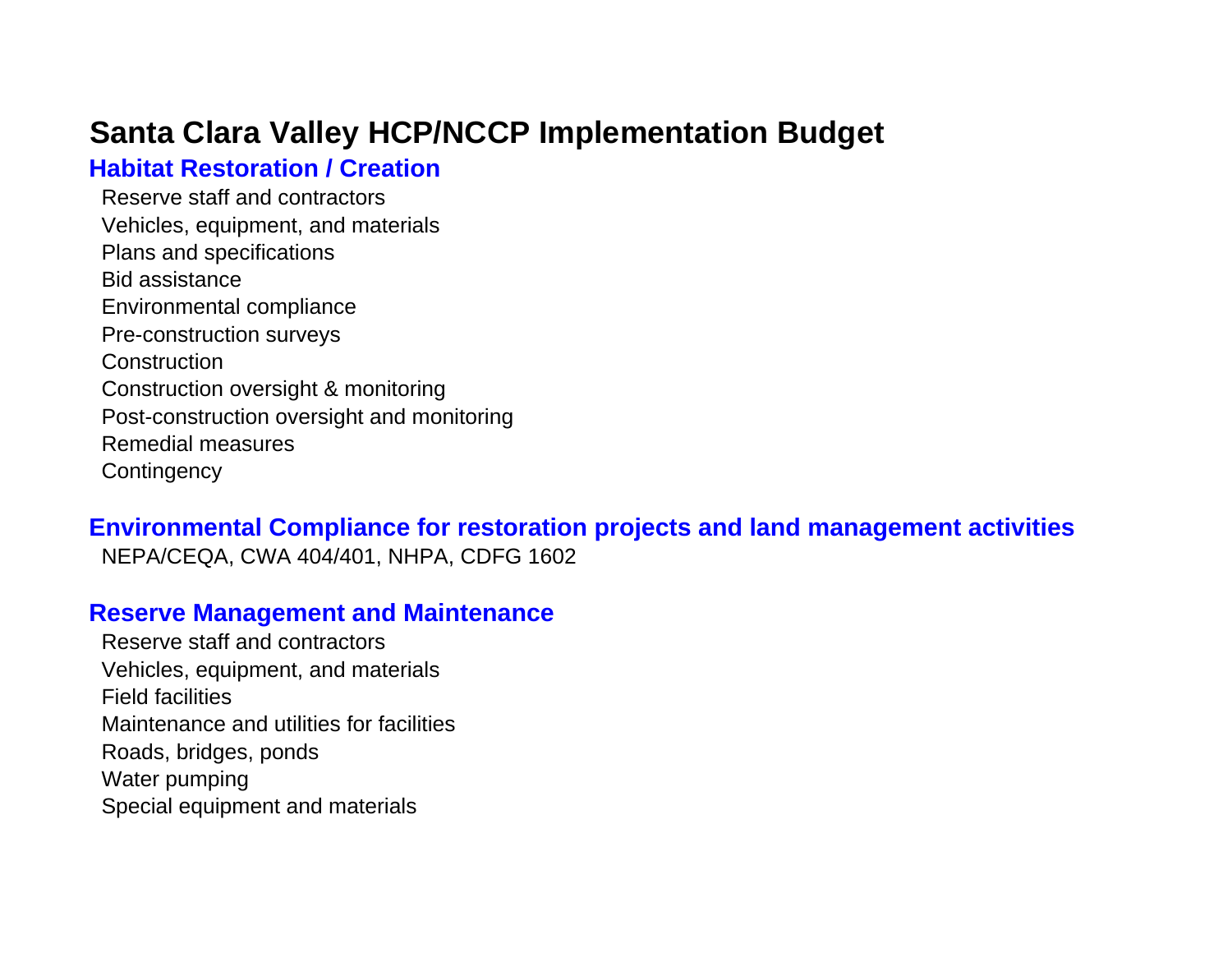# **Santa Clara Valley HCP/NCCP Implementation Budget**

Invasive species control

## **Reserve Water Supply and Fish Habitat Management and Maintenance**

Fish barrier modification and removalWater flow management

## **Recreation and Public Access**

Reserve staff (volunteer coordination) Vehicles, equipment, and materials Trailheads and associated facilitiesTrails, construction and maintenance

## **Monitoring, Research, and Adaptive Management**

Reserve staff and contractorsVehicles, equipment, and materials Biological monitoring by species and land cover Directed researchAdaptive management - Conservation assessment team and Science Advisors panel

## **Remedial Measures**

**Contingency Fund**

**Post-permit Budget**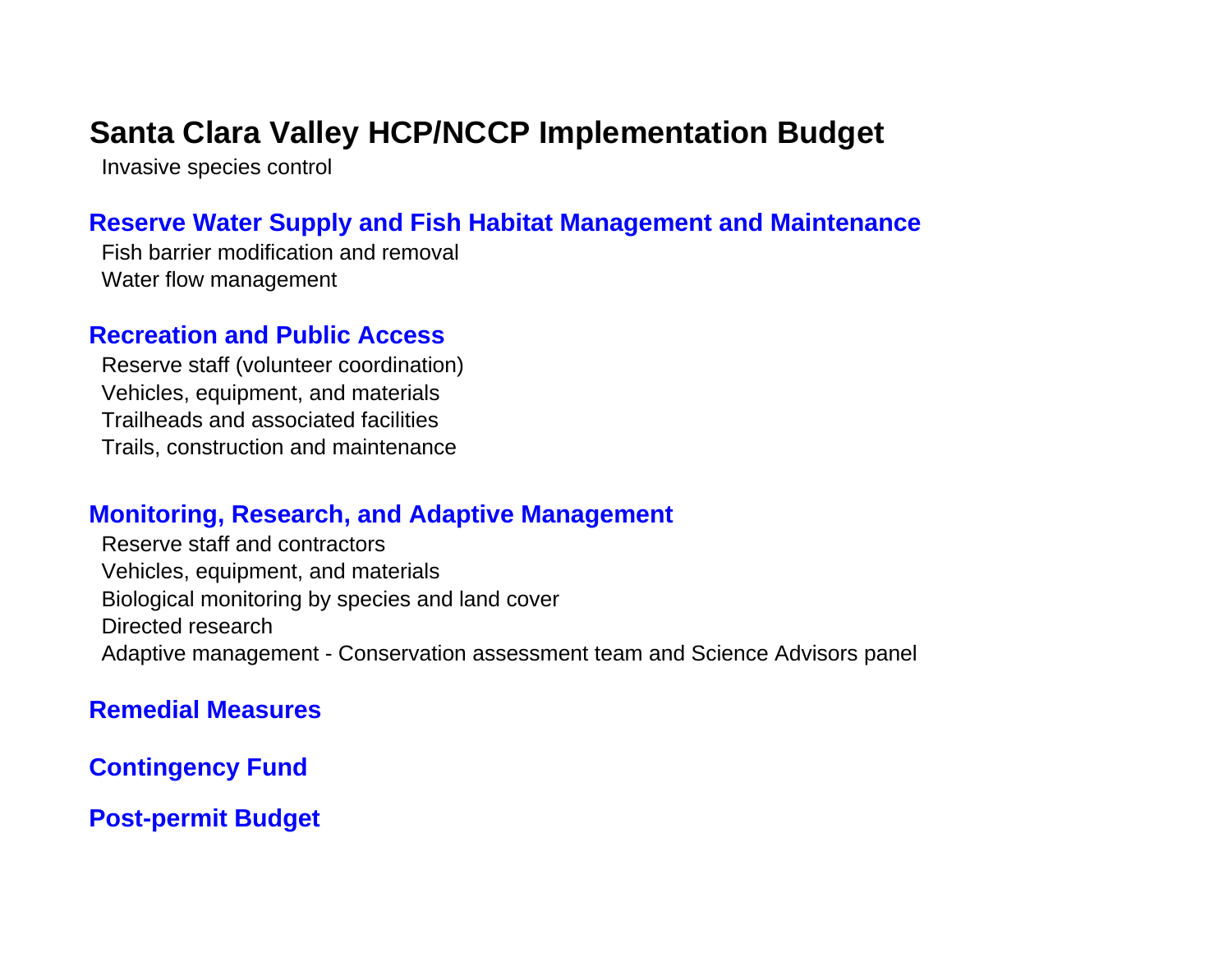## **Legend**

red numbers are assumptions or data entered directly into the worksheet blue numbers are links from other worksheets in the workbook black numbers are calculations based on the above numbers

|                                 | Numbers provided by Santa Clara County Parks                     |
|---------------------------------|------------------------------------------------------------------|
|                                 | Numbers provided by Santa Clara Valley Water District            |
|                                 | Numbers provided by Santa Clara County Open Space Authority      |
|                                 | Numbers provided by California Department of Parks & Recreation  |
|                                 | Numbers provided by California Department of Fish & Game         |
|                                 | <b>Numbers provided by Valley Transportation Authority</b>       |
| Average of multiple sources     |                                                                  |
| Numbers provided by J&S and HEG |                                                                  |
| <b>Guesstimated numbers</b>     |                                                                  |
|                                 | Input tables/values pasted into budget model workbook            |
|                                 | Indicates input value not yet available or awaiting confirmation |
|                                 |                                                                  |

Enter year for constant dollar values:

## **2007 dollars**

Enter Alternative for Analysis:

**Alternative 2**

Enter Model Date:

**Nov-2007**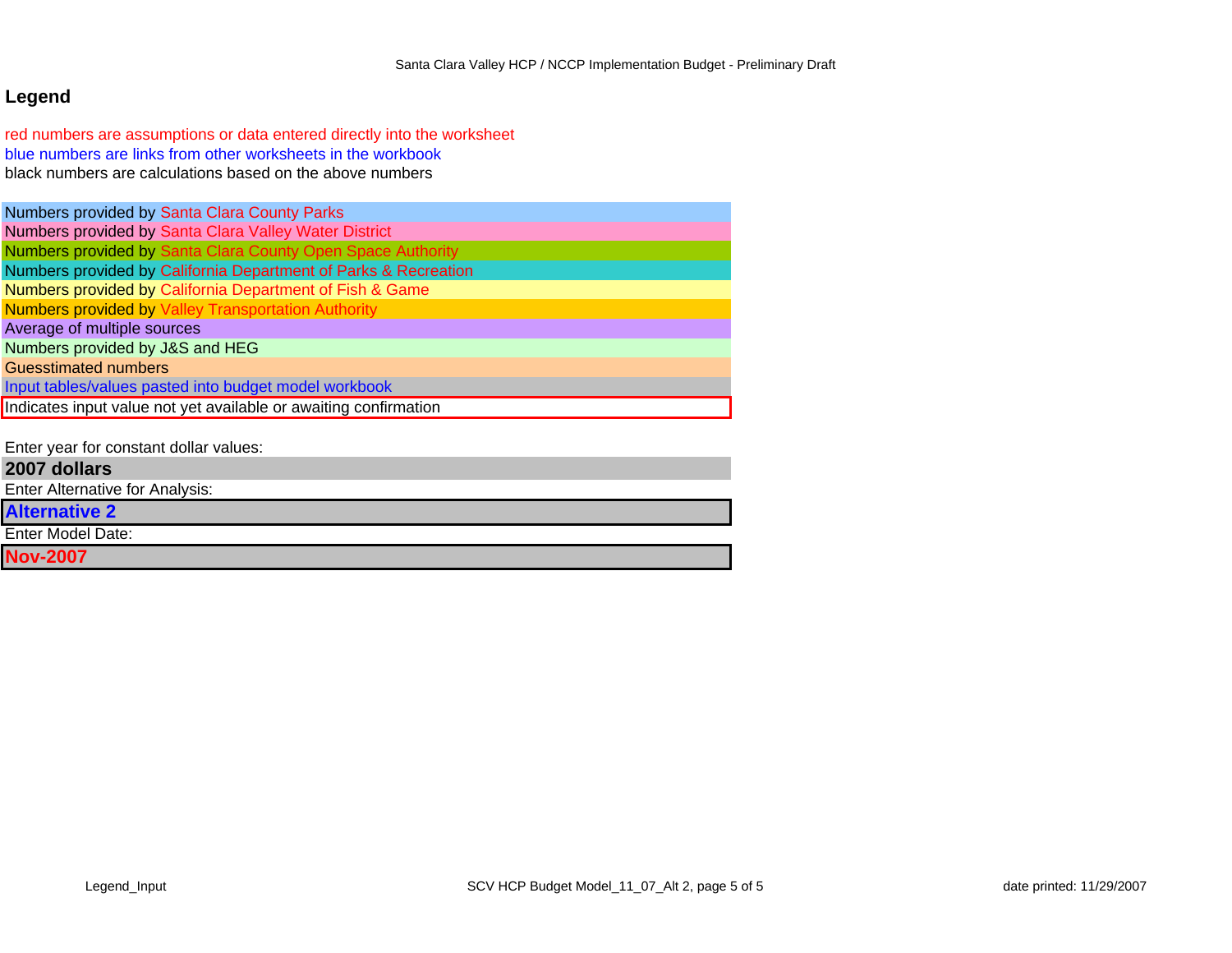| <b>Staffing/Personnel Costs</b><br><b>Salaries and Benefits, Travel</b> |                                                      |                                                                                                                                 |                                              |                                                 |                          |                |                                                          |                 |                               |                |                |                               |                |              |                   |
|-------------------------------------------------------------------------|------------------------------------------------------|---------------------------------------------------------------------------------------------------------------------------------|----------------------------------------------|-------------------------------------------------|--------------------------|----------------|----------------------------------------------------------|-----------------|-------------------------------|----------------|----------------|-------------------------------|----------------|--------------|-------------------|
|                                                                         |                                                      |                                                                                                                                 |                                              |                                                 |                          |                |                                                          |                 | Number of FTEs                |                |                |                               |                |              |                   |
|                                                                         | Benefit multiplier (percent<br>of salary)            |                                                                                                                                 | Days of overnight travel<br>per FTE per year | Mileage allowance<br>per year per FTE<br>miles) | $\mathbf{0}$             | $1 - 5$        | $6 - 10$                                                 | $11 - 15$       | 16-20                         | $21 - 25$      | 26-30          | $31 - 35$                     | 36-40          | $41 - 45$    | 46-50             |
| Salary per employee per year                                            | 35%                                                  | <b>Executive Director</b>                                                                                                       | 10.                                          | 2.001                                           | 1.0                      | 1.0            | 1.0                                                      | 1.0             |                               | 1.0            |                |                               | 1.0            | 1.0          | 1.0               |
| \$72,0                                                                  | 35%                                                  | IT - Database / GIS Management                                                                                                  | 3                                            | 251                                             | 0.0                      | 1.0            | 0.5                                                      | 0.5             | 0.5                           | 0.5            | 0.5            | $\Omega$                      | 0.5            | 0.5          | 0.5               |
| \$70.0                                                                  | 35%                                                  | <b>Budget Analyst</b>                                                                                                           |                                              |                                                 |                          |                | 0.5                                                      | 0.5             |                               | 0.5            |                |                               |                |              | $\frac{0.5}{0.3}$ |
|                                                                         |                                                      | 35% Acquisition Specialist                                                                                                      |                                              |                                                 |                          |                |                                                          | 1. <sub>C</sub> |                               | 0.5            |                |                               |                |              |                   |
|                                                                         | 35%                                                  | Grant Specialist/Conservation Plar                                                                                              | 5.                                           |                                                 | 1 <sup>c</sup>           | 1 <sup>c</sup> | 10                                                       | 1.0             | 10                            | 1.0            |                |                               | 10             |              | 1.0               |
|                                                                         | 35%<br>35%                                           | Public Education & Outreach                                                                                                     | $5^{\circ}$                                  | 1.000                                           |                          | 10             | 10                                                       | 4.0             |                               | 4 <sub>1</sub> |                |                               | 10             |              | 1.0               |
| <b>ROS N</b>                                                            |                                                      | Admin - Secretary                                                                                                               | $\blacktriangleleft$<br>10 <sup>1</sup>      | 250<br>1.000                                    | 1.0<br>0 <sub>0</sub>    | 10             | 1.0<br>1.0                                               | 1.0<br>1.0      | 1.0<br>10                     | 1.0<br>1.0     | 10<br>10       | 10<br>1 <sub>0</sub>          | 1.0<br>1.0     | 1.0<br>10    | 1.0<br>1.0        |
|                                                                         | 35%<br>35 <sup>°</sup>                               | Senior Scientist<br>Project Manager                                                                                             | $5^{\circ}$                                  |                                                 | 0 <sup>0</sup>           | 20             | 30                                                       | 3.0             | $\overline{3}$ $\overline{0}$ | 2.0            | $\overline{2}$ |                               | 2.0            | 20           | 2.0               |
| \$85.00                                                                 |                                                      | 35% Reserve Manager                                                                                                             | $\overline{1}$                               | 250                                             | 0.0                      | 1.0            | 1.0                                                      | 1.0             | 1.0                           | 1.0            | 1.0            | 1 <sub>0</sub>                | 1.0            | 1.0          | 1.0               |
| \$65.00                                                                 | 35%                                                  | <b>Field Staff</b>                                                                                                              | 3                                            | 25f                                             | 0 <sup>c</sup>           | 3.0            | 4.0                                                      | 4.0             | 4.0                           | 3.0            | 3.0            | $\overline{3}$ $\overline{0}$ | 3.0            | 3.0          | 3.0               |
| \$50.00                                                                 |                                                      | 35% Laborer                                                                                                                     |                                              |                                                 | 0.0                      | 2.0            | 2.0                                                      | 3.0             | 3.0                           | 3.0            | 3.0            |                               | 3.0            | 3.0          | 3.0               |
|                                                                         |                                                      | Total                                                                                                                           |                                              |                                                 | 6.0                      | 16.0           | 17.0                                                     | 18.0            | 18.0                          | 15.5           | 15.5           | 15.5                          | 15.3           | 15.3         | 15.3              |
|                                                                         |                                                      | Total turnover staff: assumes full turnover every 2.5 years (2 turnovers per period)<br>New Staff Per Period including turnover |                                              |                                                 | 6.0<br>12.0              | 32.0<br>42.0   | 34.0<br>35.0                                             | 36.0<br>37.0    | 36.0<br>36.0                  | 31.0<br>28.5   | 31.0<br>31.0   | 31.0<br>31.0                  | 30.6<br>30.4   | 30.6<br>30.6 | 30.6<br>30.6      |
|                                                                         |                                                      | 50% Admin-Secretary time allocated to program administration                                                                    |                                              |                                                 |                          |                |                                                          |                 |                               |                |                |                               |                |              |                   |
| 50 <sup>°</sup>                                                         |                                                      | Admin-Secretary time allocated to reserve management                                                                            |                                              |                                                 |                          |                |                                                          |                 |                               |                |                |                               |                |              |                   |
|                                                                         | \$175 Travel allowance per diem                      | 3.00 Per diem multiplier for executive director to cover additional travel expenses such as airfare                             |                                              |                                                 |                          |                |                                                          |                 |                               |                |                |                               |                |              |                   |
|                                                                         | \$0.485 Cost per mile for travel allowance           |                                                                                                                                 |                                              |                                                 |                          |                |                                                          |                 |                               |                |                |                               |                |              |                   |
|                                                                         |                                                      |                                                                                                                                 |                                              |                                                 |                          |                |                                                          |                 |                               |                |                |                               |                |              |                   |
| Overhead cost allocation                                                |                                                      |                                                                                                                                 |                                              |                                                 |                          |                |                                                          |                 |                               |                |                |                               |                |              |                   |
|                                                                         |                                                      | 15% Proportion of shared staff, equipment, vehicle, and travel costs allocated to program administration                        |                                              |                                                 |                          |                |                                                          |                 |                               |                |                |                               |                |              |                   |
| 40%                                                                     |                                                      | Proportion of shared staff, equipment, vehicle, and travel costs allocated to management                                        |                                              |                                                 |                          |                |                                                          |                 |                               |                |                |                               |                |              |                   |
|                                                                         |                                                      | 20% Proportion of shared staff, equipment, vehicle, and travel costs allocated to restoration                                   |                                              |                                                 |                          |                |                                                          |                 |                               |                |                |                               |                |              |                   |
| 25'                                                                     |                                                      | Proportion of shared staff, equipment, vehicle, and travel costs allocated to monitoring and research                           |                                              |                                                 |                          |                |                                                          |                 |                               |                |                |                               |                |              |                   |
| <b>Equipment and Vehicles</b>                                           |                                                      |                                                                                                                                 |                                              |                                                 |                          |                |                                                          |                 |                               |                |                |                               |                |              |                   |
| Office Equipment per employee                                           |                                                      |                                                                                                                                 |                                              |                                                 |                          |                |                                                          |                 |                               |                |                |                               |                |              |                   |
|                                                                         |                                                      |                                                                                                                                 |                                              |                                                 |                          |                |                                                          |                 |                               |                |                |                               |                |              |                   |
|                                                                         | Cost of service contract per                         |                                                                                                                                 | Replacement Period                           |                                                 |                          |                |                                                          |                 |                               |                |                |                               |                |              |                   |
| Cost per FTE per replacement period                                     | year                                                 | Equipment type                                                                                                                  | years)                                       | ECCC HCP                                        |                          |                |                                                          |                 |                               |                |                |                               |                |              |                   |
|                                                                         |                                                      | Common office furniture                                                                                                         |                                              | 20                                              |                          |                |                                                          |                 |                               |                |                |                               |                |              |                   |
|                                                                         |                                                      | Cubicle furniture                                                                                                               |                                              | 20                                              |                          |                |                                                          |                 |                               |                |                |                               |                |              |                   |
| -850                                                                    |                                                      | Office supplies (annual)                                                                                                        |                                              | $\overline{1}$                                  |                          |                |                                                          |                 |                               |                |                |                               |                |              |                   |
| \$2.50                                                                  |                                                      | Computers                                                                                                                       |                                              | -5                                              |                          |                |                                                          |                 |                               |                |                |                               |                |              |                   |
|                                                                         |                                                      | Cell phones                                                                                                                     |                                              | -5                                              |                          |                |                                                          |                 |                               |                |                |                               |                |              |                   |
|                                                                         |                                                      | Mobile radios<br>unit of common office furniture purchased every 20 years                                                       |                                              | 5                                               |                          |                |                                                          |                 |                               |                |                |                               |                |              |                   |
|                                                                         | Mobile radio per vehicle                             |                                                                                                                                 |                                              |                                                 |                          |                |                                                          |                 |                               |                |                |                               |                |              |                   |
| <b>General Office Equipment</b>                                         |                                                      |                                                                                                                                 |                                              |                                                 |                          |                | Number of items leased, purchased, or retired, by period |                 |                               |                |                |                               |                |              |                   |
|                                                                         |                                                      |                                                                                                                                 |                                              |                                                 |                          |                |                                                          |                 |                               |                |                |                               |                |              |                   |
|                                                                         |                                                      |                                                                                                                                 |                                              |                                                 |                          |                |                                                          |                 |                               |                |                |                               |                |              |                   |
| Cost per year (leased items) / cost per item                            | Cost of service contract per                         |                                                                                                                                 |                                              |                                                 |                          |                |                                                          |                 |                               |                |                |                               |                |              |                   |
| (purchased items)                                                       | item per year                                        | Type of Equipment                                                                                                               | $\mathbf 0$                                  | $1 - 5$                                         | $6 - 10$                 | $11 - 15$      | 16-20                                                    | $21 - 25$       | 26-30                         | $31 - 35$      | 36-40          | 41-45                         | 46-50          |              |                   |
|                                                                         |                                                      | Color printer/copy                                                                                                              |                                              |                                                 |                          |                |                                                          |                 |                               |                |                |                               |                |              |                   |
| \$11,00                                                                 | \$1,100                                              | machine/scanner (lease)                                                                                                         |                                              |                                                 |                          |                |                                                          |                 |                               |                |                |                               |                |              |                   |
| \$6.00                                                                  | SAN                                                  | Office telephone systems (lease)                                                                                                |                                              |                                                 |                          |                |                                                          |                 |                               |                |                |                               |                |              |                   |
|                                                                         |                                                      | Books and journals (purchase)                                                                                                   |                                              |                                                 |                          |                |                                                          |                 |                               |                |                |                               |                |              |                   |
|                                                                         |                                                      | New fax machines purchased                                                                                                      |                                              |                                                 |                          |                |                                                          |                 |                               |                |                |                               |                |              |                   |
|                                                                         |                                                      | Old fax machines retired                                                                                                        |                                              |                                                 |                          |                |                                                          |                 |                               |                |                |                               |                |              |                   |
|                                                                         |                                                      | Total fax machines                                                                                                              |                                              |                                                 |                          |                | $\overline{1}$                                           |                 |                               |                |                |                               |                |              |                   |
|                                                                         |                                                      | New printers purchased                                                                                                          |                                              |                                                 |                          |                |                                                          |                 |                               |                |                |                               |                |              |                   |
|                                                                         |                                                      | Old printers retired                                                                                                            |                                              |                                                 |                          |                |                                                          |                 |                               |                |                |                               |                |              |                   |
|                                                                         |                                                      | <b>Total printers</b>                                                                                                           | $\overline{1}$                               | $\overline{1}$                                  | $\overline{\phantom{a}}$ | $\overline{2}$ | $\overline{2}$                                           | -2              | $\overline{2}$                |                |                | $\overline{\phantom{a}}$      |                |              |                   |
|                                                                         |                                                      | New digital cameras purchased                                                                                                   |                                              |                                                 |                          |                |                                                          |                 |                               |                |                |                               |                |              |                   |
|                                                                         |                                                      | Old digital cameras retired<br>Total digital cameras                                                                            |                                              | $\overline{2}$                                  | $\mathcal{P}$            | $\overline{2}$ | $\overline{2}$                                           |                 | $\mathcal{L}$                 |                |                | $\mathcal{P}$                 |                |              |                   |
|                                                                         |                                                      | Radio base station purchased                                                                                                    |                                              |                                                 |                          |                |                                                          |                 |                               |                |                |                               |                |              |                   |
|                                                                         |                                                      | Radio base station retired                                                                                                      |                                              |                                                 |                          |                |                                                          |                 |                               |                |                |                               |                |              |                   |
|                                                                         |                                                      | Total radio base stations                                                                                                       | 1                                            | $\overline{1}$                                  | $\overline{1}$           | $\overline{1}$ | $\overline{1}$                                           | $\overline{1}$  | $\overline{1}$                | $\overline{1}$ | $\overline{1}$ | $\overline{1}$                | $\overline{1}$ |              |                   |
|                                                                         |                                                      | Trunked radio system (shared                                                                                                    |                                              |                                                 |                          |                |                                                          |                 |                               |                |                |                               |                |              |                   |
|                                                                         |                                                      | tower and repeaters)                                                                                                            |                                              |                                                 |                          |                |                                                          |                 |                               |                |                |                               |                |              |                   |
|                                                                         | year replacement period for fax machine and printer. |                                                                                                                                 |                                              |                                                 |                          |                |                                                          |                 |                               |                |                |                               |                |              |                   |
|                                                                         | year replacement period for digital cameras.         |                                                                                                                                 |                                              |                                                 |                          |                |                                                          |                 |                               |                |                |                               |                |              |                   |
|                                                                         | vear replacement period for radio base station.      |                                                                                                                                 |                                              |                                                 |                          |                |                                                          |                 |                               |                |                |                               |                |              |                   |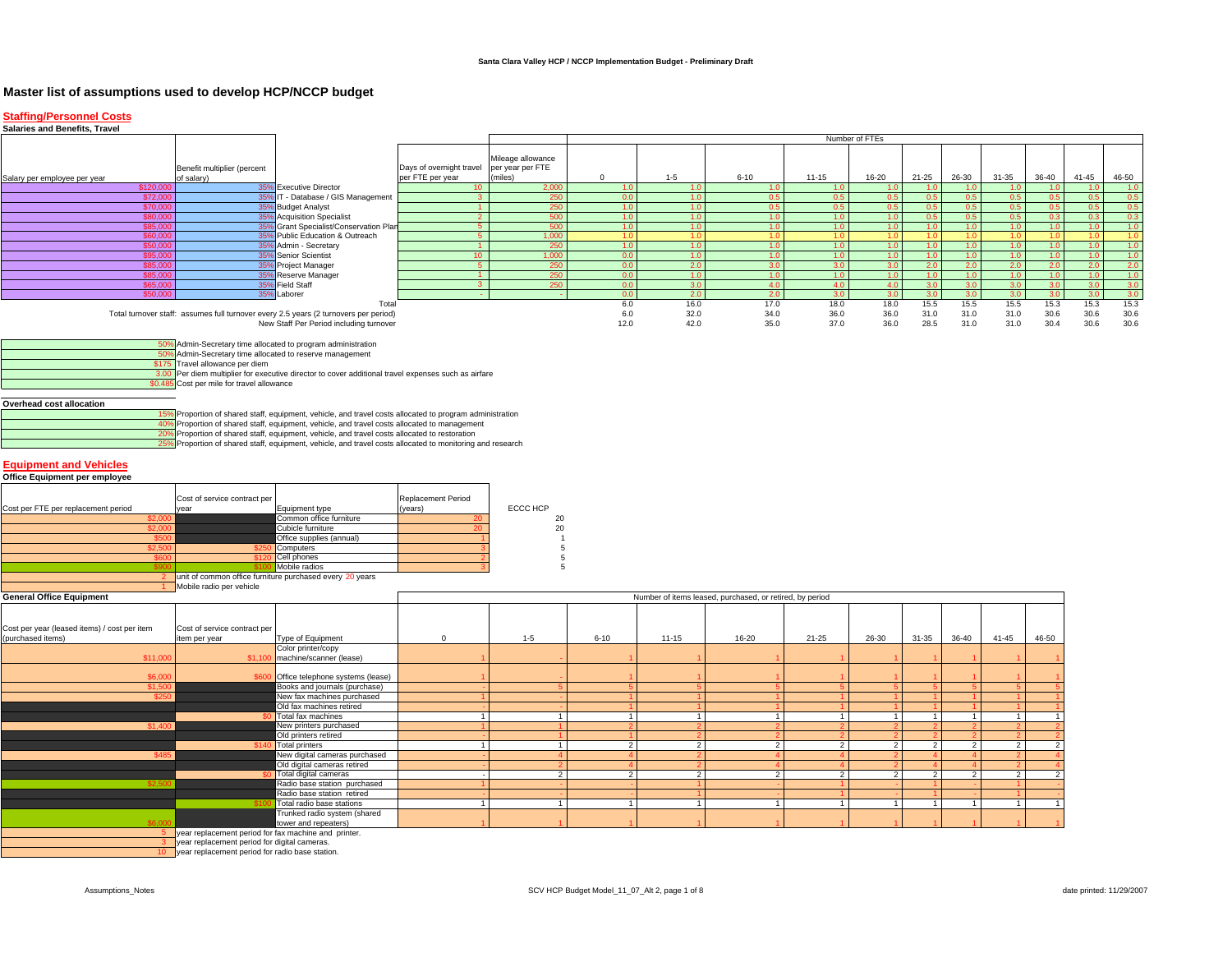#### **Santa Clara Valley HCP / NCCP Implementation Budget - Preliminary Draft**

### **Master list of assumptions used to develop HCP/NCCP budget**

| master not or assumptions asculto acteivity non moon bauget<br><b>GIS and Database Equipment</b>                                                                                                                                                                                                                                                                    |                                                                                                                                                                                                                                |                                                                   |                                          |                |                         |                | Number of items leased, purchased, or retired    |                |                |                |                          |                |                |                |
|---------------------------------------------------------------------------------------------------------------------------------------------------------------------------------------------------------------------------------------------------------------------------------------------------------------------------------------------------------------------|--------------------------------------------------------------------------------------------------------------------------------------------------------------------------------------------------------------------------------|-------------------------------------------------------------------|------------------------------------------|----------------|-------------------------|----------------|--------------------------------------------------|----------------|----------------|----------------|--------------------------|----------------|----------------|----------------|
| Cost per item                                                                                                                                                                                                                                                                                                                                                       | Cost of software update or<br>service contract per 5-year<br>period                                                                                                                                                            | Type of Equipment                                                 | $\mathbf{0}$                             | $1 - 5$        | $6 - 10$                | $11 - 15$      | 16-20                                            | 21-25          | 26-30          | 31-35          | 36-40                    | 41-45          | 46-50          |                |
| \$10.00                                                                                                                                                                                                                                                                                                                                                             |                                                                                                                                                                                                                                | New GIS/database servers<br>purchased                             |                                          |                |                         |                |                                                  |                |                |                |                          |                |                |                |
|                                                                                                                                                                                                                                                                                                                                                                     |                                                                                                                                                                                                                                | Old GIS/database servers retired                                  |                                          |                |                         |                |                                                  |                |                |                |                          |                |                |                |
|                                                                                                                                                                                                                                                                                                                                                                     |                                                                                                                                                                                                                                | Total GIS/database servers                                        |                                          | 1              |                         | $\mathbf{1}$   |                                                  |                |                | $\overline{1}$ |                          |                |                |                |
|                                                                                                                                                                                                                                                                                                                                                                     |                                                                                                                                                                                                                                | New tablet PC purchased                                           |                                          |                |                         |                |                                                  |                |                |                |                          |                |                |                |
|                                                                                                                                                                                                                                                                                                                                                                     |                                                                                                                                                                                                                                | Old tablet PCs retired                                            |                                          |                |                         |                |                                                  |                |                |                |                          |                |                |                |
|                                                                                                                                                                                                                                                                                                                                                                     |                                                                                                                                                                                                                                | <b>Total tablet PCs</b>                                           |                                          | $\overline{2}$ | $\overline{2}$          | $\overline{2}$ | $\mathcal{P}$                                    | $\overline{2}$ | $\overline{2}$ | $\overline{2}$ | $\mathcal{P}$            | $\mathcal{P}$  |                |                |
|                                                                                                                                                                                                                                                                                                                                                                     |                                                                                                                                                                                                                                | New plotters purchased<br>Old plotters retired                    |                                          |                |                         |                |                                                  |                |                |                |                          |                |                |                |
|                                                                                                                                                                                                                                                                                                                                                                     |                                                                                                                                                                                                                                | <b>Total plotters</b>                                             |                                          | 1              |                         | $\mathbf{1}$   |                                                  |                | 1              |                |                          |                |                |                |
| \$4.00                                                                                                                                                                                                                                                                                                                                                              |                                                                                                                                                                                                                                | New GPS units purchased                                           |                                          |                |                         |                |                                                  |                |                |                |                          |                |                |                |
|                                                                                                                                                                                                                                                                                                                                                                     |                                                                                                                                                                                                                                | Old GPS units retired                                             |                                          |                |                         |                |                                                  |                |                |                |                          |                |                |                |
|                                                                                                                                                                                                                                                                                                                                                                     | \$70                                                                                                                                                                                                                           | <b>Total GPS units</b>                                            |                                          | $\overline{2}$ | $\overline{2}$          | $\overline{2}$ | $\overline{2}$                                   | $\overline{2}$ | $\overline{2}$ | $\overline{2}$ | $\overline{2}$           | $\mathcal{P}$  |                |                |
|                                                                                                                                                                                                                                                                                                                                                                     |                                                                                                                                                                                                                                | New GIS software purchased                                        |                                          |                |                         |                |                                                  |                |                |                |                          |                |                |                |
|                                                                                                                                                                                                                                                                                                                                                                     |                                                                                                                                                                                                                                | Old GIS software retired                                          |                                          |                |                         |                |                                                  |                |                |                |                          |                |                |                |
|                                                                                                                                                                                                                                                                                                                                                                     | \$1,500                                                                                                                                                                                                                        | <b>Total GIS software</b>                                         | $\mathbf{1}$                             | $\overline{2}$ | 2                       | 2              | 2                                                | 2              | 2              | $\overline{2}$ | 2                        | 2              |                |                |
| \$3.00                                                                                                                                                                                                                                                                                                                                                              |                                                                                                                                                                                                                                | <b>New computer software purchased</b>                            |                                          |                |                         |                |                                                  |                |                |                |                          |                |                |                |
|                                                                                                                                                                                                                                                                                                                                                                     |                                                                                                                                                                                                                                | Old computer software retired                                     |                                          |                |                         |                |                                                  |                |                |                |                          |                |                |                |
|                                                                                                                                                                                                                                                                                                                                                                     | \$700                                                                                                                                                                                                                          | Total computer software                                           |                                          | $\overline{2}$ | $\overline{2}$          | $\overline{2}$ | 2                                                | $\overline{2}$ | $\overline{2}$ | $\overline{2}$ | $\mathcal{P}$            | 2              |                |                |
| 5.                                                                                                                                                                                                                                                                                                                                                                  |                                                                                                                                                                                                                                | year replacement period for GIS and database equipment purchased. |                                          |                |                         |                |                                                  |                |                |                |                          |                |                |                |
| 3.                                                                                                                                                                                                                                                                                                                                                                  | year software upgrade cycle                                                                                                                                                                                                    |                                                                   |                                          |                |                         |                |                                                  |                |                |                |                          |                |                |                |
| <b>Vehicles and Fuel</b>                                                                                                                                                                                                                                                                                                                                            |                                                                                                                                                                                                                                |                                                                   |                                          |                |                         |                | Number of vehicle purchased, or retired per year |                |                |                |                          |                |                |                |
| Purchase price per vehicle                                                                                                                                                                                                                                                                                                                                          | Fuel cost per vehicle per<br>year                                                                                                                                                                                              |                                                                   | Maintenance cost per<br>vehicle per year | $\mathbf{0}$   | $1 - 5$                 | $6 - 10$       | $11 - 15$                                        | 16-20          | $21 - 25$      | 26-30          | $31 - 35$                | 36-40          | $41 - 45$      | 46-50          |
|                                                                                                                                                                                                                                                                                                                                                                     |                                                                                                                                                                                                                                | Vew passenger cars purchased                                      |                                          |                |                         |                |                                                  |                |                |                |                          |                |                |                |
|                                                                                                                                                                                                                                                                                                                                                                     |                                                                                                                                                                                                                                | Old passenger cars retired<br>Total passenger cars                |                                          | $\overline{2}$ | $\overline{2}$          | $\overline{2}$ | $\overline{\phantom{a}}$                         | $\overline{2}$ | $\overline{2}$ | $\overline{2}$ | $\overline{\phantom{a}}$ | $\overline{2}$ | $\overline{2}$ | $\overline{2}$ |
|                                                                                                                                                                                                                                                                                                                                                                     |                                                                                                                                                                                                                                | New 4WD trucks purchased                                          |                                          |                |                         |                |                                                  |                |                |                |                          |                |                |                |
|                                                                                                                                                                                                                                                                                                                                                                     |                                                                                                                                                                                                                                | Old 4WD trucks retired                                            |                                          |                |                         |                |                                                  |                |                |                |                          |                |                |                |
|                                                                                                                                                                                                                                                                                                                                                                     |                                                                                                                                                                                                                                | Total 4WD trucks                                                  |                                          | $\mathbf{1}$   | 5                       | 6              | $\overline{7}$                                   | $\overline{7}$ | 5 <sup>1</sup> | 5              | 5                        | 5              | 5              | 5              |
|                                                                                                                                                                                                                                                                                                                                                                     |                                                                                                                                                                                                                                | New ATVs and trailers purchased                                   |                                          |                |                         |                |                                                  |                |                |                |                          |                |                |                |
|                                                                                                                                                                                                                                                                                                                                                                     |                                                                                                                                                                                                                                | Old ATVs and trailers retired                                     |                                          |                |                         |                |                                                  |                |                |                |                          |                |                |                |
|                                                                                                                                                                                                                                                                                                                                                                     |                                                                                                                                                                                                                                | <b>Total ATVs and trailers</b>                                    |                                          |                | $\mathbf{1}$            | $\overline{1}$ | $\overline{2}$                                   | $\overline{2}$ | $\overline{2}$ | $\overline{2}$ | $\overline{2}$           | $\mathbf{1}$   | $\overline{1}$ | $\overline{1}$ |
|                                                                                                                                                                                                                                                                                                                                                                     |                                                                                                                                                                                                                                | <b>Total vehicles</b>                                             |                                          | $\overline{3}$ | $\overline{\mathbf{8}}$ | $\overline{9}$ | 11                                               | 11             | 9              | $\overline{9}$ | $\overline{9}$           | $^{\circ}$     | 8              | 8              |
| <b>Leased Vehicle/Equipment</b>                                                                                                                                                                                                                                                                                                                                     |                                                                                                                                                                                                                                |                                                                   |                                          |                |                         |                |                                                  |                |                |                |                          |                |                |                |
|                                                                                                                                                                                                                                                                                                                                                                     | Average days of use per                                                                                                                                                                                                        |                                                                   |                                          |                |                         |                |                                                  |                |                |                |                          |                |                |                |
| Daily Lease Cost                                                                                                                                                                                                                                                                                                                                                    | 1,000 acres                                                                                                                                                                                                                    | Type of Vehicle / Equipment                                       |                                          |                |                         |                |                                                  |                |                |                |                          |                |                |                |
|                                                                                                                                                                                                                                                                                                                                                                     |                                                                                                                                                                                                                                | Tractor                                                           |                                          |                |                         |                |                                                  |                |                |                |                          |                |                |                |
|                                                                                                                                                                                                                                                                                                                                                                     |                                                                                                                                                                                                                                | Small tractor                                                     |                                          |                |                         |                |                                                  |                |                |                |                          |                |                |                |
| S19                                                                                                                                                                                                                                                                                                                                                                 |                                                                                                                                                                                                                                | Dump truck<br>Fire truck                                          |                                          |                |                         |                |                                                  |                |                |                |                          |                |                |                |
| <b>Other Program Administration</b><br>Office Space<br>Assumes Implementing Entity will be housed in office(s) of existing public agencies so will not pay for office space<br>\$0.0<br><b>Utility Costs</b><br>Assumes Implementing Entity will be housed in office(s) of existing public agencies so will not pay for utilities<br>Insurance<br>\$1.75<br>\$5,500 | Total space leased per period (square feet)<br>Cost per square foot per month<br>Annual cost per sq. ft. of office space<br>Automobile insurance cost per year per vehicle<br>Directors' and officers' insurance cost per year |                                                                   |                                          |                |                         |                |                                                  |                |                |                |                          |                |                |                |
| \$5,500                                                                                                                                                                                                                                                                                                                                                             | General liability insurance cost per year<br>\$8,250 Professional liability insurance cost per year                                                                                                                            |                                                                   |                                          |                |                         |                |                                                  |                |                |                |                          |                |                |                |
| <b>Staff Training</b>                                                                                                                                                                                                                                                                                                                                               |                                                                                                                                                                                                                                |                                                                   |                                          |                |                         |                |                                                  |                |                |                |                          |                |                |                |

**0** Annual cost of training per staff member (excluding travel) **Uniforms**

\$500 Cost of new uniforms per staff member (assumes turnover of once per 2.5 years [2 times per period])<br>\$150 Annual replacement cost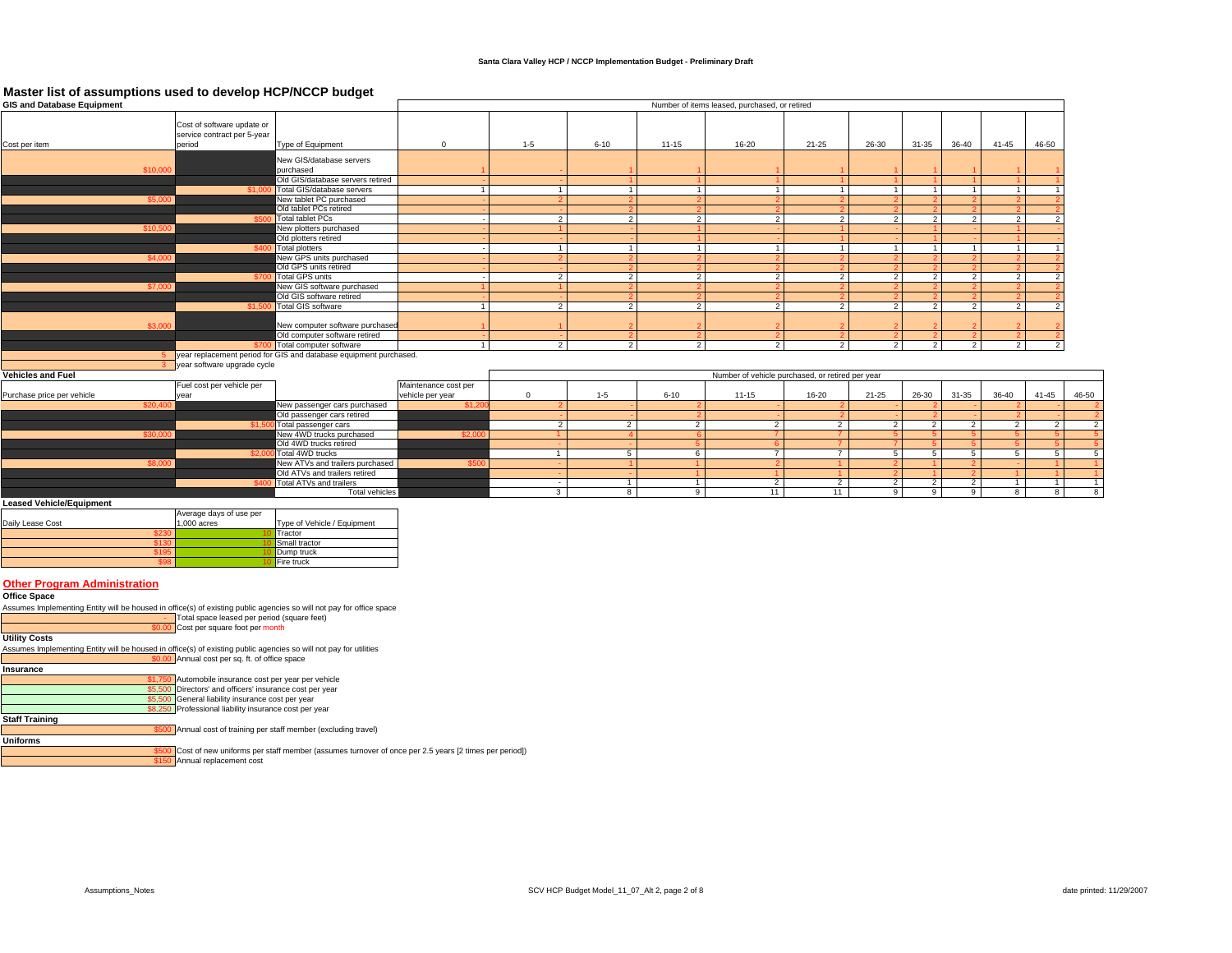#### **Legal Assistance**

| LGUAI ASSISIAIIUG                                                                                                           |  |  |  |  |  |  |
|-----------------------------------------------------------------------------------------------------------------------------|--|--|--|--|--|--|
| Assumes outside legal counsel or cost of in-house counsel shared from a partner agency, particularly after start-up period. |  |  |  |  |  |  |
| 250 Hours of legal assistance per period - start-up                                                                         |  |  |  |  |  |  |
| 500 Hours of legal assistance per subsequent 5-year period                                                                  |  |  |  |  |  |  |
| \$400 Hourly rate for legal assistance                                                                                      |  |  |  |  |  |  |
|                                                                                                                             |  |  |  |  |  |  |

#### **Financial Analysis Assistance**

| Assumes periodic financial audits performed by outside contractors. |                                                             |
|---------------------------------------------------------------------|-------------------------------------------------------------|
|                                                                     | 3 Year interval between financial analyses                  |
|                                                                     | \$35,000 Cost of Financial Analysis per five-year period    |
| JPA Member Meeting Stipend                                          |                                                             |
|                                                                     | 8 Number of JPA members                                     |
|                                                                     | \$300 Stipend per meeting per member                        |
|                                                                     | Number of meetings per year at start-up                     |
|                                                                     | 20 Number of meetings per period years 1-5                  |
|                                                                     | 20 Number of meetings per period years 6-10 and 11-15       |
|                                                                     | 10 Number of meetings per five-year period years thereafter |
| <b>Law Enforcement Costs</b>                                        |                                                             |
|                                                                     | Law enforcement cost per reserve acre per year              |
| <b>Public Education/Outreach</b>                                    |                                                             |
|                                                                     | \$10,000 Annual cost at start-up                            |

Annual cost after start-up

### **Land Acquisition**

#### **Land Cover Type Acquired by Time Period**

Easements assumed for agricultural land and ranchland per the assumptions below.

5%

10% Percent of each land cover type acquired in each 5-year period beginning in year 1 50% Percent of Valley Floor that is agricultural land in the Pajaro River Valley that will be acquired using conservation easements Percent of Remote Hills that is ranchland that will be acquired using conservation easements.

20%75%Percent of fee title cost required for easement acquisition

Contingency factor for land acquisition and site improvements

#### **Proposed Land Acquisition Cost Assumptions, by location and parcel size (fee title purchase price per acre in 2007 dollars)**

| Location                      | Less than 50 acres | 50 - 250 acres | Over 250 acres |
|-------------------------------|--------------------|----------------|----------------|
| Near East Hills               | \$28,000           | \$10,000       | \$8.000        |
| Near West Hills               | \$28,000           | \$10,000       | \$6,000        |
| <b>Remote East Hills</b>      | \$11,000           | \$10,000       | \$6,000        |
| <b>Remote West Hills</b>      | \$11,000           | \$10,000       | \$6,000        |
| Almaden Valley / Valley Floor | \$34,000           | \$20,000       | \$15,000       |

Land values assumed to remain constant (in real terms) over time.

#### **Due Diligence**

| Due Diliyence                              |                                                                                                                                                                  |
|--------------------------------------------|------------------------------------------------------------------------------------------------------------------------------------------------------------------|
|                                            | 200 Number of acquisitions over plan term                                                                                                                        |
|                                            | .25 Due diligence premium for land not acquired but surveyed/processed for potential acquisition. Applies to number of acquisitions and amount of land surveyed. |
|                                            | \$5,000 Appraisal cost per acquisition                                                                                                                           |
|                                            | \$500 Preliminary title report cost per acquisition                                                                                                              |
|                                            | \$6,500 Phase 1 site assessment cost per acquisition                                                                                                             |
|                                            | 0 Legal description cost per acquisition                                                                                                                         |
|                                            | <b>Average acquisition parcel boundary length in feet</b>                                                                                                        |
|                                            | \$0.45 Cost per linear foot for boundary survey                                                                                                                  |
|                                            | \$0.35 Cost per linear foot for monumentation                                                                                                                    |
| Pre-acquisition surveys - contractor hours |                                                                                                                                                                  |
|                                            | 12.0 Average hours per 100 acres for land cover type surveys including report writing                                                                            |
|                                            | 16.0 Average hours per 100 acres for covered species habitat surveys including report writing                                                                    |
|                                            | 32.0 Average hours per 100 acres for covered plant surveys including report writing                                                                              |
|                                            | 28.0 Average hours per 100 acres for covered wildlife surveys including report writing                                                                           |
|                                            | 100 Acres average/minimum parcel size for pre-acquisition surveys                                                                                                |

#### Notes:

 Land cover type surveys include surveys for federal and state jurisdictional waters, and submitting of a report to the USACE and obtaining a verification (includes some hours to respond to any changes the Corps may require). Land cover type and wetland delineation surveys will occur concurrently. Covered plant surveys include three visits during the blooming season to cover different blooming times. Hours include field work and report writing.

#### **Site Improvements**

| Demolition of old facilities per 500 acres                                                  |
|---------------------------------------------------------------------------------------------|
| \$4,000 Repair and replacement of gates per 100 acres                                       |
| \$2,500 Signs (boundary, landbank, etc.) per 100 acres                                      |
| \$2,000 Other security (e.g., boarding up barns) per 100 acres                              |
| \$11.00 Average cost of new fence installation by linear foot, once land is acquired        |
| \$4.00 Average cost per linear foot for boundary fence repair or removal upon acquisition   |
| 25,000 Average linear feet of new fencing installed upon acquisition per 5-year time period |
| 12,500 Average linear feet of existing fencing per acquisition                              |
| 35% Proportion of existing boundary fence that needs repair or removal at acquisition       |
| Average cost per mile for road removal upon acquisition                                     |
| Average miles of road removed upon acquisition per 1,000 acres acquired                     |
|                                                                                             |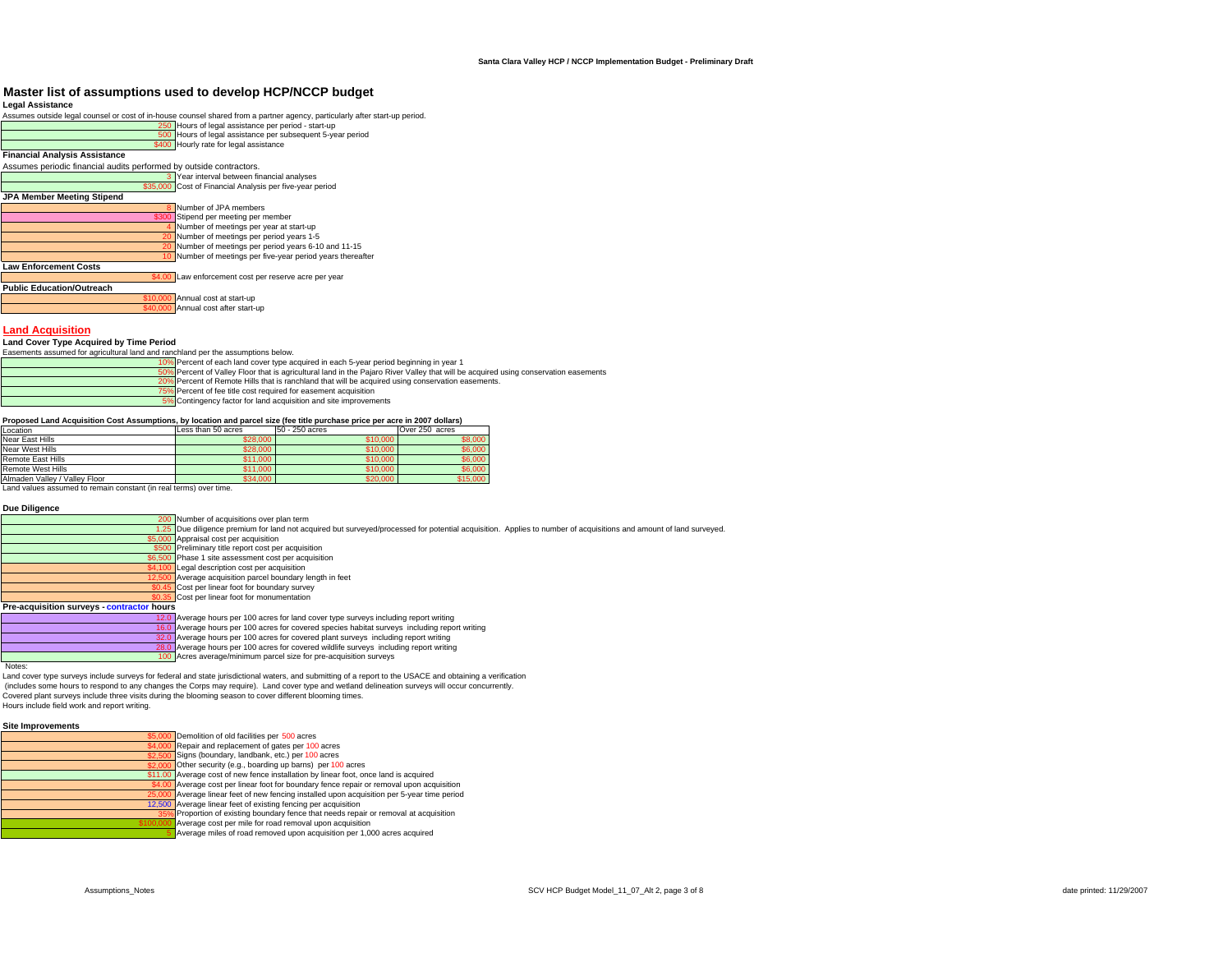#### **Habitat Restoration / Creation**

#### **Land Cover Type Restored/Created by Time Period**

10% Percent of each land cover type restored in each 5-year period beginning in year 1 Width of stream (in feet) used to calculate total acres restored

#### **Estimated cost per acre or linear foot of restoration by land cover type**

Notes:

Reserve staff would prepare restoration management plans.

Plan, specification, and engineering work, bid assistance, and construction oversight are accounted for in the 5-year period in which construction takes place.

Five years of post-construction maintenance will be conducted in the 5-year period after construction takes place.

Post-construction restoration monitoring and maintenance is a 5-year period of staff monitoring and contractor remediation to ensure successful implementation of plan drawings,

| including plant replacement, irrigation maintenance, week control, erosion control, and repair of any substandard work. |                     |                                   |                    |                           |                         |          |                   |
|-------------------------------------------------------------------------------------------------------------------------|---------------------|-----------------------------------|--------------------|---------------------------|-------------------------|----------|-------------------|
|                                                                                                                         |                     |                                   | Central California |                           |                         |          |                   |
|                                                                                                                         |                     | Willow and mixed riparian forest. | sycamore alluvial  | <b>Coastal and Vallev</b> |                         |          |                   |
|                                                                                                                         | Valley Oak Woodland | scrub, and woodland               | woodland           | Freshwater marsh          | Seasonal wetlands Ponds |          | Stream            |
|                                                                                                                         | Unit Acre           | Acre                              | Acre               | Acre                      | Acre                    | Acre     | <b>Linear Ft.</b> |
| <b>Cost Category</b>                                                                                                    |                     |                                   |                    |                           |                         |          |                   |
| Design                                                                                                                  | \$1,000             | \$1,00                            | \$1,00             | \$1,000                   | \$1.00                  | \$1,00   | \$5               |
| Plans, specifications, and engineering                                                                                  | \$6,250             | \$10,000                          | \$8,750            | \$12,000                  | \$13,500                | \$12,500 | \$65              |
| <b>Bid assistance</b>                                                                                                   |                     | \$20                              | \$20               | \$30                      | \$30                    | \$30     | \$0               |
| Pre-construction surveys                                                                                                |                     | \$37                              | \$37               |                           |                         | \$10     | n/a               |
| Construction                                                                                                            | \$25,000            | \$40.00                           | \$35.00            | \$60,00                   | \$67.50                 | \$50,000 | \$260             |
| Construction oversight & monitoring                                                                                     | \$1,250             | \$2,000                           | \$1,750            | \$3,000                   | \$3.375                 | \$2,500  | \$13              |
| Post-construction monitoring & maintenance                                                                              | \$7,500             | \$12,000                          | \$10,500           | \$9,000                   | \$10,125                | \$7,500  | \$39              |
| Remedial measures                                                                                                       | \$3,750             | \$6,000                           | \$5,250            | \$9,000                   | \$10,125                | \$7,500  | \$39              |
| Total per acre cost                                                                                                     | \$44.950            | \$71.575                          | \$62,825           | \$94,400                  | \$106.025               | \$81.400 |                   |
| <b>Total per linear ft cost</b>                                                                                         |                     |                                   |                    |                           |                         |          | \$421             |

Other Assumptions:

25%Plans, specifications, and engineering as percent of construction cost for non-aquatic restoration.

20%Plans, specifications, and engineering as percent of construction cost for marsh and seasonal wetland restoration.

5%Construction oversight and monitoring as percent of construction cost.

30%Post - construction monitoring and maintenance as percent of construction cost for woodland and riparian

15%Post - construction monitoring as percent of construction cost.- for aquatic and wetland.

 $-15$ Percent of construction costs needed for remedial measures

15%Contingency factor for restoration/creation; assumed to be higher than standard contingency

#### **Environmental Compliance**

#### **Number Projects Requiring Environmental Compliance**

|                    |                     | Cost per project size and compliance category |             |             |                  |       |          |
|--------------------|---------------------|-----------------------------------------------|-------------|-------------|------------------|-------|----------|
| Number of Proiects | Project size        | <b>NEPA/CEQA</b>                              | CWA 404/401 | <b>NHPA</b> | <b>CDFG 1602</b> | Other |          |
|                    | Small/simple        |                                               |             | ،ں          |                  |       |          |
|                    | Medium/more complex |                                               |             | טיס,טי      |                  |       |          |
|                    | Large/most complex  |                                               |             | יטט,סנ      |                  |       | 9 I U.UU |
| $\cdots$           |                     | --                                            | .           |             |                  |       |          |

10% Percentage of projects requiring compliance in each 5-year period between years 1 and 50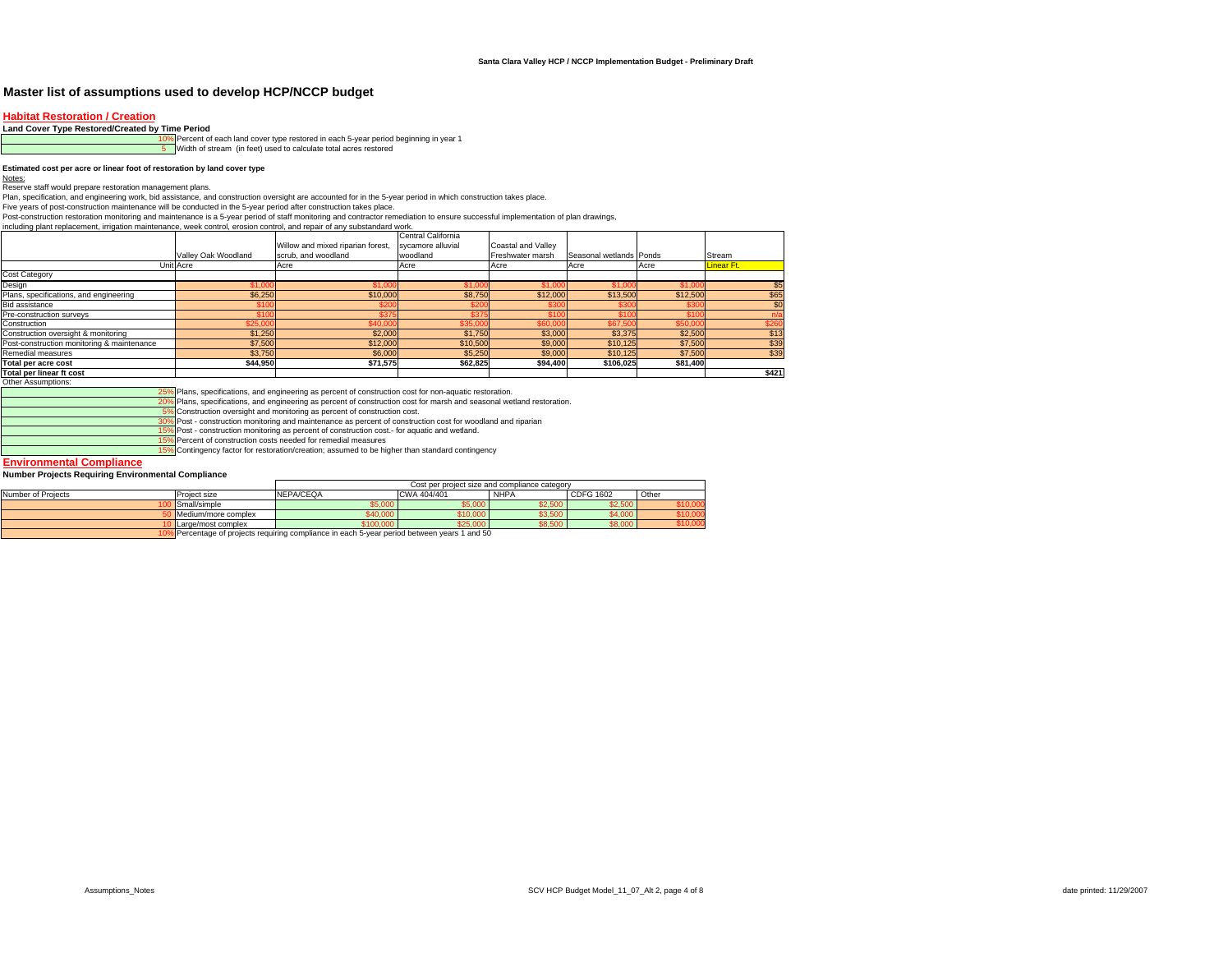#### **Management and Maintenance**

#### **Preserve Management Equipment and Materials**

<mark>\$3,000 I</mark> Capital cost of other equipment (e.g., hand-held tools and machines) and non-liquid materials (e.g., road gravel) per 1,000 reserve acres per year<br><mark>\$5000 |</mark>Operational cost of equipment per 1,000 reserve acres p

Notes:

Capital costs include the capital component of fire fighting equipment/gear, small tools (pliers, wrenches, screwdrivers, etc.), glasses, gloves, hard hats, rain gear,

irrigation supplies, cargo container, landscape plants and grass, oak trees, lumber, and truck hauling services.

Operational costs include the operational component of fire fighting equipment/gear, small tools (pliers, wrenches, screwdrivers, etc.), glasses, gloves, hard hats,

rain gear, irrigation supplies, cargo container, landscape plants and grass, oak trees, lumber, and truck hauling services.

Operational costs also include portable radios, small pumps, piping, generator, saw, and demolition hammers.

#### **Field Facilities**

| 10,000 Number of acres per workshop/parking area                                                                                                 |
|--------------------------------------------------------------------------------------------------------------------------------------------------|
| \$500,000 Cost to build a workshop/parking area                                                                                                  |
| \$75,000 Cost to build native plant nursery                                                                                                      |
| \$750 Cost of pre-construction surveys per project                                                                                               |
| 5% Construction oversight and monitoring as percent of construction cost                                                                         |
| Note: Field facilities contain an area for equipment storage, a manager's office, a shared office, a locker room, restrooms, and a parking area. |

#### **Facilities Maintenance and Utilities**

Maintenance cost per facility per year Utilities cost per field facility per year Annual operating cost for native plant nursery

#### **Wells and Water Pumping**

| Number of wells per 1,000 acres            |
|--------------------------------------------|
| Cost to drill a well                       |
| Cost of pump and related equipment         |
| Annual cost to operate pump per well/pump. |

#### **Invasive Species Control**

#### **Management activites for invasive species by land cover**

|                                               |                        |                                                                                                                                         | Average proportion of | Acres managed with |              |              |
|-----------------------------------------------|------------------------|-----------------------------------------------------------------------------------------------------------------------------------------|-----------------------|--------------------|--------------|--------------|
|                                               | Aerial applications of |                                                                                                                                         | land cover burned per | prescribed burns   | Feral pig    | Brown-headed |
| <b>Land Cover Type</b>                        | transline              | <b>Prescribed burns</b>                                                                                                                 | year (%)              | (total in year 50) | management   | Cowbird      |
| California Annual Grassland                   | $\mathbf{x}$           | x                                                                                                                                       | 5.0%                  | 580.0              | $\mathbf{x}$ |              |
| Serpentine Bunchgrass Grassland               |                        | $\mathbf x$                                                                                                                             | 10.0%                 | 460.0              | $\mathbf{x}$ |              |
| Serpentine Rock Outcrop / Barren              |                        |                                                                                                                                         |                       |                    |              |              |
| Serpentine Seep                               |                        |                                                                                                                                         |                       |                    | $\mathbf{x}$ |              |
| <b>Rock Outcrop</b>                           |                        |                                                                                                                                         |                       |                    | $\mathbf{x}$ |              |
| Northern Mixed Chaparral / Chamise Chaparral  |                        |                                                                                                                                         |                       |                    |              |              |
| Mixed Serpentine Chaparral                    |                        |                                                                                                                                         |                       |                    |              |              |
| Northern Coastal Scrub / Diablan Sage Scrub   |                        | x                                                                                                                                       | 2.5%                  | 35.0               | $\mathbf{x}$ |              |
| Coyote Brush Scrub                            |                        |                                                                                                                                         |                       |                    | $\mathbf{x}$ |              |
| Valley Oak Woodland                           | $\mathbf{x}$           | $\mathbf{x}$                                                                                                                            | 5.0%                  | 85.0               | $\mathbf x$  |              |
| Mixed Oak Woodland and Forest                 |                        |                                                                                                                                         |                       |                    | $\mathbf x$  |              |
| Blue Oak Woodland                             | x                      | $\mathbf x$                                                                                                                             | 5.0%                  | 50.0               | $\mathbf x$  |              |
| Coast Live Oak Forest and Woodland            |                        |                                                                                                                                         |                       |                    | $\mathbf x$  |              |
| Foothill Pine - Oak Woodland                  |                        | X                                                                                                                                       | 2.0%                  | 4.4                | $\mathbf x$  |              |
| <b>Mixed Evergreen Forest</b>                 |                        |                                                                                                                                         |                       |                    | $\mathbf{x}$ |              |
| Willow Riparian Forest and Scrub              |                        |                                                                                                                                         |                       |                    | $\mathbf x$  |              |
| Central California Sycamore Alluvial Woodland |                        |                                                                                                                                         |                       |                    | $\mathbf{x}$ |              |
| Mixed Riparian Forest and Woodland            |                        |                                                                                                                                         |                       |                    | x            | x            |
| Redwood Forest                                |                        |                                                                                                                                         |                       |                    | $\mathbf x$  |              |
| Ponderosa Pine Woodland                       |                        | X                                                                                                                                       | 1.0%                  | 0.0                | $\mathbf{x}$ |              |
| Knobcone Pine Woodland                        |                        |                                                                                                                                         | 3.0%                  | 5.4                | $\mathbf{x}$ |              |
| Coastal and Valley Freshwater Marsh           |                        |                                                                                                                                         |                       |                    |              |              |
| Seasonal Wetland                              |                        |                                                                                                                                         |                       |                    | $\mathbf{x}$ |              |
| Pond                                          |                        |                                                                                                                                         |                       |                    |              |              |
| Grain, Row-crop, Hay & Pasture                |                        |                                                                                                                                         |                       |                    |              |              |
| Streams (miles)                               |                        |                                                                                                                                         |                       |                    |              |              |
| Total                                         |                        |                                                                                                                                         |                       | 1.219.8            |              |              |
|                                               |                        | \$500 Cost of weed management supplies (not labor) per 1,000 acres of reserve per year, for hand spraying. Applies to all reserve acres |                       |                    |              |              |
|                                               |                        | \$55 Cost of aerial applications of transline per period per acre managed                                                               |                       |                    |              |              |

45 Cost of prescribed burns per acre burned

\$1,250 Cost of feral pig management per year per 1,000 acres managed \$5 Cost to control brown-headed cowbird per year per acre managed

Note: Bullfrog management activities will be conducted by reserve staff.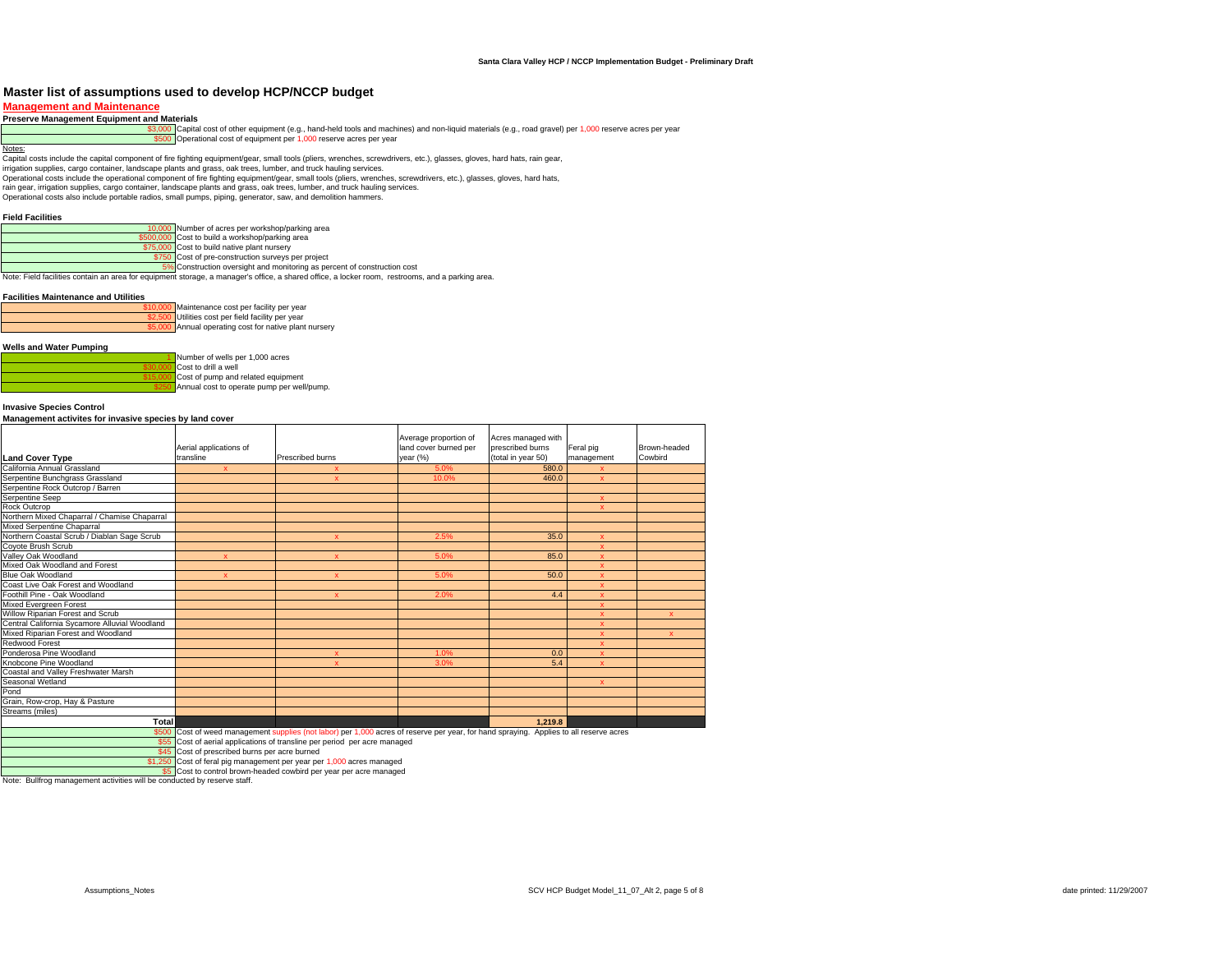#### **Management activities on existing open space**

|                                                     | Master list of assumptions used to develop HCP/NCCP budget                                                                                                                                      |
|-----------------------------------------------------|-------------------------------------------------------------------------------------------------------------------------------------------------------------------------------------------------|
| Management activities on existing open space        |                                                                                                                                                                                                 |
|                                                     | 50% percent of management cost per acre required to manage existing open space (placeholder pending appropriate assumption to be determined)                                                    |
|                                                     | 10,000 Existing open space acres managed                                                                                                                                                        |
|                                                     |                                                                                                                                                                                                 |
| Contractors for on-going management and maintenance |                                                                                                                                                                                                 |
|                                                     | \$50,000 Average annual cost for reserve and reserve system management plans                                                                                                                    |
|                                                     | \$1,500 Cost for pond maintenance (dredging) per acre of pond every 5 years                                                                                                                     |
|                                                     | \$1,000 Cost of dirt road maintenance per mile of road per year                                                                                                                                 |
|                                                     | 1.5 Miles of ranch road constructed per year (75 miles total at 50 years)                                                                                                                       |
|                                                     | \$2,500 Cost for other maintenance services per 1,000 acres of reserve per year                                                                                                                 |
|                                                     | Contractors - capital costs for construction services including bridge and roadway design, paving, fencing, grading, weather station, and boundary surveying services                           |
|                                                     | \$80,000 Cost for paved road construction per mile per year                                                                                                                                     |
|                                                     | \$40,000 Cost for dirt (ranch) road construction per mile per year                                                                                                                              |
|                                                     | 0.25 Miles of paved road constructed per year                                                                                                                                                   |
|                                                     | 1.5 Miles of ranch road constructed per year                                                                                                                                                    |
|                                                     | 3 Number of vehicle bridges installed per period                                                                                                                                                |
|                                                     | \$600,000 Cost per bridge to install vehicle bridge                                                                                                                                             |
|                                                     | 3 Number of trail bridges installed per period                                                                                                                                                  |
|                                                     | \$21,000 Cost per bridge to install trail bridge                                                                                                                                                |
|                                                     | \$750 Cost of pre-construction surveys (per year for road construction and per project for bridge installation)                                                                                 |
|                                                     | 5% Construction oversight and monitoring as percent of construction cost                                                                                                                        |
|                                                     | \$1,500,000 Seed money to implement recommendations of feasibility study regarding wildlife linkages                                                                                            |
|                                                     | Other maintenance services include mowing, grading, pest control, disking for fire breaks, fencing, alarms, janitorial services, removing debris associated with illegal marijuana cultivation. |

#### **Water Supply/Fish Habitat Management**

|  | <b>Water Flow Management</b> |
|--|------------------------------|
|  |                              |

 Average annual acre/feet released from non-FASCE reservoirs for fish stewardship Cost per acre/foot

#### **Equipment and Materials**

| \$70,000 Average cost of fish barrier modification or removal projects (construction or demolition) |
|-----------------------------------------------------------------------------------------------------|
| 55 Number of fish barrier modification or removal projects                                          |
| \$750 Cost per project for pre-construction surveys                                                 |
| 5% Construction oversight and monitoring as percent of construction cost                            |
|                                                                                                     |

#### **Recreation and Public Access**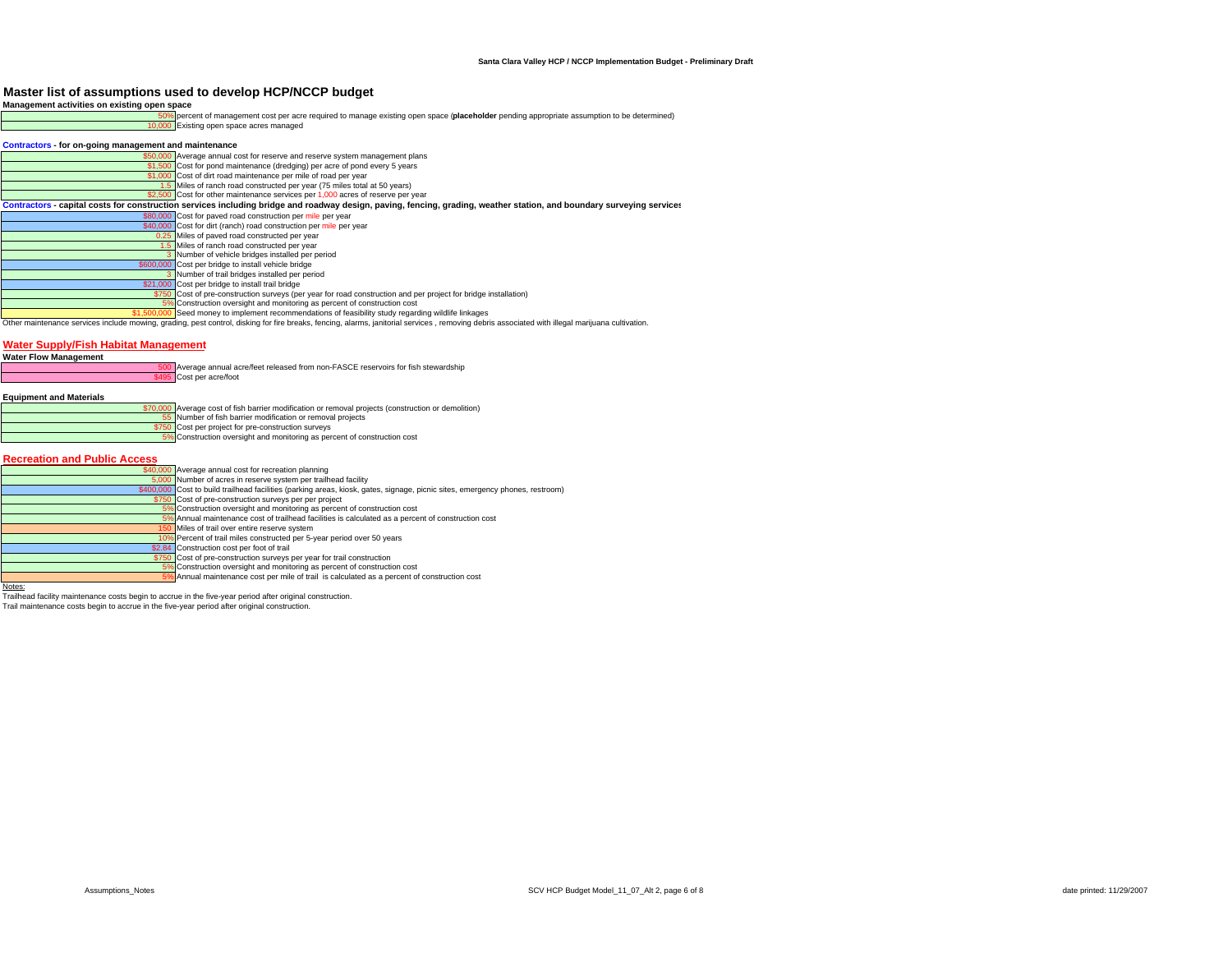#### **Monitoring and Research**

<u>Notes:</u><br>Compliance monitoring for implementation will be conducted by program administration staff and is addressed under the program administration cost category.

General landscape level surveying and monitoring will be done by staff, once every 5 years.

Pre-acquisition survey costs are covered under the land acquisition cost category.

Monitoring on lands restored/created is addressed under the restoration cost category.<br>Preconstruction surveys are assumed to occur prior to construction of covered activites on the reserve sustem. and costs are estimated

Construction monitoring is assumed to occur periodically during construction of covered activities and conservation measures, and costs are estimated as a component of those restoration and management costs.

Implementing entity monitoring staff will plan, coordinate, and report on the monitoring categories described below.<br>Contractors will conduct the field monitoring and data analysis.<br>Pre-acquistiion, preconstruction surveys

Cost to develop a monitoring plan during the first 5 yrs of implementation (e.g., to develop monitoing protocol, success criteria, etc.)

Cost to update monitoring plan every 10 years. These costs would be supplemented by the ongoing work of the science advisors.

#### **Biological monitoring contractor hours per year by species and land cover for complete reserve system (covers Validation and Status & Trends Monitoring)**

|                                       |       |                                |                                              |                |                                                          | Total person hours |                    |                                                                                                               |
|---------------------------------------|-------|--------------------------------|----------------------------------------------|----------------|----------------------------------------------------------|--------------------|--------------------|---------------------------------------------------------------------------------------------------------------|
|                                       |       |                                |                                              |                |                                                          | per year (8 hour   |                    |                                                                                                               |
|                                       |       |                                |                                              |                |                                                          | days) for          | Acres or miles per |                                                                                                               |
|                                       |       |                                | Habitat added to Reserve Number of           |                | Number of                                                | complete reserve   | hour per year for  |                                                                                                               |
|                                       |       |                                | System that is Monitored monitoring days per |                | contractors per visit system - Based on complete reserve |                    |                    |                                                                                                               |
|                                       |       | Habitat Type that is monitored | (Table 5-20) or                              | year (complete | (complete reserve calculated ratio                       |                    | system (calculated |                                                                                                               |
| Species                               | Unit  | annually                       | Occurrence (Table 5-17) reserve system)      |                | system)                                                  | from Alt 2         | from Alt 2)        | Notes                                                                                                         |
| California Red-legged Frog            | acres | <b>Primary (Breeding</b>       | .463                                         |                |                                                          | 640                |                    | 2.29 Monitoring focus is on ponds and wetlands                                                                |
| California Red-legged Frog - streams  | miles | Primary (Breeding)             | n/a                                          |                |                                                          | 80                 |                    | $n/a$ Same for all alternatives for now                                                                       |
| California Tiger Salamander           | acres | <b>Rreedin</b>                 | 146                                          |                |                                                          | 480                |                    | 0.30 Monitoring focus is on ponds                                                                             |
| California Tiger Salamander (streams) | miles | <b>Breeding</b>                | n/a                                          |                |                                                          | 80                 |                    | n/a Overlaps with Foothill yellow-legged frog in some areas; same for all alternatives for now                |
| Pond turtle                           | acres | <b>Primary (Breeding</b>       | 9.772                                        |                |                                                          | 160                |                    | 61.08 Pond turtle surveys conducted mostly at same time as CRLF surveys                                       |
| Pond turtle (streams)                 | miles | <b>Primary (Breeding</b>       | n/a                                          |                |                                                          | 80                 |                    | n/a Pond turtle surveys in streams overlap with Foothill yellow-legged frog surveys; same for all alternative |
| Foothill Yellow-Legged Frog (streams) | miles | <b>Primary (Breeding</b>       | 101                                          |                |                                                          | 400                | 0.25               |                                                                                                               |
| San Joaquin kit fox                   | acres | Secondary habitat (dispersa    | 4.380                                        |                |                                                          | 480                | 9.13               |                                                                                                               |
| Burrowing owl                         | acres | Overwinte                      | 19,963                                       |                |                                                          | 160                | 124,77             |                                                                                                               |
| Burrowing owl                         | acres | <b>Breedir</b>                 | 1.000                                        |                |                                                          | 160                |                    | 6.25 Habitat estimated                                                                                        |
| Townsend's bat                        | acres | Roosti                         | n/a                                          |                |                                                          | 120                |                    | n/a Surveys of buildings and other structures; same for all alternatives for now                              |
| Least bell's vireo                    | acres | <b>Primary (Breeding</b>       | 679                                          |                |                                                          | 200                |                    | 3.40 Intensive surveys in breeding season                                                                     |
| Tricolor blackbird                    | acres | <b>Primary (Breeding</b>       | .149                                         |                |                                                          | 120                |                    | 9.58 Intensive surveys in breeding season                                                                     |
| Golden Eagle                          | acres | <b>Primary (Breeding</b>       | 1.143                                        |                |                                                          | 120                |                    | 9.53 Spot surveys of possible nest sites throughout the year                                                  |
| Bay checkerspot butterfly             | acres | <b>Primary (Breeding</b>       | 3.897                                        |                |                                                          | 1.280              |                    | 3.04 Intensive surveys in spring and early summer                                                             |
|                                       |       |                                | Total                                        | 300            |                                                          | 4.560              |                    |                                                                                                               |
|                                       |       |                                | Total annual cost (rounded)                  |                |                                                          | \$560,000          |                    |                                                                                                               |
| <b>Covered plant survevs</b>          |       |                                |                                              |                |                                                          |                    |                    |                                                                                                               |

228 Total covered plant occurrences protected

5 Hours of covered plant surveying per occurrence per year

#### **Species and Land Cover Type Added to Monitoring Base per year**

2% Percent of each species and/or land cover added each year beginning in year 1

#### **Cost Premium for Monitoring in First 10 years**

30% Percent premium on costs in early years to reflect more intensive early efforts and the fact that monitoring would become more efficient over time.

| Biological monitoring contractors hourly cost |                                                      |
|-----------------------------------------------|------------------------------------------------------|
|                                               | \$95 Base cost per hour, Bay Area ES-II billing rate |
|                                               | \$175 Per diem including lodging (\$ per day)        |
|                                               | \$49 Travel (\$ per day)                             |
| 100 <sub>1</sub>                              | Miles assumed for travel                             |
|                                               | \$0.485 Dollars per mile for travel                  |

8 Hours per day

**\$123** Contractor cost per hour including amortized per diem and travel

#### **Monitoring enhancement for existing open space**

50% percent of monitoring cost per acre required for monitoring enhancement of existing open space (**placeholder** pending appropriate assumption to be determined)

| <b>Directed Research</b>                                                                                 |                                               |                                                                                                                                                                                                                                |           | Average annual funding required for directed research, per period. |          |           |       |           |           |       |       |
|----------------------------------------------------------------------------------------------------------|-----------------------------------------------|--------------------------------------------------------------------------------------------------------------------------------------------------------------------------------------------------------------------------------|-----------|--------------------------------------------------------------------|----------|-----------|-------|-----------|-----------|-------|-------|
|                                                                                                          |                                               |                                                                                                                                                                                                                                | $6 - 11$  | $11 - 15$                                                          | 16-20    | $21 - 25$ | 26-30 | $31 - 35$ | $36 - 40$ | 41-45 | 46-50 |
|                                                                                                          |                                               | \$150,000                                                                                                                                                                                                                      | \$150,000 | \$100,000                                                          | \$40,000 | \$40,000  |       |           |           |       |       |
|                                                                                                          |                                               | Directed research in Period 1-5 to investigate the feasibility of improving wildlife movement (Metcalf Canyon and Coyote Crk to Tulare Hill; Pajaro River between Santa Cruz Mts and Diablo Range; across Hwy 152 along Pacheo |           |                                                                    |          |           |       |           |           |       |       |
| <b>Adaptive Management</b>                                                                               |                                               |                                                                                                                                                                                                                                |           |                                                                    |          |           |       |           |           |       |       |
|                                                                                                          |                                               | Members of Independent Conservation Assessment Team                                                                                                                                                                            |           |                                                                    |          |           |       |           |           |       |       |
|                                                                                                          | \$5,000 Stipend per member per 5-year period  |                                                                                                                                                                                                                                |           |                                                                    |          |           |       |           |           |       |       |
|                                                                                                          | Members of Science Advisors panel             |                                                                                                                                                                                                                                |           |                                                                    |          |           |       |           |           |       |       |
|                                                                                                          | \$15,000 Stipend per member per 5-year period |                                                                                                                                                                                                                                |           |                                                                    |          |           |       |           |           |       |       |
| Notes:                                                                                                   |                                               |                                                                                                                                                                                                                                |           |                                                                    |          |           |       |           |           |       |       |
| Adaptive management experiments are covered under the monitoring staff and directed research categories. |                                               |                                                                                                                                                                                                                                |           |                                                                    |          |           |       |           |           |       |       |

Independent Conservation Assessment Team meets once every 4 years.

**Remedial Measures**

**Notes** 

3% Percent of reserve management and maintenance operational cost assumed to be needed for remedial actions on reserve lands.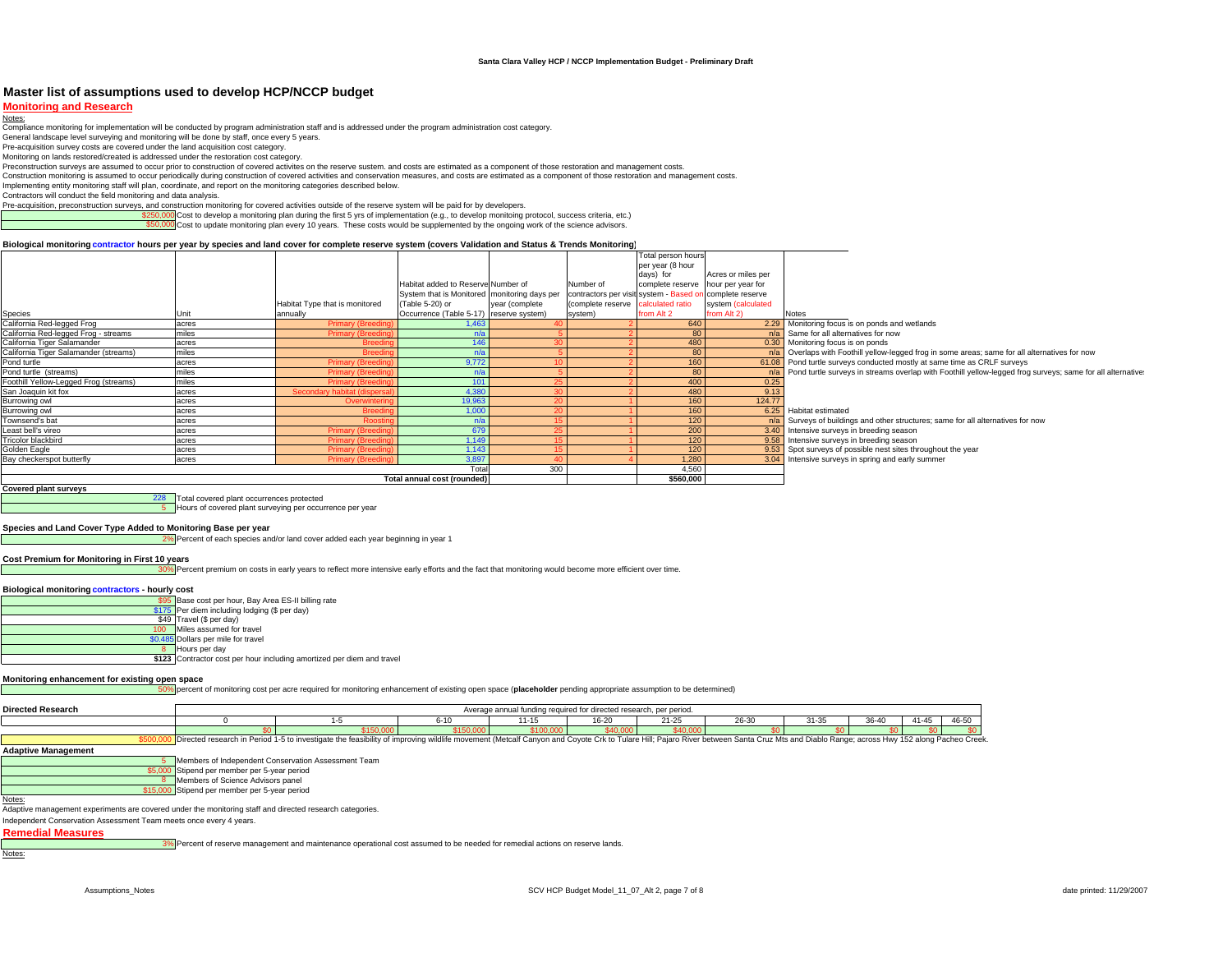#### **Santa Clara Valley HCP / NCCP Implementation Budget - Preliminary Draft**

Master list of assumptions used to develop HCP/NCCP budget<br>Applies to operational budget for management activities on reserve lands.<br>Management costs include overall reserve management as well as water supply/fish habitat

Remedial measures for restoration activities are included as a restoration cost.

#### **Contingency Fund**

<mark>. 5%.</mark> Contingency factor for land acquisition (applied to land acquisition capital costs, including site improvements).<br>15%. Contingency factor for restoration/creation; assumed to be higher than standard contingency<br>-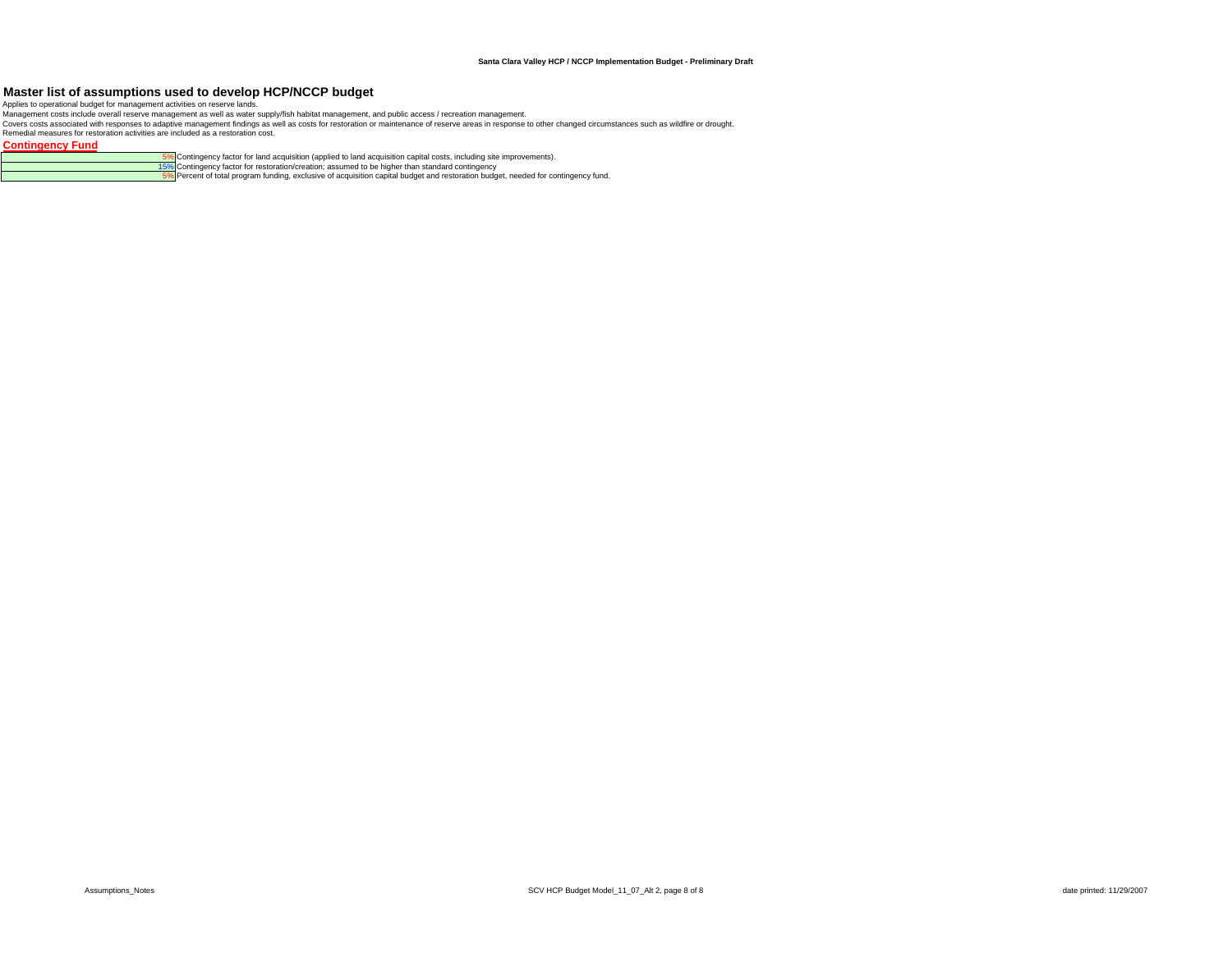|   | Consumer Price Index -- All Urban Consumers |  |  |  |  |     | data extracted August 29, 2006 |  |  |  |  |
|---|---------------------------------------------|--|--|--|--|-----|--------------------------------|--|--|--|--|
| . |                                             |  |  |  |  | ___ |                                |  |  |  |  |

U. S. Department of Labor, Bureau of Labor Statistics <http://data.bls.gov/cgi-bin/surveymost?cu>

**Series Id:** CUURA422SA0

Not Seasonally Adjusted

Area: San Francisco-Oakland-San Jose, CA

Item: All items

## 1982-84=100

| <b>Base Period:</b> | 1982-84=100 |       |       |       |       |            |       |       |       |       |       |            |        |       |       |
|---------------------|-------------|-------|-------|-------|-------|------------|-------|-------|-------|-------|-------|------------|--------|-------|-------|
| Year                | Jan         | Feb   | Mar   | Apr   | Mav   | Jun        | Jul   | Aug   | Sep   | Oct   | Nov   | <b>Dec</b> | Annual | HALF1 | HALF2 |
| 1996                | 152.9       | 153.2 | 152.9 | 153.9 | 155.1 | 155.2      | 155.9 | 155.6 | 156.3 | 156.9 | 156.9 | 156        | 155.   | 153.9 | 156.3 |
| 1997                | 157         | 157.9 | 159.2 | 159.6 | 159.8 | <b>160</b> | 160.6 | 161.2 | 161.6 | 162.5 | 162.6 | 162.6      | 160.4  | 158.9 | 161.9 |
| 1998                |             | 163.2 |       | 164.6 |       | 165.5      |       | 166.6 |       | 167.2 |       | 167.4      | 165.5  | 164.2 | 166.9 |
| 1999                |             | 169.4 |       | 172.2 |       | 171.8      |       | 173.5 |       | 175.2 |       | 174.5      | 172.5  | 170.8 | 174.2 |
| 2000                |             | 176.5 |       | 178.7 |       | 179.1      |       | 181.7 |       | 183.4 |       | 184.1      | 180.2  | 177.7 | 182.6 |
| 2001                |             | 187.9 |       | 189.1 |       | 190.9      |       | 191   |       | 191.7 |       | 190.6      | 189.9  | 188.7 | 191.1 |
| 2002                |             | 191.3 |       | 193   |       | 193.2      |       | 193.5 |       | 194.3 |       | 193.2      | 193    | 192.3 | 193.7 |
| 2003                |             | 197.7 |       | 197.3 |       | 196.3      |       | 196.3 |       | 196.3 |       | 195.3      | 196.4  | 196.8 | 196.1 |
| 2004                |             | 198.1 |       | 198.3 |       | 199        |       | 198.7 |       | 200.3 |       | 199.5      | 198.8  | 198.2 | 199.5 |
| 2005                |             | 201.2 |       | 202.5 |       | 201.2      |       | 203   |       | 205.9 |       | 203.4      | 202.7  | 201.5 | 203.9 |
| 2006                |             | 207.1 |       | 208.9 |       | 209.1      |       |       |       |       |       |            |        |       |       |

original costs derived in mid 2007

conversion to 2008

**1.000**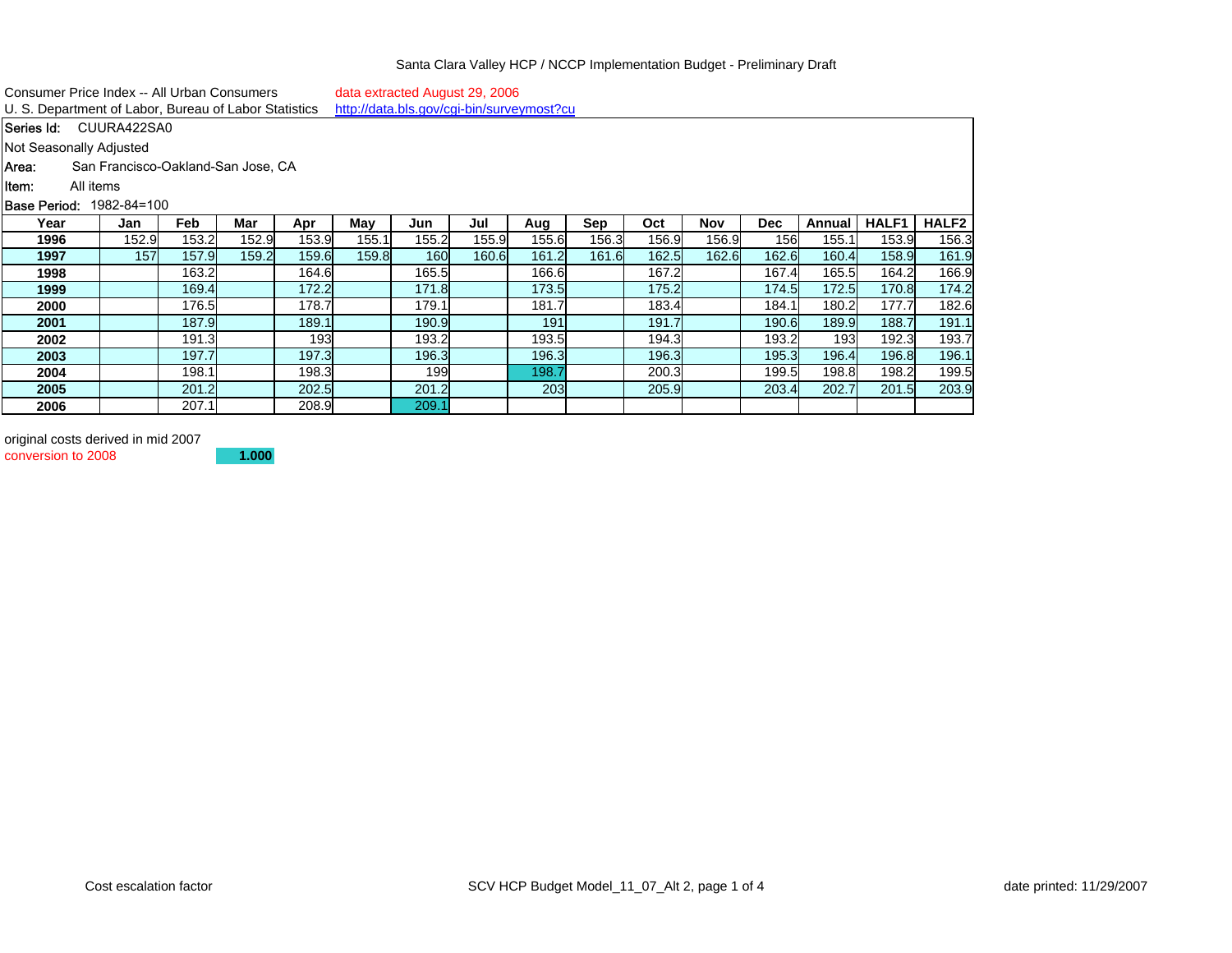## **Table 9-1: Summary of Santa Clara Valley HCP/NCCP Implementation Budget**

## **Alternative 2**

#### **2007 dollars**

### **Total Budget (rounded to the nearest thousand)**

|                                               |             |                               |                                                                          |             |             | <b>Total Cost per Implementation Period (Years)</b>                     |             |                                                                                                                      |                           |                                        |              |                                                            | Annual       |
|-----------------------------------------------|-------------|-------------------------------|--------------------------------------------------------------------------|-------------|-------------|-------------------------------------------------------------------------|-------------|----------------------------------------------------------------------------------------------------------------------|---------------------------|----------------------------------------|--------------|------------------------------------------------------------|--------------|
| <b>Budget Category</b>                        |             | 1-5                           | $6 - 10$                                                                 | 11-15       | 16-20       | $21 - 25$                                                               | 26-30       | $31 - 35$                                                                                                            | 36-40                     | 41-45                                  | 46-50        | Total                                                      | Average      |
| Program Administration                        | \$911,000   | \$5,148,00                    | \$5,003,000                                                              | \$5.118,000 | \$5.124,000 | \$4.789.000                                                             | \$4.832,000 | \$4,890,000                                                                                                          | \$4,873,000               | \$4,997,000                            | \$4,999,000  | \$50,684,000                                               | \$1,014,000  |
| Land Acquisition                              |             | \$0 \$36.121.000 \$36.121.000 |                                                                          |             |             | $\frac{1536,121,000}{1536,121,000}$ $\frac{1536,121,000}{1536,121,000}$ |             | \$36,121,000                                                                                                         | \$36,121,000              | $\frac{1}{2}$ \$36.121.000             | \$36,121,000 | $9 - $361,210,000$                                         | \$7,224,000  |
| <b>Habitat Restoration/Creation</b>           |             | $\frac{1}{2}$ \$17.592.000    | \$17,844,000   \$17,802,000   \$17,843,000   \$17,592,000   \$17,630,000 |             |             |                                                                         |             | \$17,589,000                                                                                                         | \$17.630.000 \$17.592.000 |                                        | \$17,630,000 | \$176,754,000                                              | \$3,535,000  |
| <b>Environmental Compliance</b>               | \$0         | \$739,000                     | \$739,000                                                                | \$739,000   | \$739,000   | \$739,000                                                               | \$739,000   | \$739,000                                                                                                            | \$739,000                 | \$739,000                              | \$739,000    | \$7,390,000                                                | \$148,000    |
| Reserve Management and Maintenance            | \$138,000   | \$7,042,000                   | \$8,996,000                                                              | \$8,319,000 | \$9,459,000 | \$8,824,000 \$10,032,000                                                |             | \$9,833,000                                                                                                          |                           | \$10,373,000 \$11,380,000 \$11,404,000 |              | \$95,800,000                                               | \$1,916,000  |
| Water Supply & Fish Habitat Management        | \$0         | \$1.646.000                   | \$1,646,000                                                              | \$1,646,000 | \$1,646,000 | \$1.646.000                                                             | \$1,646,000 | \$1.646.000                                                                                                          | \$1,646,000               | \$1,646,000                            | \$1,646,000  | \$16.460.000                                               | \$329,000    |
| Recreation and Public Access                  | \$40,000    | \$858,000                     | \$1.017.000                                                              | \$1.176.000 | \$1,335,000 | \$1.495.000                                                             | \$1.654.000 | \$1,813,000                                                                                                          | \$1.972,000               |                                        | \$2,291,000  | \$15,783,000                                               | \$316,000    |
| Monitoring, Research, and Adaptive Management | \$12.000    | \$2.745.000                   | \$2.766.000                                                              | \$2,696,000 | \$2.747.000 | \$2.833.000                                                             | \$2,982,000 | \$3.331.000                                                                                                          | \$3,683,000               | \$4,035,000                            | \$4,384,000  | \$32.214.000                                               | \$644,000    |
| <b>Remedial Measures</b>                      | \$4,000     | \$152,000                     | \$183,000                                                                | \$212,000   | \$231.000   | \$234,000                                                               | \$254,000   | \$271.000                                                                                                            | \$288,000                 | \$307,000                              | \$325,000    | \$2.461.000                                                | \$49,000     |
| Contingency Fund                              | \$1.651.000 | \$5,295,000                   | \$5,406,000                                                              | \$5,384,000 | \$5,453,000 | \$5,406,000                                                             | \$5.485.000 | \$5,504,000                                                                                                          | \$5,557,000               | \$5,640,000                            | \$4,071,000  | \$54,852,000                                               | \$1,097,000  |
| Total                                         |             |                               |                                                                          |             |             |                                                                         |             | \$2,766,000   \$77,338,000   \$79,721,000   \$79,213,000   \$80,698,000   \$79,679,000   \$81,375,000   \$81,737,000 |                           |                                        |              | \$82,882,000   \$84,589,000   \$83,610,000   \$813,608,000 | \$16,272,000 |

### **Capital Budget (not rounded)**

|                                                     |             |             |                                                                                                                |             |             | <b>Total Cost per Implementation Period (Years)</b> |                         |             |                                                                       |                                                      |             |                                                            | Annual       |
|-----------------------------------------------------|-------------|-------------|----------------------------------------------------------------------------------------------------------------|-------------|-------------|-----------------------------------------------------|-------------------------|-------------|-----------------------------------------------------------------------|------------------------------------------------------|-------------|------------------------------------------------------------|--------------|
| <b>Budget Category</b>                              |             | $1 - 5$     | $6 - 10$                                                                                                       | $11 - 15$   | 16-20       | $21 - 25$                                           | 26-30                   | $31 - 35$   | 36-40                                                                 | 41-45                                                | 46-50       | Total                                                      | Average      |
| Program Administration: equipment purchases         | \$79,000    | \$94,000    | \$95,000                                                                                                       | \$106.000   | \$94,000    | \$131.000                                           | \$86,000                | \$99,000    | \$87,000                                                              | \$130,000                                            | \$87,000    | \$1.088.000                                                | \$22,000     |
| Land Acquisition: acquisition and site improvements |             |             | \$0   \$34,927,000   \$34,927,000   \$34,927,000   \$34,927,000   \$34,927,000   \$34,927,000   \$34,927,000   |             |             |                                                     |                         |             |                                                                       |                                                      |             | \$34,927,000 \$34,927,000 \$34,927,000 \$349,270,000       | \$6,985,000  |
| Habitat Restoration/Creation: construction, office  |             |             |                                                                                                                |             |             |                                                     |                         |             |                                                                       |                                                      |             |                                                            |              |
| equipment, and vehicles                             |             |             | \$9,000 \$16,940,000 \$16,981,000 \$16,940,000 \$16,981,000 \$16,940,000 \$16,978,000 \$16,937,000             |             |             |                                                     |                         |             |                                                                       | \$16,978,000 \$16,940,000 \$16,978,000 \$169,602,000 |             |                                                            | \$3,392,000  |
| Reserve Management and Maintenance: vehicles,       |             |             |                                                                                                                |             |             |                                                     |                         |             |                                                                       |                                                      |             |                                                            |              |
| equipment, and facilities                           | \$48,000    | \$3,405,000 | \$4,498,000                                                                                                    | \$3,021,000 | \$3,678,000 |                                                     | \$3,086,000 \$3,812,000 | \$3,193,000 | \$3,317,000                                                           | \$3,843,000                                          | \$3,446,000 | \$35,347,000                                               | \$707,000    |
| Water Supply & Fish Habitat Mgmt: equipment and     |             |             |                                                                                                                |             |             |                                                     |                         |             |                                                                       |                                                      |             |                                                            |              |
| facilities                                          | \$0         | \$408,000   | \$408,000                                                                                                      | \$408,000   | \$408,000   | \$408,000                                           | \$408,000               | \$408,000   | \$408,000                                                             | \$408,000                                            | \$408,000   | \$4,080,000                                                | \$82,000     |
| Recreation and Public Access facilities             | \$0         | \$658,000   | \$658,000                                                                                                      | \$658,000   | \$658,000   | \$658,000                                           | \$658,000               | \$658,000   | \$658,000                                                             | \$658,000                                            | \$658,000   | \$6,580,000                                                | \$132,000    |
| Monitoring & Research: equipment and vehicles       | \$11,000    | \$12,000    | \$64,000                                                                                                       | \$11,000    | \$63,000    | \$12,000                                            | \$60,000                | \$9,000     | \$60,000                                                              | \$12,000                                             | \$60,000    | \$374,000                                                  | \$7,000      |
| Remedial Measures: construction                     | \$4,000     | \$152,000   | \$183,000                                                                                                      | \$212,000   | \$231,000   | \$234.000                                           | \$254,000               | \$271,000   | \$288,000                                                             | \$307,000                                            | \$325,000   | \$2,461,000                                                | \$49,000     |
| Contingency                                         | \$1,596,000 | \$4,286,000 | \$4,286,000                                                                                                    | \$4,286,000 | \$4,286,000 | \$4,286,000                                         | \$4,286,000             | \$4,286,000 | \$4,286,000                                                           | \$4,286,000                                          | \$2,690,000 | \$42,860,000                                               | \$857,000    |
| Total                                               |             |             | $$1,747,000$ $$60,882,000$ $$62,100,000$ $$60,569,000$ $$61,326,000$ $$60,682,000$ $$61,469,000$ $$60,788,000$ |             |             |                                                     |                         |             |                                                                       |                                                      |             | \$61,009,000   \$61,511,000   \$59,579,000   \$611,662,000 | \$12,233,000 |
| Land acquisition cost per acre acquired             |             |             |                                                                                                                |             |             |                                                     |                         |             |                                                                       |                                                      |             |                                                            |              |
|                                                     |             |             |                                                                                                                |             |             |                                                     |                         |             | Restoration cost per acre restored (not including stream restoration) |                                                      |             | \$67,000                                                   |              |

### **Operational Budget (not rounded)**

|                                                           |           |                                           |             |                         | <b>Total Cost per Implementation Period (Years)</b>                         |             |                                        |             |              |                           |             |               | Annual      |
|-----------------------------------------------------------|-----------|-------------------------------------------|-------------|-------------------------|-----------------------------------------------------------------------------|-------------|----------------------------------------|-------------|--------------|---------------------------|-------------|---------------|-------------|
| <b>Budget Category</b>                                    |           | 1-5                                       | $6 - 10$    | 11-15                   | 16-20                                                                       | $21 - 25$   | 26-30                                  | $31 - 35$   | 36-40        | $41 - 45$                 | 46-50       | Total         | Average     |
| Program Administration: personnel, legal and financial    |           |                                           |             |                         |                                                                             |             |                                        |             |              |                           |             |               |             |
| assistance, insurance, ED's discretionary budget, in-lieu |           |                                           |             |                         |                                                                             |             |                                        |             |              |                           |             |               |             |
| funding                                                   | \$832,000 | \$5,053,000                               | \$4,908,000 | \$5,012,000             | \$5,030,000                                                                 | \$4.658.000 | \$4.746,000                            | \$4,791,000 | \$4,787,000  | \$4,867,000               | \$4,912,000 | \$49,596,000  | \$992,000   |
| Land Acquisition: transaction costs                       | \$0       | \$1,193,000                               | \$1.193.000 | \$1,193,000             | \$1,193,000                                                                 | \$1.193.000 | \$1,193,000                            | \$1,193,000 | \$1,193,000  | \$1,193,000               | \$1,193,000 | \$11.930.000  | \$239,000   |
| Habitat Restoration/Creation: vehicle maintenance and     |           |                                           |             |                         |                                                                             |             |                                        |             |              |                           |             |               |             |
| personnel                                                 | \$1,000   | \$652,000                                 | \$863,000   | \$863,000               | \$863,000                                                                   | \$652,000   | \$652,000                              | \$652,000   | \$652,000    | \$652,000                 | \$652,000   | \$7,154,000   | \$143,000   |
| <b>Environmental Compliance</b>                           | \$0       | \$739,000                                 | \$739,000   | \$739,000               | \$739,000                                                                   | \$739,000   | \$739,000                              | \$739,000   | \$739,000    | \$739,000                 | \$739,000   | \$7,390,000   | \$148,000   |
| Reserve Management and Maintenance: facility,             |           |                                           |             |                         |                                                                             |             |                                        |             |              |                           |             |               |             |
| vehicle, and equipment maintenance and personnel          | \$90,000  | \$3,637,000                               |             | \$4,499,000 \$5,298,000 | \$5,780,000                                                                 |             | $$5,738,000$ $$6,220,000$ $$6,640,000$ |             | \$7,055,000  | \$7,538,000               | \$7,958,000 | \$60,453,000  | \$1,209,000 |
| Water Supply & Fish Habitat Mgmt: maintenance and         |           |                                           |             |                         |                                                                             |             |                                        |             |              |                           |             |               |             |
| personnel                                                 | \$0       | \$1,238,000                               | \$1.238.000 | \$1,238,000             | \$1,238,000                                                                 | \$1.238.000 | \$1.238.000                            | \$1,238,000 | \$1.238,000  | \$1,238,000               | \$1,238,000 | \$12,380,000  | \$248,000   |
| Recreation and Public Access maintenance                  | \$40,000  | \$200,000                                 | \$359,000   | \$518,000               | \$678.00                                                                    | \$837,000   | \$996,000                              | \$1.155.000 | \$1,315,00   | 474 O                     | \$1.633.00  | \$9,205,000   | \$184,000   |
| Monitoring, Research, and Adaptive Management             | \$1,000   | \$2.733,000                               | \$2,702,000 | \$2,684,000             | \$2,685,000                                                                 | \$2,822,00  | \$2,922,000                            | \$3.323.000 | \$3,623,00   |                           | \$4,324,00  | \$31,842,000  | \$637,000   |
| <b>Operating Contingency Fund</b>                         | \$55,000  | \$1,009,000                               | \$1,120,000 | \$1,098,000             | \$1.167.000                                                                 | \$1.120.00  |                                        | \$1,218,000 | \$1,271,00   | ,354.0                    | \$1,382,00  | \$11,993,000  | \$240,000   |
| <b>Total</b>                                              |           | \$1,019,000   \$16,454,000   \$17,621,000 |             |                         | )  \$18,643,000   \$19,373,000   \$18,997,000   \$19,905,000   \$20,949,000 |             |                                        |             | \$21.873.000 | \$23,078,000 \$24,031,000 |             | \$201,943,000 | \$4,040,000 |
| Average Annual Cost per Acre Managed                      |           | \$823                                     | \$441       | \$311                   | \$242                                                                       | \$190       | \$166                                  | \$150       | \$137        | \$128                     | \$120       |               |             |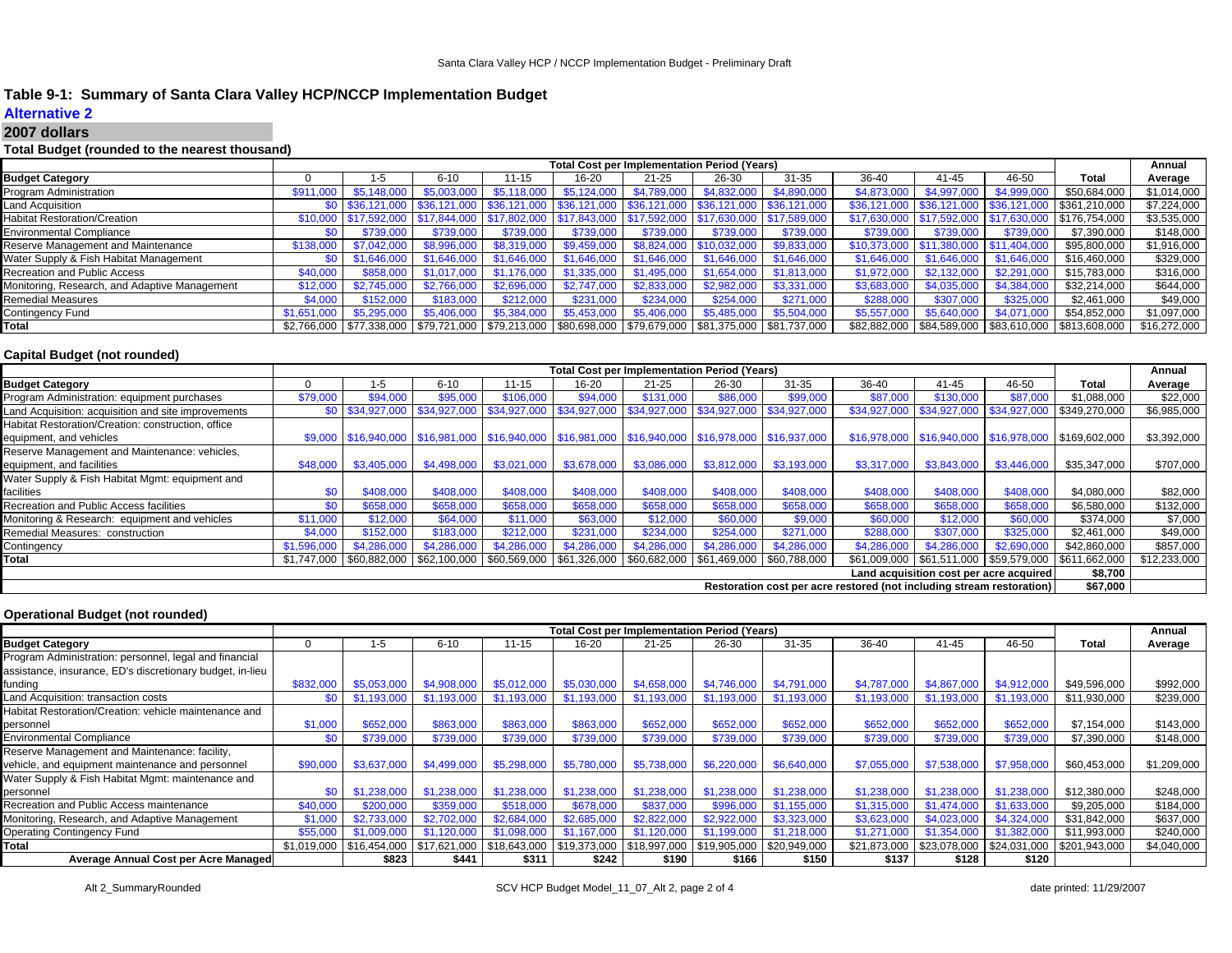## **Table 9-2: Summary of Santa Clara Valley HCP/NCCP Staffing Plan**

|                                                                                    | Total cost per FTE              |              |      |          |           |       | Number of FTEs |       |           |       |           |       |
|------------------------------------------------------------------------------------|---------------------------------|--------------|------|----------|-----------|-------|----------------|-------|-----------|-------|-----------|-------|
|                                                                                    | per year                        |              | 1-5  | $6 - 10$ | $11 - 15$ | 16-20 | $21 - 25$      | 26-30 | $31 - 35$ | 36-40 | $41 - 45$ | 46-50 |
| Administrative personnel                                                           |                                 |              |      |          |           |       |                |       |           |       |           |       |
| <b>Executive Director</b>                                                          | \$162,000                       |              |      |          |           |       |                |       |           |       |           |       |
| IT - Database / GIS Management                                                     | \$97,200                        |              |      | 0.5      | 0.5       | 0.5   | 0.5            | 0.5   | 0.5       | 0.5   | 0.5       | 0.5   |
| <b>Budget Analyst</b>                                                              | \$94,500                        |              |      | 0.5      | 0.5       | 0.5   | 0.5            | 0.5   | 0.5       | 0.5   | 0.5       | 0.5   |
| <b>Acquisition Specialist</b>                                                      | \$108,000                       |              |      |          |           |       |                | 0.5   | 0.5       |       | 0.3       | 0.3   |
| <b>Grant Specialist/Conservation Planner</b>                                       | \$114,750                       |              |      |          |           |       |                |       |           |       |           |       |
| <b>Public Education &amp; Outreach</b>                                             | \$81,000                        |              |      |          |           |       |                |       |           |       |           |       |
| Admin - Secretary                                                                  | \$67,500                        | 0.5          | 0.5  | 0.5      | 0.5       | 0.5   | 0.5            | 0.5   | 0.5       | 0.5   | 0.5       | 0.5   |
| Total administrative personnel                                                     |                                 | 5.5          | 6.5  | 5.5      | 5.5       | 5.5   | 5              | 5     |           | 4.8   | 4.8       | 4.8   |
| Shared personnel (administration, restoration, reserve management, and monitoring) |                                 |              |      |          |           |       |                |       |           |       |           |       |
| Senior Scientist                                                                   | \$128,250                       |              |      |          |           |       |                |       |           |       |           |       |
| Project Manager                                                                    | \$114,750                       |              |      |          |           |       |                |       |           |       |           |       |
| <b>Field Staff</b>                                                                 | \$87,750                        |              |      |          |           |       |                |       |           |       |           |       |
| Total shared personnel                                                             |                                 | $\mathbf{0}$ |      | 8        | 8         |       | 6              | 6     | 6         | 6     | 6         |       |
| Reserve management and maintenance personnel                                       |                                 |              |      |          |           |       |                |       |           |       |           |       |
| Reserve Manager                                                                    | \$114,750                       |              |      |          |           |       |                |       |           |       |           |       |
| Laborer                                                                            | \$67,500                        |              |      |          |           |       |                |       |           |       |           |       |
| Admin - Secretary                                                                  | \$67,500                        | 0.5          | 0.5  | 0.5      | 0.5       | 0.5   | 0.5            | 0.5   | 0.5       | 0.5   | 0.5       | 0.5   |
| Total reserve personnel                                                            |                                 | 0.5          | 3.5  | 3.5      | 4.5       | 4.5   | 4.5            | 4.5   | 4.5       | 4.5   | 4.5       | 4.5   |
|                                                                                    | <b>Total HCP/NCCP personnel</b> | 6.0          | 16.0 | 17.0     | 18.0      | 18.0  | 15.5           | 15.5  | 15.5      | 15.3  | 15.3      | 15.3  |

Notes:

Staffing plan does not vary by Alternative.

Total cost per FTE per year includes the costs for salaries and benefits.

Costs for shared personnel are divided between the habitat restoration, reserve management, and monitoring cost categories according to the following percentage allocation:

Program administration: 15%

Reserve management: 40%

Restoration: 20%

Monitoring and research: 25%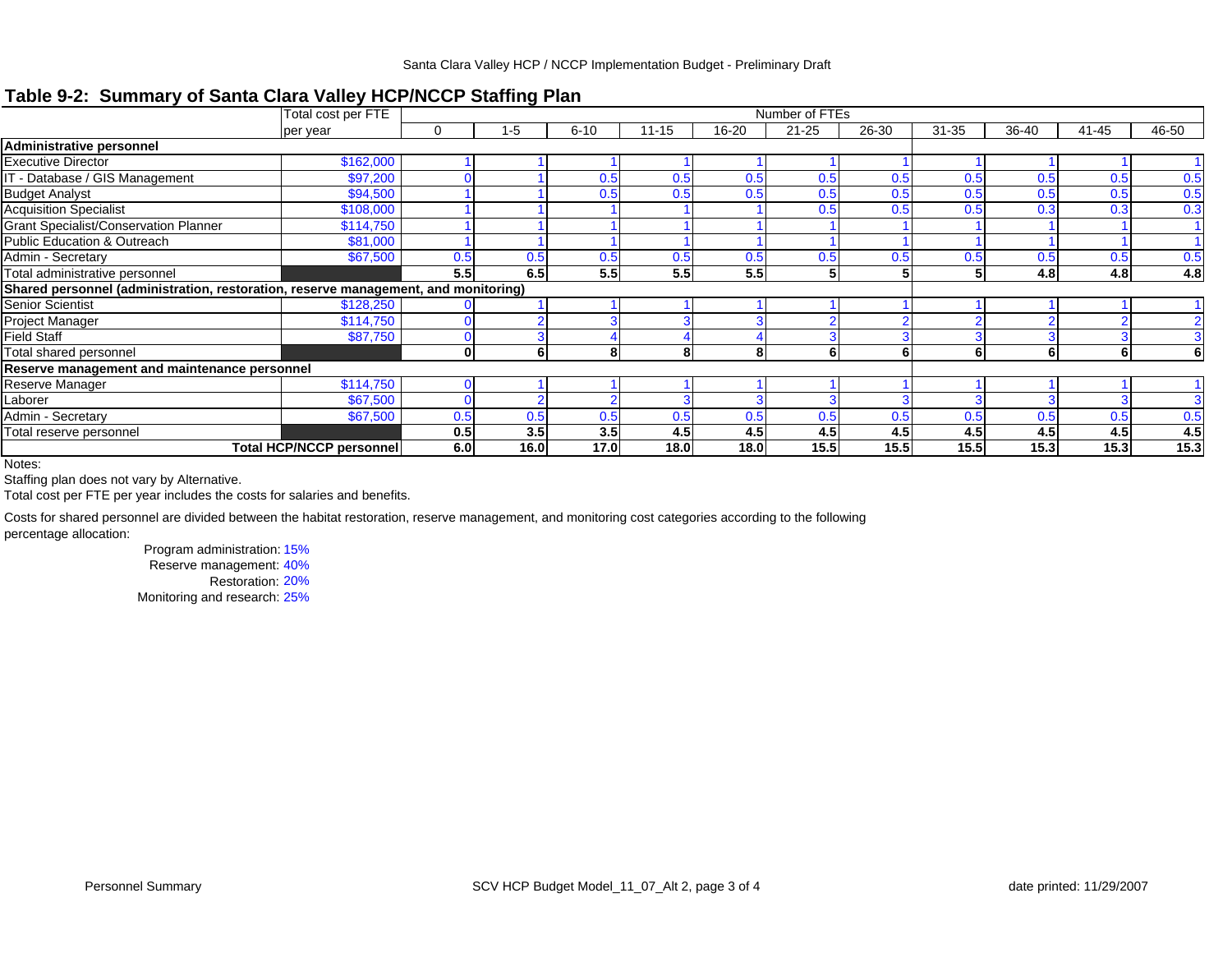## **Table 9-3: Summary of Management and Monitoring Costs per Acre - Santa Clara Valley HCP/NCCP Implementation Budget**

### **Alternative 2**

### **2007 dollars**

## **Total Budget (rounded to the nearest thousand)**

|                                               |           |             |             |             |             | <b>Total Cost per Implementation Period (Years)</b> |             |             |             |             |             |
|-----------------------------------------------|-----------|-------------|-------------|-------------|-------------|-----------------------------------------------------|-------------|-------------|-------------|-------------|-------------|
| <b>Budget Category</b>                        |           |             | $6 - 10$    | 11-15       | 16-20       | 21-25                                               | 26-30       | $31 - 35$   | 36-40       | 41-45       | 46-50       |
| Reserve Management and Maintenance            | \$138,000 | \$1,408,000 | \$1,799,000 | \$1,664,000 | \$1,892,000 | \$1,765,000                                         | \$2,006,000 | \$1,967,000 | \$2,075,000 | \$2,276,000 | \$2,281,000 |
| Recreation and Public Access                  | \$40,000  | \$172,000   | \$203,000   | \$235,000   | \$267,000   | \$299,000                                           | \$331,000   | \$363,000   | \$394,000   | \$426,000   | \$458,000   |
| <b>Total Reserve Management Cost</b>          | \$178,000 | \$1,580,000 | \$2,002,000 | \$1,899,000 | \$2,159,000 | \$2,064,000                                         | \$2,337,000 | \$2,330,000 | \$2,469,000 | \$2,702,000 | \$2,739,000 |
| Total Reserve Management Cost Per Acre        | nal       | \$198       | \$167       | \$119       | \$108       | \$86                                                | \$83        | \$73        | \$69        | \$68        | \$68        |
|                                               |           |             |             |             |             |                                                     |             |             |             |             |             |
| Monitoring, Research, and Adaptive Management | \$12,000  | \$549.000   | \$553,000   | \$539,000   | \$549,000   | \$567,000                                           | \$596,000   | \$666,000   | \$737.000   | \$807,000   | \$877,000   |
| <b>Total Monitoring Cost Per Acre</b>         | na        | \$69        | \$46        | \$34        | \$27        | \$24                                                | \$21        | \$21        | \$20        | \$20        | \$22        |
|                                               |           |             |             |             |             |                                                     |             |             |             |             |             |
| <b>Total Reserve Acres Managed</b>            |           | 8,000       | 12,000      | 16,000      | 20,000      | 24,000                                              | 28,000      | 32,000      | 36,000      | 40,000      | 40,000      |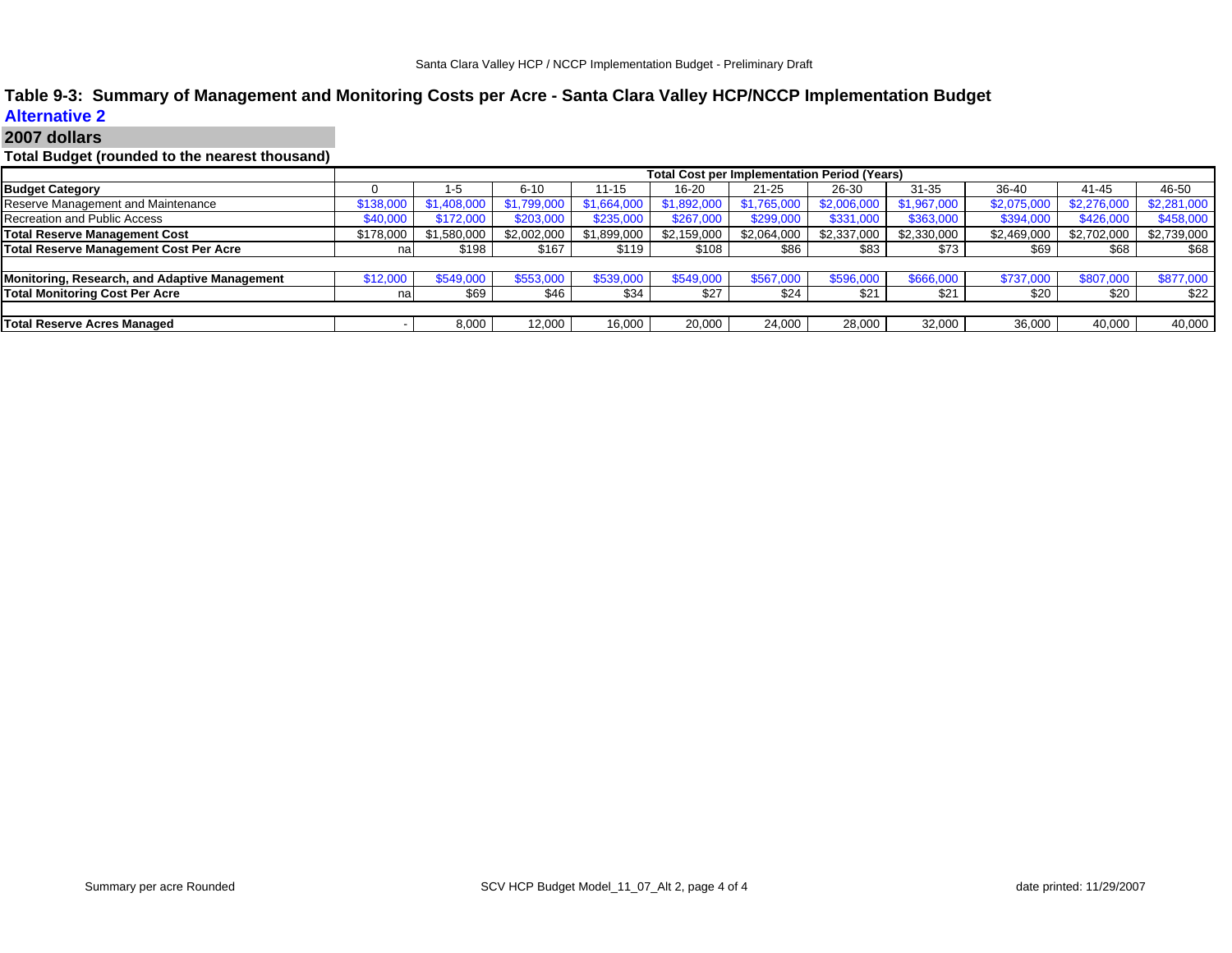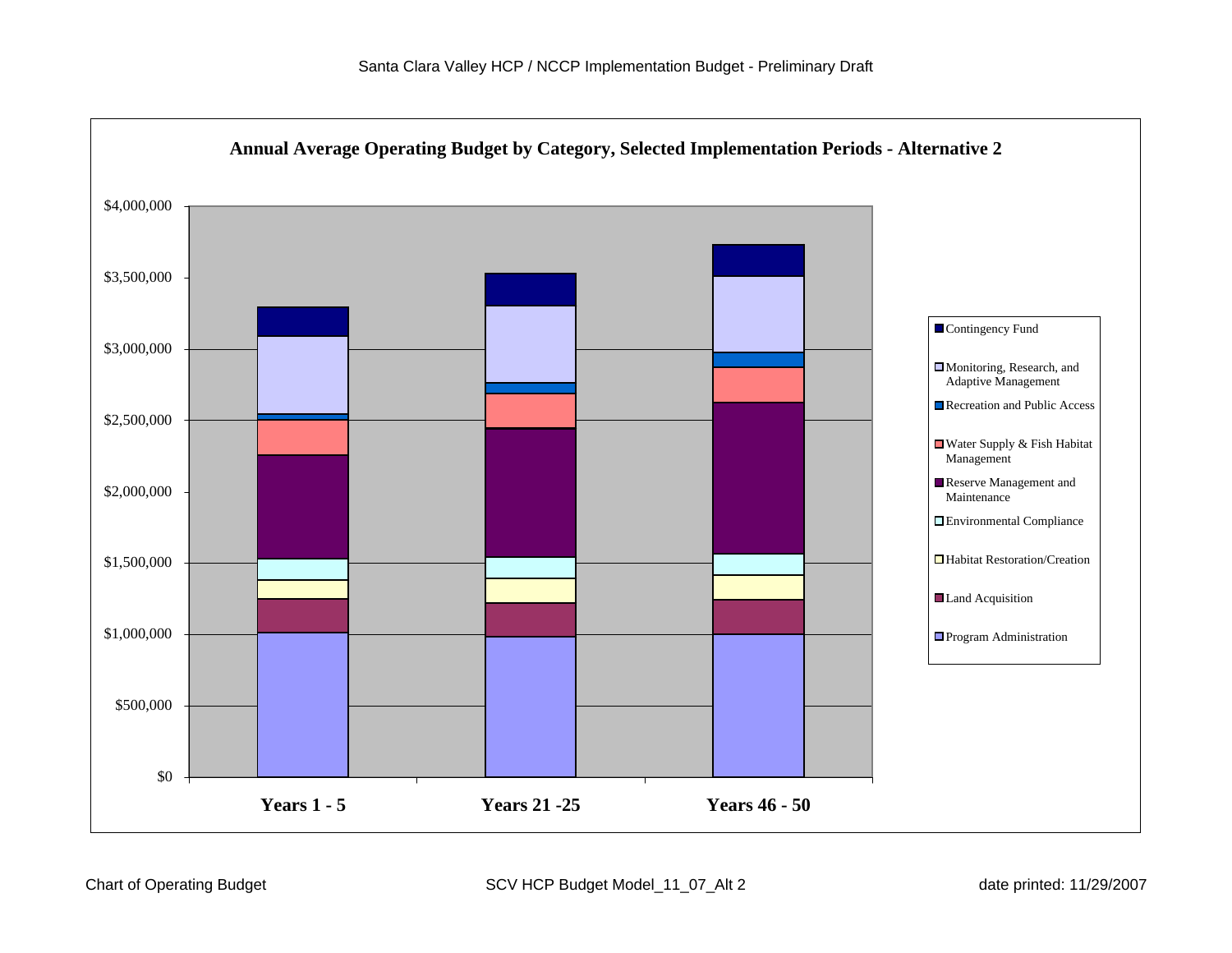## **Reserve Area Acquired (total from Table 5-13; input by location and parcel size from SCV HCP/NCCP databa s**

| <b>Alternative 2</b>        |                    | Acres by location and parcel size |                 |              |
|-----------------------------|--------------------|-----------------------------------|-----------------|--------------|
|                             |                    |                                   | <b>Over 250</b> |              |
| Location                    | Less than 50 acres | 50 - 250 acres                    | acres           | <b>Total</b> |
| Near East Hills             | 310                | 1,968                             | 6,291           | 8,568        |
| Near West Hills             | 115                | 612                               | 2,773           | 3,501        |
| <b>Remote East Hills</b>    | 138                | 1.754                             | 12,188          | 14,079       |
| Remote West Hills           | 299                | 1.450                             | 8,600           | 10,348       |
| Almaden Valley/Valley Floor | 478                | 1,631                             | 1,395           | 3,504        |
| Total                       | 1,340              | 7,415                             | 31,246          | 40,000       |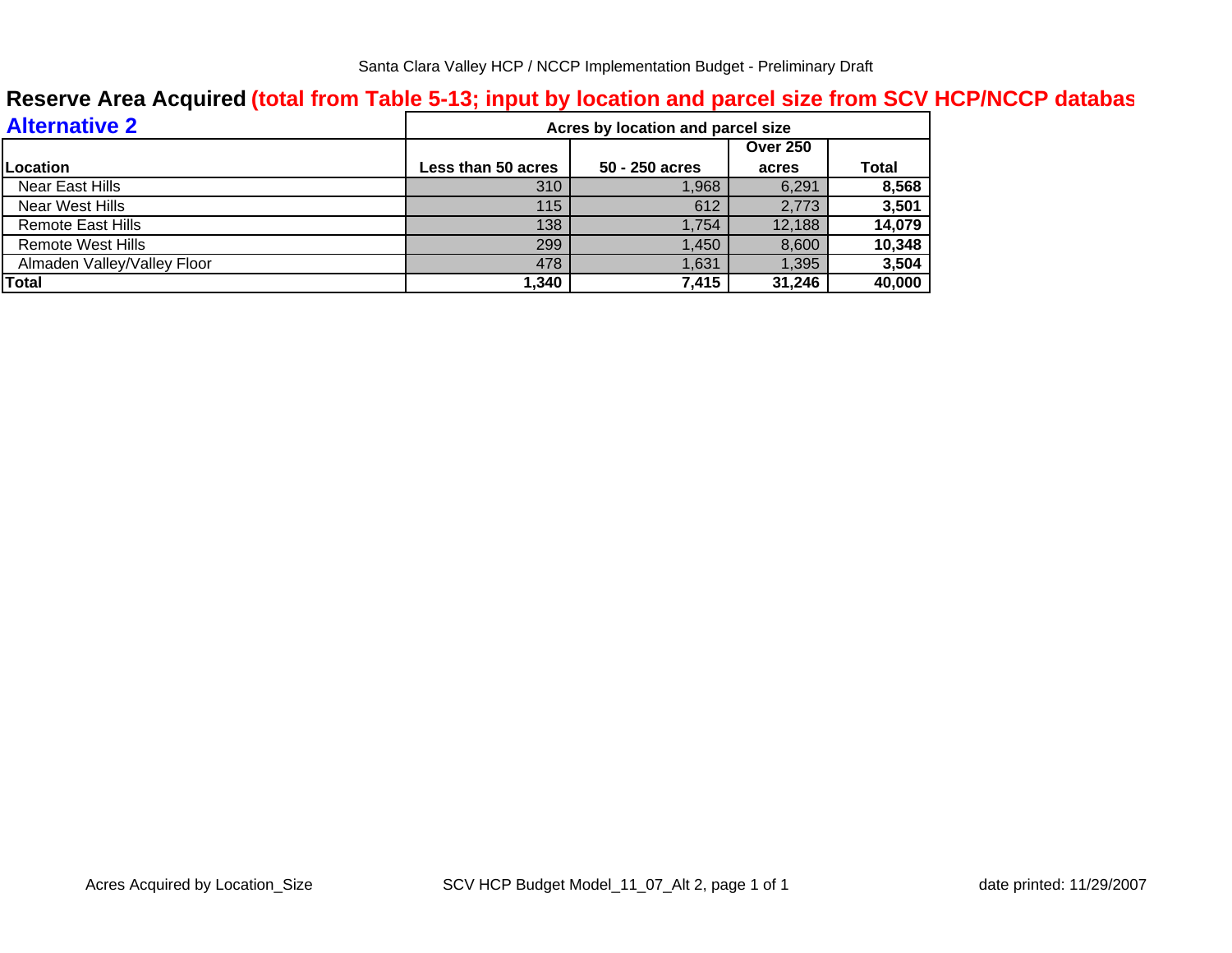## **Reserve Area Acquired and Managed by Land Cover Type (Source: Table 5-13)**

## **Alternative 2**

## **Reserve Area Acquired by Land Cover Type by Time Period**

|                                                   |          |                |                |           | <b>Implementation Period (Years)</b> |                 |                 |                 |               |                 |          |                 |
|---------------------------------------------------|----------|----------------|----------------|-----------|--------------------------------------|-----------------|-----------------|-----------------|---------------|-----------------|----------|-----------------|
| <b>Land Cover Type</b>                            | $\Omega$ | $1 - 5$        | $6 - 10$       | $11 - 15$ | $16 - 20$                            | $21 - 25$       | 26-30           | $31 - 35$       | 36-40         | $41 - 45$       | 46-50    | Total           |
| California Annual Grassland                       |          | .155           | 1,155          | 1,155     | 1,155                                | 1,155           | 1,155           | 1,155           | 1,155         | 1,155           | 1,155    | 11,550          |
| Serpentine Bunchgrass Grassland                   |          | 458            | 458            | 458       | 458                                  | 458             | 458             | 458             | 458           | 458             | 458      | 4,580           |
| Serpentine Rock Outcrop / Barrens                 |          | $\overline{2}$ | $\overline{2}$ |           | $\Omega$                             | $\mathfrak{p}$  |                 | 2               |               |                 |          | 20              |
| Serpentine Seep                                   |          |                |                |           |                                      |                 |                 |                 |               |                 |          | 10              |
| Rock Outcrop                                      |          |                |                |           |                                      |                 |                 |                 |               |                 |          | 10 <sub>1</sub> |
| Northern Mixed Chaparral / Chamise Chaparral      |          | 110            | 110            | 110       | 110                                  | 110             | 110             | 110             | 110           | 110             | 110      | 1,100           |
| Mixed Serpentine Chaparral                        |          | 90             | 90             | 90        | 90                                   | 90              | 90              | 90              | 90            | 90              | 90       | 900             |
| Northern Coastal Scrub / Diablan Sage Scrub       |          | 139            | 139            | 139       | 139                                  | 139             | 139             | 139             | 139           | 139             | 139      | 1,390           |
| Coyote Brush Scrub                                |          |                | $\overline{ }$ |           | $\overline{ }$                       |                 |                 |                 |               |                 |          | 70              |
| Valley Oak Woodland                               |          | 169            | 169            | 169       | 169                                  | 169             | 169             | 169             | 169           | 169             | 169      | 1,690           |
| Mixed Oak Woodland and Forest                     |          | 956            | 956            | 956       | 956                                  | 956             | 956             | 956             | 956           | 956             | 956      | 9,560           |
| <b>Blue Oak Woodland</b>                          |          | 100            | 100            | 100       | 100                                  | 100             | 100             | 100             | 100           | 100             | 100      | 1,000           |
| Coast Live Oak Forest and Woodland                |          | 359            | 359            | 359       | 359                                  | 359             | 359             | 359             | 359           | 359             | 359      | 3,590           |
| Foothill Pine - Oak Woodland                      |          | 22             | 22             | 22        | 22                                   | $\overline{22}$ | $\overline{22}$ | $\overline{22}$ | 22            | $\overline{22}$ | 22       | <b>220</b>      |
| Mixed Evergreen Forest                            |          | 30             | 30             | 30        | 30                                   | 30              | 30              | 30              | 30            | 30              | 30       | 300             |
| Willow Riparian Forest and Scrub                  |          | 31             | 31             | 31        | 31                                   | $\overline{31}$ | 31              | $\overline{31}$ | 31            | 31              | 31       | 310             |
| Central California Sycamore Alluvial Woodland     |          | 16             | 16             | 16        | 16                                   | 16              | 16              | 16              | 16            | 16              | 16       | 160             |
| Mixed Riparian Forest and Woodland                |          | 60             | 60             | 60        | 60                                   | 60              | 60              | 60              | 60            | 60              | 60       | 600             |
| <b>Redwood Forest</b>                             |          | 40             | 40             | 40        | 40                                   | 40              | 40              | 40              | 40            | 40              | 40       | 400             |
| Ponderosa Pine Woodland                           |          |                |                |           |                                      |                 |                 |                 |               |                 |          |                 |
| Knobcone Pine Woodland                            |          | 18             | 18             | 18        | 18                                   | 18              | 18              | 18              | 18            | 18              | 18       | 180             |
| Coastal and Valley Freshwater Marsh               |          | $\overline{2}$ | $\overline{2}$ | 2         | 2                                    | $\overline{2}$  | $\Omega$        | 2               | $\mathcal{P}$ | 2               | $\Omega$ | 20              |
| Seasonal Wetland                                  |          |                | 4              |           | 4                                    |                 |                 |                 |               |                 |          | 40              |
| Pond                                              |          | 11             | 11             | 11        | 11                                   | 11              | 11              | 11              | 11            | 11              | 11       | 110             |
| Grain, Row-crop, Hay & Pasture, Disked/short-term |          | 219            | 219            | 219       | 219                                  | 219             | 219             | 219             | 219           | 219             | 219      | 2,190           |
| <b>Total acres</b>                                |          | 4,000          | 4,000          | 4,000     | 4,000                                | 4,000           | 4,000           | 4,000           | 4,000         | 4,000           | 4.000    | 40,000          |
| Total stream miles (overlay)                      |          | 25             | 25             | 25        | 25                                   | 25              | 25              | 25              | 25            | 25              | 25       | 250             |
| Assumptions / Notes:                              |          |                |                |           |                                      |                 |                 |                 |               |                 |          |                 |

10%|% of each land cover type acquired in each 5-year period beginning in year 1.

 $5$  width of stream (in feet) used to calculate total acres acquired / managed  $5$  width of stream (in feet) used to calculate total acres acquired / managed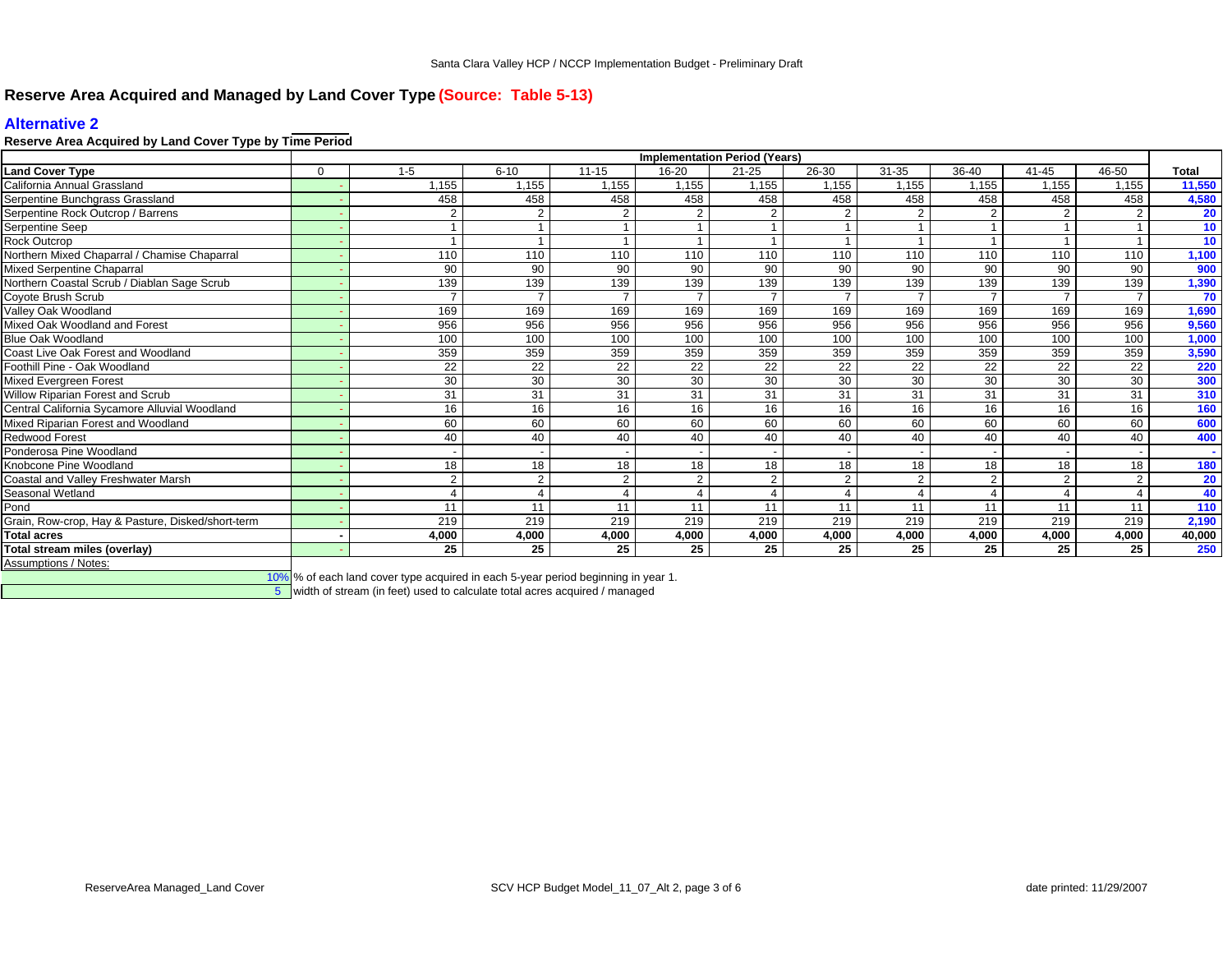## **Reserve Area Acquired and Managed by Land Cover Type (Source: Table 5-13)**

## **Alternative 2**

## **Reserve Area Managed by Land Cover Type (cumulative)**

|                                                   |          |                |                |           | <b>Implementation Period (Years)</b> |           |        |           |         |           |        |                 |
|---------------------------------------------------|----------|----------------|----------------|-----------|--------------------------------------|-----------|--------|-----------|---------|-----------|--------|-----------------|
| Land Cover Type (acres except where noted)        | $\Omega$ | $1 - 5$        | $6 - 10$       | $11 - 15$ | 16-20                                | $21 - 25$ | 26-30  | $31 - 35$ | $36-40$ | $41 - 45$ | 46-50  | Total           |
| California Annual Grassland                       |          | .155           | 2,310          | 3,465     | 4,620                                | 5,775     | 6,930  | 8,085     | 9.240   | 10.395    | 11,550 | 11,550          |
| Serpentine Bunchgrass Grassland                   |          | 458            | 916            | 1,374     | 1,832                                | 2,290     | 2,748  | 3,206     | 3,664   | 4,122     | 4,580  | 4,580           |
| Serpentine Rock Outcrop / Barrens                 |          |                |                | 6         |                                      | 10        | 12     | 14        | 16      | 18        | 20     | 20              |
| Serpentine Seep                                   |          |                | $\overline{2}$ | 3         |                                      | 5         |        |           | 8       | 9         | 10     | 10 <sub>1</sub> |
| <b>Rock Outcrop</b>                               |          |                | $\overline{2}$ | 3         | $\Delta$                             | 5         | 6      |           | 8       | 9         | 10     | 10 <sup>°</sup> |
| Northern Mixed Chaparral / Chamise Chaparral      |          | 110            | 220            | 330       | 440                                  | 550       | 660    | 770       | 880     | 990       | 1,100  | 1,100           |
| Mixed Serpentine Chaparral                        |          | 90             | 180            | 270       | 360                                  | 450       | 540    | 630       | 720     | 810       | 900    | 900             |
| Northern Coastal Scrub / Diablan Sage Scrub       |          | 139            | 278            | 417       | 556                                  | 695       | 834    | 973       | 1,112   | 1,251     | 1,390  | 1,390           |
| Coyote Brush Scrub                                |          |                | 14             | 21        | 28                                   | 35        | 42     | 49        | 56      | 63        | 70     | 70              |
| Valley Oak Woodland                               |          | 169            | 338            | 507       | 676                                  | 845       | 1,014  | 1,183     | 1,352   | 1,521     | 1,690  | 1,690           |
| Mixed Oak Woodland and Forest                     |          | 956            | 1,912          | 2,868     | 3,824                                | 4,780     | 5,736  | 6,692     | 7,648   | 8,604     | 9,560  | 9,560           |
| <b>Blue Oak Woodland</b>                          |          | 100            | 200            | 300       | 400                                  | 500       | 600    | 700       | 800     | 900       | 1,000  | 1,000           |
| Coast Live Oak Forest and Woodland                |          | 359            | 718            | 1.077     | .436                                 | 1,795     | 2,154  | 2,513     | 2,872   | 3,231     | 3,590  | 3,590           |
| Foothill Pine - Oak Woodland                      |          | 22             | 44             | 66        | 88                                   | 110       | 132    | 154       | 176     | 198       | 220    | 220             |
| Mixed Evergreen Forest                            |          | 30             | 60             | 90        | 120                                  | 150       | 180    | 210       | 240     | 270       | 300    | 300             |
| Willow Riparian Forest and Scrub                  |          | 31             | 62             | 93        | 124                                  | 155       | 186    | 217       | 248     | 279       | 310    | 310             |
| Central California Sycamore Alluvial Woodland     |          | 16             | 32             | 48        | 64                                   | 80        | 96     | 112       | 128     | 144       | 160    | 160             |
| Mixed Riparian Forest and Woodland                |          | 60             | 120            | 180       | 240                                  | 300       | 360    | 420       | 480     | 540       | 600    | 600             |
| <b>Redwood Forest</b>                             |          | 40             | 80             | 120       | 160                                  | 200       | 240    | 280       | 320     | 360       | 400    | 400             |
| Ponderosa Pine Woodland                           |          |                |                |           |                                      |           |        |           |         |           |        |                 |
| Knobcone Pine Woodland                            |          | 18             | 36             | 54        | 72                                   | 90        | 108    | 126       | 144     | 162       | 180    | 180             |
| Coastal and Valley Freshwater Marsh               |          | $\overline{2}$ |                | 6         | 8                                    | 10        | 12     | 14        | 16      | 18        | 20     | 20              |
| Seasonal Wetland                                  |          |                | 8              | 12        | 16                                   | 20        | 24     | 28        | 32      | 36        | 40     | 40              |
| Pond                                              |          |                | 22             | 33        | 44                                   | 55        | 66     | 77        | 88      | 99        | 110    | 110             |
| Grain, Row-crop, Hay & Pasture, Disked/short-term |          | 219            | 438            | 657       | 876                                  | 1.095     | 1.314  | 1,533     | 1,752   | 1.971     | 2,190  | 2,190           |
| <b>Total acres</b>                                |          | 4,000          | 8,000          | 12,000    | 16,000                               | 20,000    | 24,000 | 28,000    | 32,000  | 36,000    | 40,000 | 40,000          |
| Total stream miles (overlay)                      |          | 25             | 50             | 75        | 100                                  | 125       | 150    | 175       | 200     | 225       | 250    | 250             |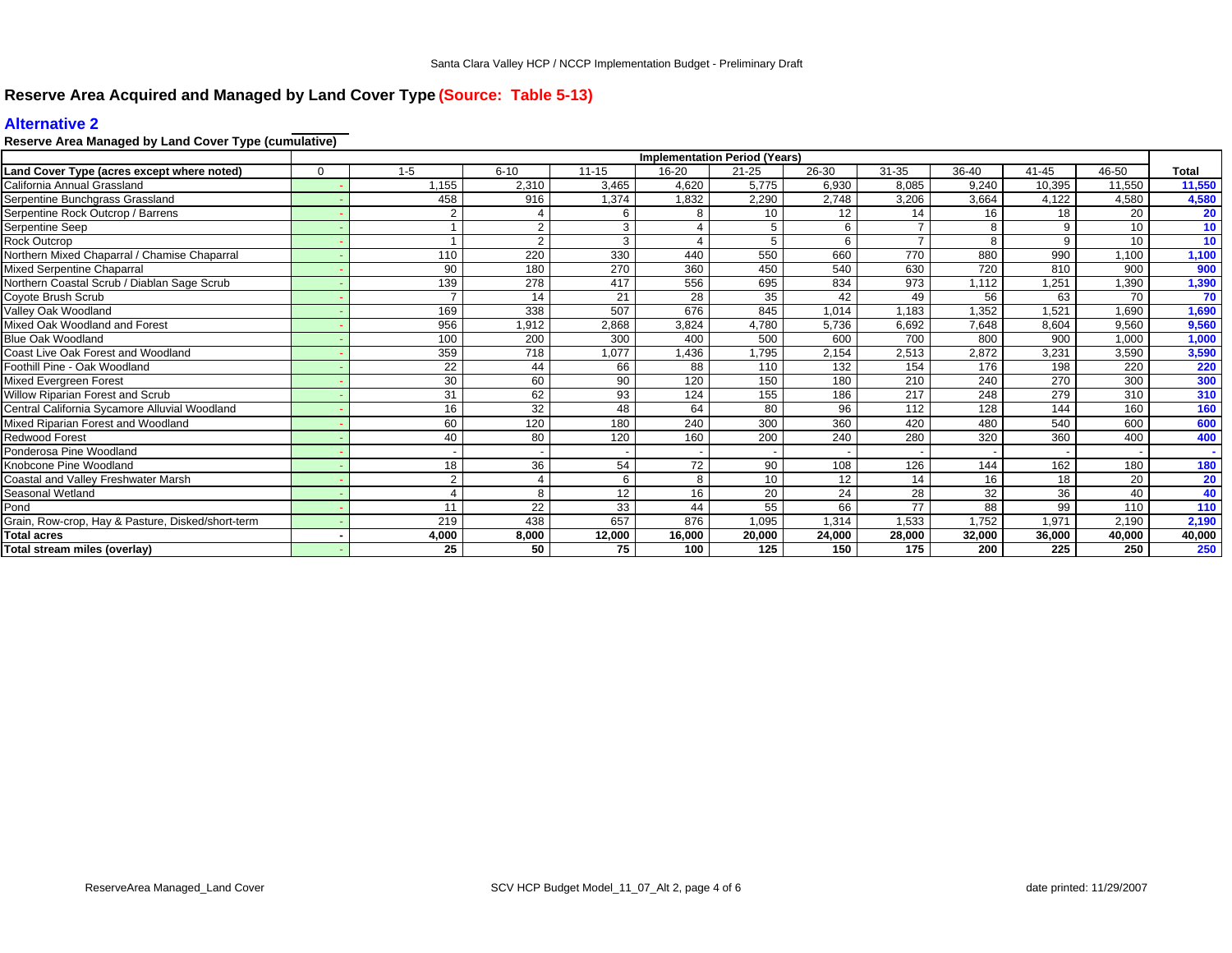## **Restoration or Creation Requirements for Selected Land Cover Types in HCP/NCCP Reserves (Source: Table 5-15) Same for All Alternatives**

| Land Cover Type Restored/Created by Time Period                  |     |      |          |       |       | <b>Implementation Period (Years)</b> |       |           |           |               |       |       |
|------------------------------------------------------------------|-----|------|----------|-------|-------|--------------------------------------|-------|-----------|-----------|---------------|-------|-------|
| Land Cover Type (acres except where noted)                       |     | 1-5  | $6 - 10$ | 11-15 | 16-20 | $21 - 25$                            | 26-30 | $31 - 35$ | $36 - 40$ | 41-45         | 46-50 | Total |
| Valley Oak Woodland                                              |     | 23.7 | 23.7     | 23.7  | 23.7  | 23.7                                 | 23.7  | 23.7      | 23.7      | 23.7          | 23.7  | 237.0 |
| Willow Riparian Forest & Scrub, Mixed Riparian Forest & Woodland | 0.0 | 38.5 | 38.5     | 38.5  | 38.5  | 38.5                                 | 38.5  | 38.5      | 38.5      | 38.5          | 38.5  | 385.0 |
| Central California Sycamore Alluvial Woodland                    |     | 0.4  | 0.4      | 0.4   | 0.4   | 0.4                                  | 0.4   | 0.4       | 0.4       | $0.4^{\circ}$ | 0.4   | 4.0   |
| Coastal and Valley Freshwater Marsh                              |     | 4.1  | 4.1      | 4.1   | 4.1   |                                      |       | 4.1       | 4.1       | 4.1           | 4.1   | 41.0  |
| Seasonal Wetland                                                 |     | 3.0  | 3.0      | 3.0   | 3.0   | 3.0                                  | 3.0   | 3.0       | 3.0       | 3.0           | 3.0   | 30.0  |
| Ponds                                                            |     | 7.8  | 7.8      | 7.8   | 7.8   | 7.8                                  | 7.8   | 7.8       | 7.8       | 7.8           | 7.8   | 78.0  |
| <b>Subtotal (acres)</b>                                          | 0.0 | 77.5 | 77.5     | 77.5  | 77.5  | 77.5                                 | 77.5  | 77.5      | 77.5      | 77.5          | 77.5  | 775.0 |
| Streams (miles)                                                  |     | 5.3  | 5.3      | 5.3   | 5.3   | 5.3                                  | 5.3   | 5.3       | 5.3       | 5.3           | 5.3   | 52.8  |
| Total (acres)                                                    | 0.0 | 80.7 | 80.7     | 80.7  | 80.7  | 80.7                                 | 80.7  | 80.7      | 80.7      | 80.7          | 80.7  | 807.0 |
| Assumptions / Notes:<br>$\sim$ $\sim$ $\sim$ $\sim$              |     |      |          |       |       |                                      |       |           |           |               |       |       |

10% % of each land cover type restored in each 5-year period beginning in year 1.

5 width of stream (in feet) used to calculate total acres restored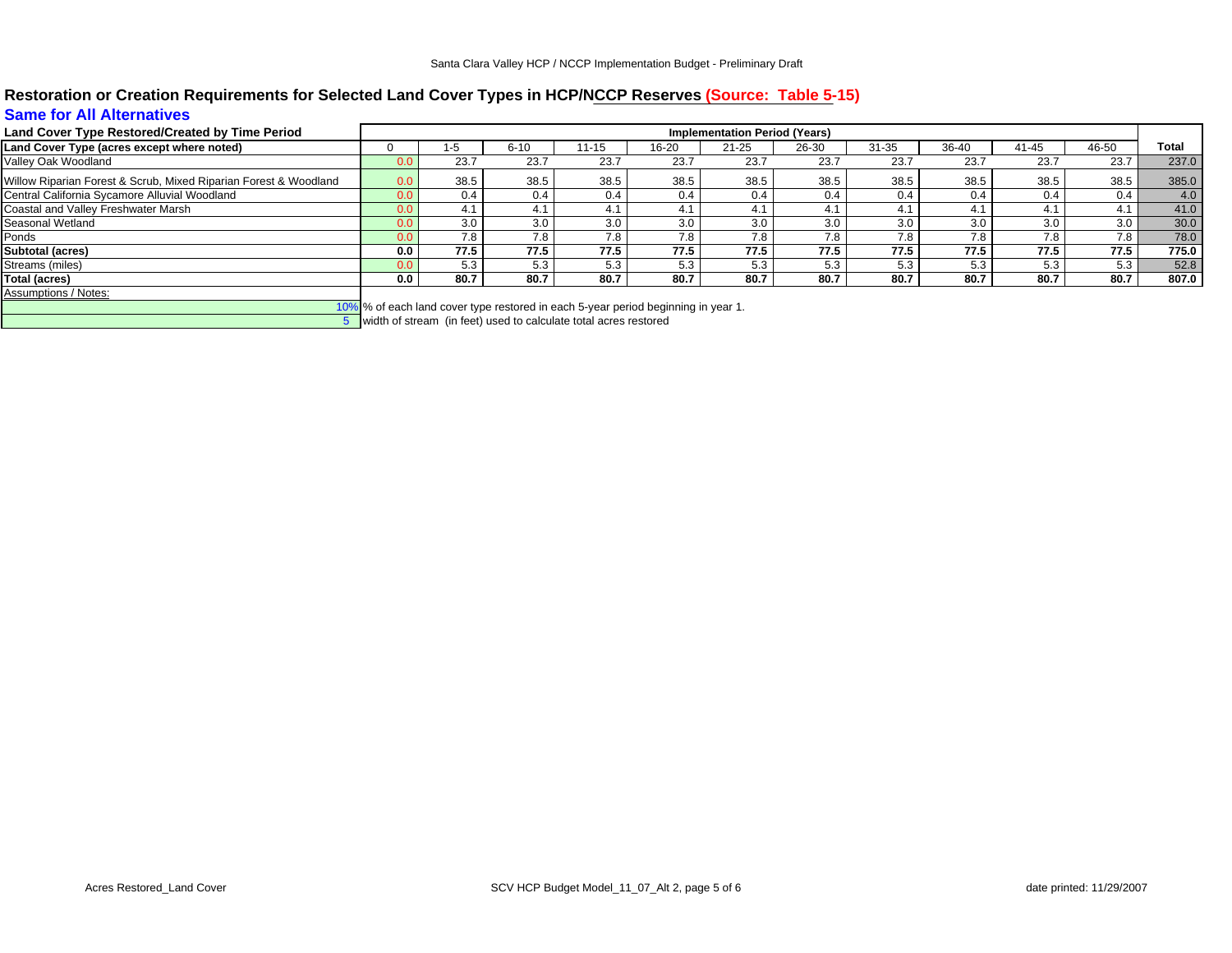## **Habitat Added to Reserve System by Species (Source: Table 5-20 for wildlife and Table 5-17 for covered plants)**

## **Alternative 2**

| <b>Species</b>                        | Unit       | <b>Habitat Monitored</b> |
|---------------------------------------|------------|--------------------------|
| California Red-legged frog            | acres      | 1,463                    |
| California Red-legged frog - streams  | miles      | n/a                      |
| California Tiger Salamander           | acres      | 146                      |
| California Tiger Salamander (streams) | miles      | n/a                      |
| Pond Turtle                           | acres      | 9,772                    |
| Pond Turtle (streams)                 | acres      | n/a                      |
| Foothill yellow-legged frog (streams) | miles      | 101                      |
| San Joaquin kit fox                   | acres      | 4,380                    |
| Burrowing owl (overwintering)         | acres      | 19,963                   |
| Burrowing owl (breeding)              | acres      | 1,000                    |
| Townsend's bat                        | acres      | n/a                      |
| Least Bell's vireo                    | acres      | 679                      |
| <b>Tricolored blackbird</b>           | acres      | 1,149                    |
| Golden Eagle                          | acres      | 1,143                    |
| Bay checkerspot butterfly             | acres      | 3,897                    |
| Covered plants                        | occurrence | 228                      |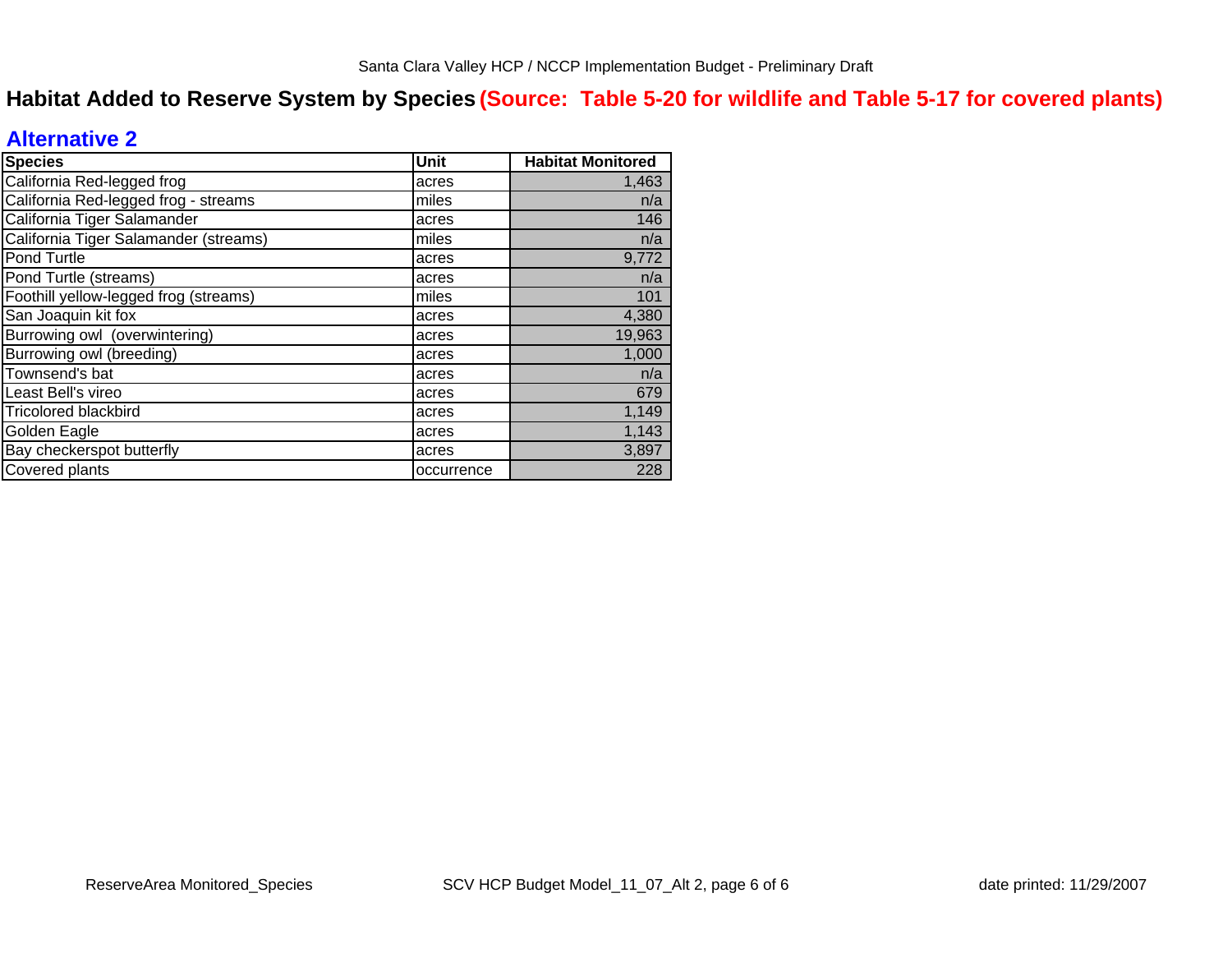### **Program Administration**

#### **Alternative 2**

#### **2007 dollars**

|                                          |           |             |             |             |             | <b>Implementation Period (Years)</b> |             |             |             |             |             |              |
|------------------------------------------|-----------|-------------|-------------|-------------|-------------|--------------------------------------|-------------|-------------|-------------|-------------|-------------|--------------|
|                                          |           | $1 - 5$     | $6 - 10$    | $11 - 15$   | 16-20       | $21 - 25$                            | 26-30       | 31-35       | 36-40       | $41 - 45$   | 46-50       | Total        |
| Capital Budget                           |           |             |             |             |             |                                      |             |             |             |             |             |              |
| Office furniture & equipment by employee | \$54,870  | \$52,567    | \$41,670    | \$40,800    | \$41,070    | \$65,233                             | \$33,703    | \$33,433    | \$33,703    | \$65,233    | \$33,703    | \$495,987    |
| General office equipment                 | \$4,150   | \$3,340     | \$4,990     | \$6,520     | \$4,990     | \$7,490                              | \$4,020     | \$7,490     | \$4,990     | \$6,520     | \$4,990     | \$59,490     |
| GIS/Database equipment                   | \$20,000  | \$38,500    | \$48,000    | \$58,500    | \$48,000    | \$58,500                             | \$48,000    | \$58,500    | \$48,000    | \$58,500    | \$48,000    | \$532,500    |
| <b>Capital Subtotal</b>                  | \$79,020  | \$94,407    | \$94,660    | \$105,820   | \$94,060    | \$131,223                            | \$85,723    | \$99,423    | \$86,693    | \$130,253   | \$86,693    | \$1,087,977  |
| <b>Operational Budget</b>                |           |             |             |             |             |                                      |             |             |             |             |             |              |
| Employees                                | \$594,000 | \$3,921,750 | \$3,594,375 | \$3,594,375 | \$3,594,375 | \$3,172,500                          | \$3,172,500 | \$3,172,500 | \$3,064,500 | \$3,064,500 | \$3,064,500 | \$34,009,875 |
| Office space lease and utilities         | \$0       | \$0         | \$0         | \$0         | \$0         | \$0                                  | \$0         | \$0         | \$0         | \$0         | \$0         | \$0          |
| Office equipment maintenance & supplies  | \$5,250   | \$127,208   | \$115,950   | \$115,950   | \$115,950   | \$95,042                             | \$95,042    | \$95,042    | \$95,042    | \$95,042    | \$95,042    | \$1,050,558  |
| Maintenance of general office equipment  | \$24,940  | \$68,700    | \$162,900   | \$162,900   | \$162,900   | \$162,900                            | \$162,900   | \$162,900   | \$162,900   | \$162,900   | \$162,900   | \$1,559,740  |
| Maintenance of GIS/Database equipment    | \$3,200   | \$8,200     | \$8,200     | \$8,200     | \$8,200     | \$8,200                              | \$8,200     | \$8,200     | \$8,200     | \$8,200     | \$8,200     | \$85,200     |
| Travel                                   | \$7,613   | \$40,688    | \$38,938    | \$38,938    | \$38,938    | \$38,063                             | \$38,063    | \$38,063    | \$37,713    | \$37,713    | \$37,713    | \$392,438    |
| Vehicle / mileage allowance              | \$2,122   | \$11,216    | \$10,609    | \$10,609    | \$10,609    | \$10,003                             | \$10,003    | \$10,003    | \$9,761     | \$9,761     | \$9,761     | \$104,457    |
| Insurance                                | \$24,500  | \$168,000   | \$176,750   | \$194,250   | \$194,250   | \$176,750                            | \$176,750   | \$176,750   | \$168,000   | \$168,000   | \$168,000   | \$1,792,000  |
| Staff training and uniforms              | \$10,800  | \$144.500   | \$122,250   | \$129,250   | \$126,000   | \$100,375                            | \$108,500   | \$108,500   | \$106,450   | \$107,100   | \$107,100   | \$1,170,825  |
| Legal assistance                         | \$100,000 | \$200,000   | \$200,000   | \$200,000   | \$200,000   | \$200,000                            | \$200,000   | \$200,000   | \$200,000   | \$200,000   | \$200,000   | \$2,100,000  |
| Financial analysis assistance            | \$0       | \$35,000    | \$70,000    | \$70,000    | \$35,000    | \$70,000                             | \$70,000    | \$35,000    | \$70,000    | \$70,000    | \$35,000    | \$560,000    |
| JPA member meeting stipend               | \$9,600   | \$48,000    | \$48,000    | \$48,000    | \$24,000    | \$24,000                             | \$24,000    | \$24,000    | \$24,000    | \$24,000    | \$24,000    | \$321,600    |
| Law enforcement                          | \$0       | \$80,000    | \$160,000   | \$240,000   | \$320,000   | \$400,000                            | \$480,000   | \$560,000   | \$640,000   | \$720,000   | \$800,000   | \$4,400,000  |
| Public relations and outreach            | \$50,000  | \$200,000   | \$200,000   | \$200,000   | \$200,000   | \$200,000                            | \$200,000   | \$200,000   | \$200,000   | \$200,000   | \$200,000   | \$2,050,000  |
| <b>Operational Subtotal</b>              | \$832,024 | \$5,053,261 | \$4,907,972 | \$5,012,472 | \$5,030,222 | \$4,657,832                          | \$4,745,957 | \$4,790,957 | \$4,786,565 | \$4,867,215 | \$4,912,215 | \$49,596,693 |
| Total                                    | \$911,044 | \$5,147,668 | \$5,002,632 | \$5,118,292 | \$5,124,282 | \$4,789,056                          | \$4,831,681 | \$4,890,381 | \$4,873,258 | \$4,997,468 | \$4,998,908 | \$50,684,669 |
|                                          |           |             |             |             |             |                                      |             |             |             |             |             |              |

#### **Employee Costs (including shared staff costs)**

|          | <b>Benefit</b>          |                                          |                                                    |                                                                                                                                                      |                  |             |                  |             |             |                                             |             |             |             |
|----------|-------------------------|------------------------------------------|----------------------------------------------------|------------------------------------------------------------------------------------------------------------------------------------------------------|------------------|-------------|------------------|-------------|-------------|---------------------------------------------|-------------|-------------|-------------|
|          | multiplier              |                                          |                                                    |                                                                                                                                                      |                  |             |                  |             |             |                                             |             |             |             |
|          |                         |                                          |                                                    |                                                                                                                                                      |                  |             |                  |             |             |                                             |             |             |             |
|          |                         |                                          |                                                    |                                                                                                                                                      |                  |             |                  |             |             |                                             |             |             | 46-50       |
|          |                         |                                          |                                                    |                                                                                                                                                      |                  |             |                  |             |             |                                             |             |             | 1.0         |
| \$72,000 | 35%                     | \$97,200                                 |                                                    | 1.0                                                                                                                                                  | 0.5              | 0.5         |                  | 0.5         | 0.5         | 0.5                                         | 0.5         | 0.5         | 0.5         |
| \$70,000 | 35 <sup>°</sup>         |                                          |                                                    | 1.0 <sup>1</sup>                                                                                                                                     | 0.5              | 0.5         |                  | 0.5         | 0.5         | 0.5                                         | 0.5         | 0.5         | 0.5         |
| \$80,000 | 35%                     |                                          |                                                    | 1.0                                                                                                                                                  | 1.0 <sub>1</sub> | 1.0         |                  | 0.5         | 0.5         | 0.5                                         | 0.3         | 0.3         | 0.3         |
| \$85,000 | 35%                     |                                          |                                                    | 1.0                                                                                                                                                  | $\overline{0}$ . | 1.0         |                  | 1.0         |             |                                             |             |             | 1.0         |
| \$60,000 | 35%                     | \$81,000                                 |                                                    |                                                                                                                                                      | 1.0              | 1.0         |                  | 1.0         |             |                                             |             | 1.0         | 1.0         |
| \$50,000 | 35%                     | \$67,500                                 |                                                    | 0.5                                                                                                                                                  | 0.5              | 0.5         |                  | 0.5         | 0.5         | 0.5                                         | 0.5         | 0.5         | 0.5         |
|          |                         | <b>Total FTEs</b>                        | 5.5                                                | 6.5                                                                                                                                                  | 5.5              | 5.5         | 5.5              | 5.0         | 5.0         | 5.0                                         | 4.8         | 4.8         | 4.8         |
|          |                         |                                          | \$594,000                                          | \$691,200                                                                                                                                            | \$595,350        | \$595,350   | \$595,350        | \$541,350   | \$541,350   | \$541,350                                   | \$519,750   | \$519,750   | \$519,750   |
|          |                         |                                          | \$594,000                                          | \$3,456,000                                                                                                                                          | \$2,976,750      | \$2,976,750 | \$2,976,750      | \$2,706,750 | \$2,706,750 | \$2,706,750                                 | \$2,598,750 | \$2,598,750 | \$2,598,750 |
|          |                         |                                          | \$0                                                | \$465,750                                                                                                                                            | \$617,625        | \$617,625   | \$617,625        | \$465,750   | \$465,750   | \$465,750                                   | \$465,750   | \$465,750   | \$465,750   |
|          |                         |                                          | \$594,000                                          | \$3,921,750                                                                                                                                          | \$3,594,375      | \$3,594,375 | \$3,594,375      | \$3,172,500 | \$3,172,500 | \$3,172,500                                 | \$3,064,500 | \$3,064,500 | \$3,064,500 |
|          | Salary per<br>\$120,000 | (percent of<br>employee per year salary) | Total cost per<br><b>FTE</b> per year<br>\$162,000 | \$94,500<br>\$108,000<br>\$114.750<br>Employee cost per year<br>Employee cost per period<br>Shared staff cost per period<br>Employee cost per period | 1-5              | $6 - 10$    | $11 - 15$<br>1.0 | 16-20       | $21 - 25$   | Number of FTEs per year per period<br>26-30 | $31 - 35$   | 36-40       | $41 - 45$   |

Assumptions / Notes:

The position of senior scientist is included in shared staff and overhead.

JPA employee costs are not included in the program administration cost category.

Admin - Secretary time is allocated 50% to program administration and 50% to reserve management.

15% Proportion of shared staff, equipment, vehicle, and travel costs allocated to program administration

#### **Office Space**

|                                | Total space leased per period (square feet)<br>16-20<br>26-30<br>46-50<br>$21 - 25$<br>36-40<br>41-45<br>31-35<br>6-10<br>$1 - 15$<br>$\uparrow$ |  |  |        |  |  |  |  |        |  |  |  |  |
|--------------------------------|--------------------------------------------------------------------------------------------------------------------------------------------------|--|--|--------|--|--|--|--|--------|--|--|--|--|
| Cost per square foot per month |                                                                                                                                                  |  |  |        |  |  |  |  |        |  |  |  |  |
| \$0.00                         |                                                                                                                                                  |  |  |        |  |  |  |  |        |  |  |  |  |
| Lease cost per year            |                                                                                                                                                  |  |  |        |  |  |  |  |        |  |  |  |  |
| Lease cost per period          |                                                                                                                                                  |  |  | $\sim$ |  |  |  |  | $\sim$ |  |  |  |  |

Assumptions / Notes:

Assumes Implementing Entity will be housed in office(s) of existing public agencies so will not pay for office space

### **Utility Costs (for office space)**

|                                             |     |                         |                               |           | Utility cost per period |       |                        |         |                         |                        |
|---------------------------------------------|-----|-------------------------|-------------------------------|-----------|-------------------------|-------|------------------------|---------|-------------------------|------------------------|
| Annual cost per square foot of office space |     | $\overline{a}$<br>.b-16 | $\overline{a}$<br>' 1 - 1 1 - | 16-20     | $21 - 25$               | 26-30 | $\sim$ $\sim$<br>31-35 | $36-40$ | $\overline{ }$<br>41-4. | $\sim$ $\sim$<br>46-51 |
| Utility cost per year                       | \$0 |                         |                               | ¢∩<br>שש  |                         |       |                        |         | $\sim$<br>ັບ            |                        |
| Utility cost per period                     | \$0 |                         |                               | <b>¢∩</b> |                         |       |                        |         | n.                      |                        |

Assumptions / Notes:

Assumes Implementing Entity will be housed in office(s) of existing public agencies so will not pay for office space

\$0.00 Annual cost per sq. ft. of office space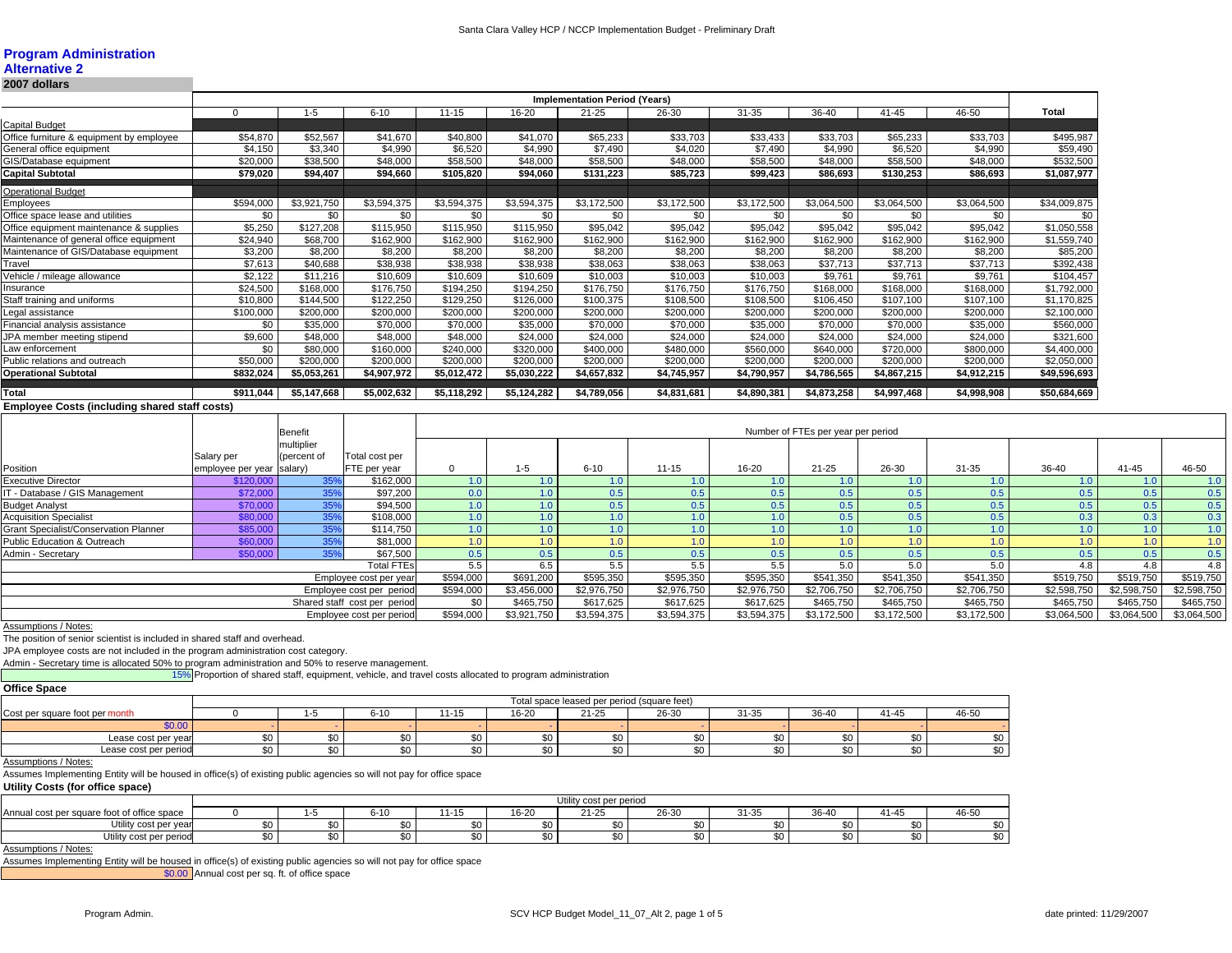# **Program Administration Alternative 2**

**2007 dollars**

#### **Office Equipment and Supplies by Employee (including shared costs)**

|                                            |                                                                                                          | Cost of<br>service |                      |                |           |                |                      | Number of FTEs with office equipment and supply costs (per year per period) |                |                |                |                |                |
|--------------------------------------------|----------------------------------------------------------------------------------------------------------|--------------------|----------------------|----------------|-----------|----------------|----------------------|-----------------------------------------------------------------------------|----------------|----------------|----------------|----------------|----------------|
|                                            | Cost per FTE per                                                                                         | contract per       |                      |                |           |                |                      |                                                                             |                |                |                |                |                |
| Equipment type                             | replacement period vear                                                                                  |                    | $\Omega$             | $1 - 5$        | $6 - 10$  | $11 - 15$      | 16-20                | $21 - 25$                                                                   | 26-30          | 31-35          | 36-40          | $41 - 45$      | 46-50          |
|                                            |                                                                                                          | <b>Total FTEs</b>  | 5.5                  | 6.5            | 5.5       | 5.5            | 5.5                  | 5.0                                                                         | 5.0            | 5.0            | 4.8            | 4.8            | 4.8            |
| Common office furniture                    | \$2,000                                                                                                  |                    | 12                   |                |           |                |                      | 10                                                                          |                |                |                | 10             |                |
| Cubicle furniture                          | \$2,000                                                                                                  |                    | 6                    |                |           |                |                      | $5\overline{5}$                                                             |                |                |                | 5 <sup>5</sup> |                |
| Office supplies (annual)                   | \$500                                                                                                    |                    | $6\phantom{1}$       | 35             | 30        | 30             | 30                   | 25                                                                          | 25             | 25             | 25             | 25             | 25             |
| Computers                                  | \$2,500                                                                                                  | \$250              | 6                    | 12             | 10        | 10             | 10                   | 8                                                                           | 8              | 8              | $\mathbf{R}$   | -8             | 8              |
| Cell phones                                | \$600                                                                                                    | \$120              | 6                    | 18             | 15        | 15             | 15                   | 13                                                                          | 13             | 13             | 13             | 13             | 13             |
|                                            | Furniture and equipment (capital) cost per period                                                        |                    | \$54,600             | \$45,667       | \$34,000  | \$34,000       | \$34,000             | \$58,333                                                                    | \$28,333       | \$28,333       | \$28,333       | \$58,333       | \$28,333       |
|                                            | Shared furniture and equipment cost per period                                                           |                    | \$270                | \$6,900        | \$7,670   | \$6,800        | \$7,070              | \$6,900                                                                     | \$5,370        | \$5,100        | \$5,370        | \$6,900        | \$5,370        |
|                                            | Total furniture and equipment (capital) cost per period                                                  |                    | \$54,870             | \$52.567       | \$41,670  | \$40,800       | \$41.070             | \$65,233                                                                    | \$33.703       | \$33,433       | \$33,703       | \$65,233       | \$33,703       |
|                                            | Maintenance and supplies cost per year                                                                   |                    | \$5,220              | \$22,517       | \$19,300  | \$19,300       | $\overline{$}19,300$ | \$16,083                                                                    | \$16,083       | \$16,083       | \$16,083       | \$16,083       | \$16,083       |
|                                            | Maintenance and supplies cost per period                                                                 |                    | \$5.220              | \$112.583      | \$96,500  | \$96,500       | \$96,500             | \$80.417                                                                    | \$80,417       | \$80,417       | \$80,417       | \$80.417       | \$80.417       |
|                                            | Shared maintenance and supplies cost per period                                                          |                    | \$30                 | \$14,625       | \$19,450  | \$19,450       | \$19,450             | \$14,625                                                                    | \$14,625       | \$14,625       | \$14,625       | \$14,625       | \$14,625       |
|                                            | Total maintenance and supplies cost per period                                                           |                    | \$5,250              | \$127,208      | \$115,950 | \$115,950      | \$115,950            | \$95,042                                                                    | \$95,042       | \$95,042       | \$95,042       | \$95,042       | \$95,042       |
| Assumptions / Notes:                       |                                                                                                          |                    |                      |                |           |                |                      |                                                                             |                |                |                |                |                |
|                                            | 2 unit of common office furniture purchased every 20 years                                               |                    |                      |                |           |                |                      |                                                                             |                |                |                |                |                |
|                                            | 20 year replacement period for common office furniture                                                   |                    |                      |                |           |                |                      |                                                                             |                |                |                |                |                |
|                                            | 20 year replacement period for cubicle office furniture (per employee)                                   |                    |                      |                |           |                |                      |                                                                             |                |                |                |                |                |
|                                            | year replacement period for office supplies                                                              |                    |                      |                |           |                |                      |                                                                             |                |                |                |                |                |
|                                            | year replacement period for computers                                                                    |                    |                      |                |           |                |                      |                                                                             |                |                |                |                |                |
|                                            | year replacement period for cell phones                                                                  |                    |                      |                |           |                |                      |                                                                             |                |                |                |                |                |
|                                            | 15% Proportion of shared staff, equipment, vehicle, and travel costs allocated to program administration |                    |                      |                |           |                |                      |                                                                             |                |                |                |                |                |
| <b>General Office Equipment</b>            |                                                                                                          |                    |                      |                |           |                |                      |                                                                             |                |                |                |                |                |
|                                            |                                                                                                          |                    |                      |                |           |                |                      |                                                                             |                |                |                |                |                |
|                                            | Cost per year                                                                                            | Cost of            |                      |                |           |                |                      | Number of items leased, purchased, or retired, per period                   |                |                |                |                |                |
|                                            | leased items) /                                                                                          | service            |                      |                |           |                |                      |                                                                             |                |                |                |                |                |
|                                            | cost per item                                                                                            | contract per       |                      |                |           |                |                      |                                                                             |                |                |                |                |                |
|                                            | (purchased items)                                                                                        | item per year      | $\mathbf{0}$         | $1 - 5$        | $6 - 10$  | $11 - 15$      | 16-20                | $21 - 25$                                                                   | 26-30          | 31-35          | 36-40          | $41 - 45$      | 46-50          |
|                                            |                                                                                                          |                    |                      |                |           |                |                      |                                                                             |                |                |                |                |                |
| Color printer/copy machine/scanner (lease) | \$11,000                                                                                                 | \$1,100            |                      |                |           |                |                      |                                                                             |                |                |                |                |                |
| Office telephone systems (lease)           | \$6,000                                                                                                  | \$600              |                      |                |           |                |                      |                                                                             |                |                |                |                |                |
| Books and journals (purchase)              | \$1,500                                                                                                  |                    |                      |                |           |                |                      | 5                                                                           | -5             |                |                |                | 5              |
| New fax machines purchased                 | \$250                                                                                                    |                    |                      |                |           |                |                      |                                                                             |                |                |                |                |                |
| Old fax machines retired                   |                                                                                                          |                    |                      |                |           |                |                      | $\overline{1}$                                                              | $\overline{1}$ |                |                |                | $\overline{1}$ |
| Total fax machines                         |                                                                                                          | \$0                | $\overline{1}$       |                |           | $\overline{1}$ |                      | $\mathbf{1}$                                                                | $\overline{1}$ | $\mathbf{1}$   | $\mathbf{1}$   | $\mathbf{1}$   | $\overline{1}$ |
| New printers purchased                     | \$1,400                                                                                                  |                    | $\blacktriangleleft$ |                |           | $\overline{2}$ |                      | $\overline{2}$                                                              | $\overline{2}$ | $\overline{2}$ | $\overline{2}$ | 2 <sup>2</sup> | $\overline{2}$ |
| Old printers retired                       |                                                                                                          |                    |                      |                |           |                |                      | $\overline{2}$                                                              | $\overline{2}$ |                |                |                | $\overline{2}$ |
| <b>Total printers</b>                      |                                                                                                          | \$140              | $\mathbf{1}$         |                |           | $\overline{2}$ |                      | $\overline{2}$                                                              | $\overline{2}$ | $\overline{2}$ | $\overline{2}$ | $\overline{2}$ | $\overline{2}$ |
| New digital cameras purchased              | \$485                                                                                                    |                    |                      | $\Delta$       |           | $\overline{2}$ |                      | $\overline{4}$                                                              | $\overline{2}$ |                |                | $\overline{2}$ | $\overline{4}$ |
| Old digital cameras retired                |                                                                                                          |                    |                      | $\mathcal{P}$  |           | $\overline{2}$ |                      | $\overline{4}$                                                              | $\overline{2}$ |                |                | $\overline{2}$ | $\overline{4}$ |
| Total digital cameras                      |                                                                                                          | \$0                |                      | $\overline{2}$ |           | $\overline{2}$ | $\overline{2}$       | $\overline{2}$                                                              | $\overline{2}$ | 2              | 2              | $\overline{2}$ | 2              |
| Radio base station purchased               | \$2,500                                                                                                  |                    |                      |                |           |                |                      |                                                                             |                |                |                |                |                |
| Radio base station retired                 |                                                                                                          |                    |                      |                |           |                |                      |                                                                             |                |                |                |                |                |
| Total radio base stations                  |                                                                                                          | \$100              | $\overline{1}$       |                |           |                |                      | $\mathbf{1}$                                                                |                |                |                |                | $\overline{1}$ |
| Trunked radio system (shared tower and     |                                                                                                          |                    |                      |                |           |                |                      |                                                                             |                |                |                |                |                |
| repeaters)                                 | \$6,000                                                                                                  |                    |                      |                |           |                |                      |                                                                             |                |                |                |                |                |
|                                            | Equipment purchase (capital) cost per period                                                             |                    | \$4,150              | \$3,340        | \$4,990   | \$6.520        | \$4.990              | \$7,490                                                                     | \$4.020        | \$7.490        | \$4,990        | \$6.520        | \$4,990        |
|                                            | Lease and maintenance (operating) cost per year                                                          |                    | \$24,940             | \$13.740       | \$32,580  | \$32.580       | \$32,580             | \$32,580                                                                    | \$32,580       | \$32.580       | \$32,580       | \$32.580       | \$32,580       |
|                                            | Lease and maintenance cost per period                                                                    |                    | \$24,940             | \$68,700       | \$162,900 | \$162,900      | \$162,900            | \$162,900                                                                   | \$162,900      | \$162,900      | \$162,900      | \$162,900      | \$162,900      |
| <b>Assumptions / Notes:</b>                |                                                                                                          |                    |                      |                |           |                |                      |                                                                             |                |                |                |                |                |

5 year replacement period for fax machine and printer.<br>3 year replacement period for digital cameras.

10 year replacement period for radio base station.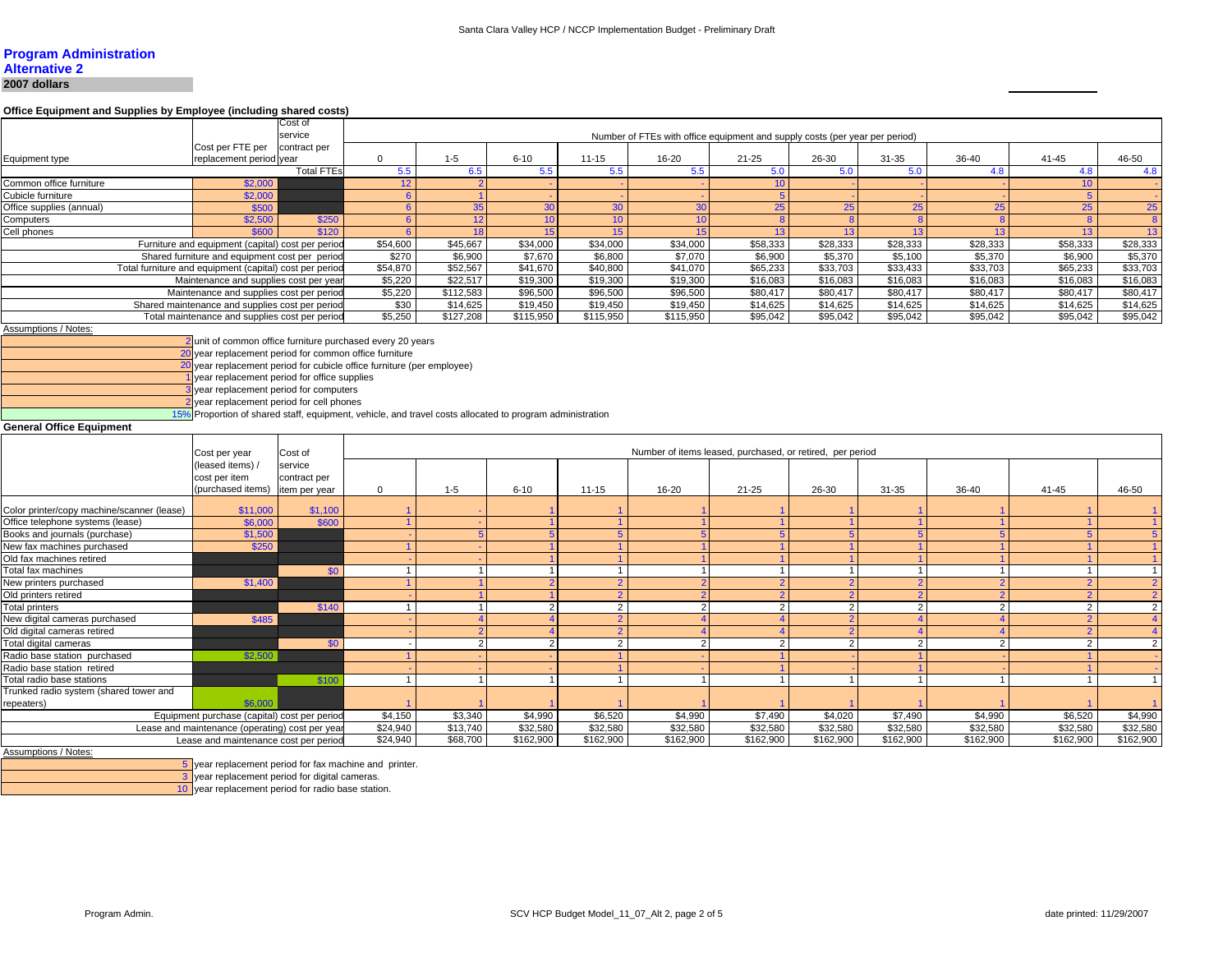## **Program Administration**

#### **Alternative 2**

#### **2007 dollars**

**GIS and Database Equipment**

|                                              |                             | Cost of<br>software        |              |          |          |           | Number of items leased, purchased, or retired, per period |                |                |          |          |                |                |
|----------------------------------------------|-----------------------------|----------------------------|--------------|----------|----------|-----------|-----------------------------------------------------------|----------------|----------------|----------|----------|----------------|----------------|
|                                              |                             | update or                  |              |          |          |           |                                                           |                |                |          |          |                |                |
|                                              |                             | service<br>contract per 5- |              |          |          |           |                                                           |                |                |          |          |                |                |
|                                              | Cost per item               | year period                | $\mathbf{0}$ | $1 - 5$  | $6 - 10$ | $11 - 15$ | 16-20                                                     | $21 - 25$      | 26-30          | 31-35    | 36-40    | 41-45          | 46-50          |
| New GIS/database servers purchased           | \$10,000                    |                            |              |          |          |           |                                                           |                |                |          |          |                |                |
| Old GIS/database servers retired             |                             |                            |              |          |          |           |                                                           |                |                |          |          |                |                |
| Total GIS/database servers                   |                             | \$1,000                    |              |          |          |           |                                                           |                |                |          |          |                | $\overline{4}$ |
| New tablet PC purchased                      | \$5,000                     |                            |              |          |          |           |                                                           |                |                |          |          | $\overline{2}$ | 2 <sup>1</sup> |
| Old tablet PCs retired                       |                             |                            |              |          |          |           |                                                           | $\sim$         |                |          |          | $\overline{2}$ | 2 <sup>1</sup> |
| <b>Total tablet PCs</b>                      |                             | \$500                      |              |          |          |           |                                                           | $\sim$         |                |          |          | 2              | $\overline{2}$ |
| New plotters purchased                       | \$10,500                    |                            |              |          |          |           |                                                           |                |                |          |          |                |                |
| Old plotters retired                         |                             |                            |              |          |          |           |                                                           |                |                |          |          |                |                |
| <b>Total plotters</b>                        |                             | \$400                      |              |          |          |           |                                                           |                |                |          |          |                | $\overline{A}$ |
| New GPS units purchased                      | \$4,000                     |                            |              |          |          |           |                                                           | $\overline{2}$ |                |          |          | $\overline{2}$ | 2 <sup>1</sup> |
| Old GPS units retired                        |                             |                            |              |          |          |           |                                                           | $\sqrt{2}$     |                |          |          | $\overline{2}$ | 2 <sup>1</sup> |
| <b>Total GPS units</b>                       |                             | \$700                      |              |          |          |           |                                                           | $\overline{2}$ | $\overline{ }$ |          |          | $\overline{2}$ | $\overline{2}$ |
| New GIS software purchased                   | \$7,000                     |                            |              |          |          |           |                                                           | $\Omega$       |                |          |          | 2 <sup>1</sup> | 2 <sup>1</sup> |
| Old GIS software retired                     |                             |                            |              |          |          |           |                                                           | $\overline{2}$ |                |          |          | 2 <sup>1</sup> | 2 <sup>1</sup> |
| <b>Total GIS software</b>                    |                             | \$1,500                    |              |          |          |           |                                                           | $\overline{2}$ | $\epsilon$     |          |          | 2              | $\overline{2}$ |
| New computer software purchased              | \$3,000                     |                            |              |          |          |           |                                                           | $\overline{2}$ |                |          |          | $\overline{2}$ | 2 <sup>1</sup> |
| Old computer software retired                |                             |                            |              |          |          |           |                                                           | $\sqrt{2}$     |                |          |          | $\overline{2}$ | 2 <sup>1</sup> |
| Total computer software                      |                             | \$700                      |              |          |          |           |                                                           | $\sim$         |                |          |          | 2              | $\overline{2}$ |
| Equipment purchase (capital) cost per period |                             | \$20,000                   | \$38,500     | \$48,000 | \$58,500 | \$48,000  | \$58,500                                                  | \$48,000       | \$58,500       | \$48,000 | \$58,500 | \$48,000       |                |
|                                              | Maintenance cost per period |                            | \$3,200      | \$8,200  | \$8,200  | \$8,200   | \$8,200                                                   | \$8,200        | \$8,200        | \$8,200  | \$8,200  | \$8,200        | \$8,200        |

Assumptions / Notes:

5 year replacement period for GIS and database equipment purchased.

3 year software upgrade cycle

County will provide regular updates of aerial photographs.

#### **Passenger Vehicles and Fuel (shared with restoration, reserve management, and monitoring)**

|                              |         |         |                  | . .                |         |                           |         |                        |         |         |         |
|------------------------------|---------|---------|------------------|--------------------|---------|---------------------------|---------|------------------------|---------|---------|---------|
| Cost per<br>5-year period    |         |         | $6 - 10$         | $1 - 15$           | 16-20   | $\sim$ $\sim$<br>・・・・・・・・ | 26-30   | $\sim$ $\sim$<br>31-35 | 36-40   | 41-45   | 46-50   |
| Passenger car purchase       | \$6,120 | \$6,120 | \$6,120          | 0.400<br>- 201…ن ب | \$6,120 | 0.000<br>50. IZU          | \$6,120 | \$6,120                | \$6,120 | \$6,120 | \$6,120 |
| Vehicle fuel and maintenance | \$810   | 4.050   | 0.1050<br>94.UOU | .050<br>יט.        | \$4.050 | 34.050                    | 4,050   | 4.050                  | \$4,050 | \$4,050 | \$4.050 |

Assumptions / Notes:

15% Proportion of shared staff, equipment, vehicle, and travel costs allocated to program administration

#### **Vehicle Mileage Allowance (including shared cost)**

|                                          | .                                 |         |          |          |          |          |                                       |          |           |          |          |          |  |  |
|------------------------------------------|-----------------------------------|---------|----------|----------|----------|----------|---------------------------------------|----------|-----------|----------|----------|----------|--|--|
|                                          |                                   |         |          |          |          |          | Vehicle Mileage Allowance by Employee |          |           |          |          |          |  |  |
|                                          | Mileage allowance                 |         |          |          |          |          |                                       |          |           |          |          |          |  |  |
|                                          | per year per FTE                  |         |          |          |          |          |                                       |          |           |          |          |          |  |  |
|                                          | (miles)                           |         | $1 - 5$  | $6 - 10$ | 11-15    | 16-20    | $21 - 25$                             | 26-30    | $31 - 35$ | 36-40    | 41-45    | 46-50    |  |  |
| <b>Executive Director</b>                | 2,000                             | \$970   | \$970    | \$970    | \$970    | \$970    | \$970                                 | \$970    | \$970     | \$970    | \$970    | \$970    |  |  |
| IT - Database / GIS Management           | 250                               | \$0     | \$121    | \$61     | \$61     | \$61     | \$61                                  | \$61     | \$61      | \$61     | \$61     | \$61     |  |  |
| <b>Budget Analyst</b>                    | 250                               | \$121   | \$121    | \$61     | \$61     | \$61     | \$61                                  | \$61     | \$61      | \$61     | \$61     | \$61     |  |  |
| <b>Acquisition Specialist</b>            | 500                               | \$243   | \$243    | \$243    | \$243    | \$243    | \$121                                 | \$121    | \$121     | \$73     | \$73     | \$73     |  |  |
| Grant Specialist/Conservation Planner    | 500                               | \$243   | \$243    | \$243    | \$243    | \$243    | \$243                                 | \$243    | \$243     | \$243    | \$243    | \$243    |  |  |
| Public Education & Outreach              | 1.000                             | \$485   | \$485    | \$485    | \$485    | \$485    | \$485                                 | \$485    | \$485     | \$485    | \$485    | \$485    |  |  |
| Admin - Secretary                        | 250                               | \$61    | \$61     | \$61     | \$61     | \$61     | \$61                                  | \$61     | \$61      | \$61     | \$61     | \$61     |  |  |
|                                          | Mileage allowance cost per year   | \$2,122 | \$2,243  | \$2.122  | \$2,122  | \$2.122  | \$2,001                               | \$2,001  | \$2.001   | \$1,952  | \$1,952  | \$1,952  |  |  |
|                                          | Mileage allowance cost per period | \$2,122 | \$11,216 | \$10,609 | \$10,609 | \$10,609 | \$10,003                              | \$10,003 | \$10,003  | \$9,761  | \$9,761  | \$9,761  |  |  |
| Shared mileage allowance cost per period |                                   | \$0     | \$818    | \$1,000  | \$1,000  | \$1,000  | \$818                                 | \$818    | \$818     | \$818    | \$818    | \$818    |  |  |
|                                          | Mileage allowance cost per period | \$2,122 | \$12,034 | \$11,610 | \$11,610 | \$11,610 | \$10,822                              | \$10,822 | \$10,822  | \$10,579 | \$10,579 | \$10,579 |  |  |

Assumptions / Notes:

\$0.485 Cost per mile for travel allowance

15% Proportion of shared staff, equipment, vehicle, and travel costs allocated to program administration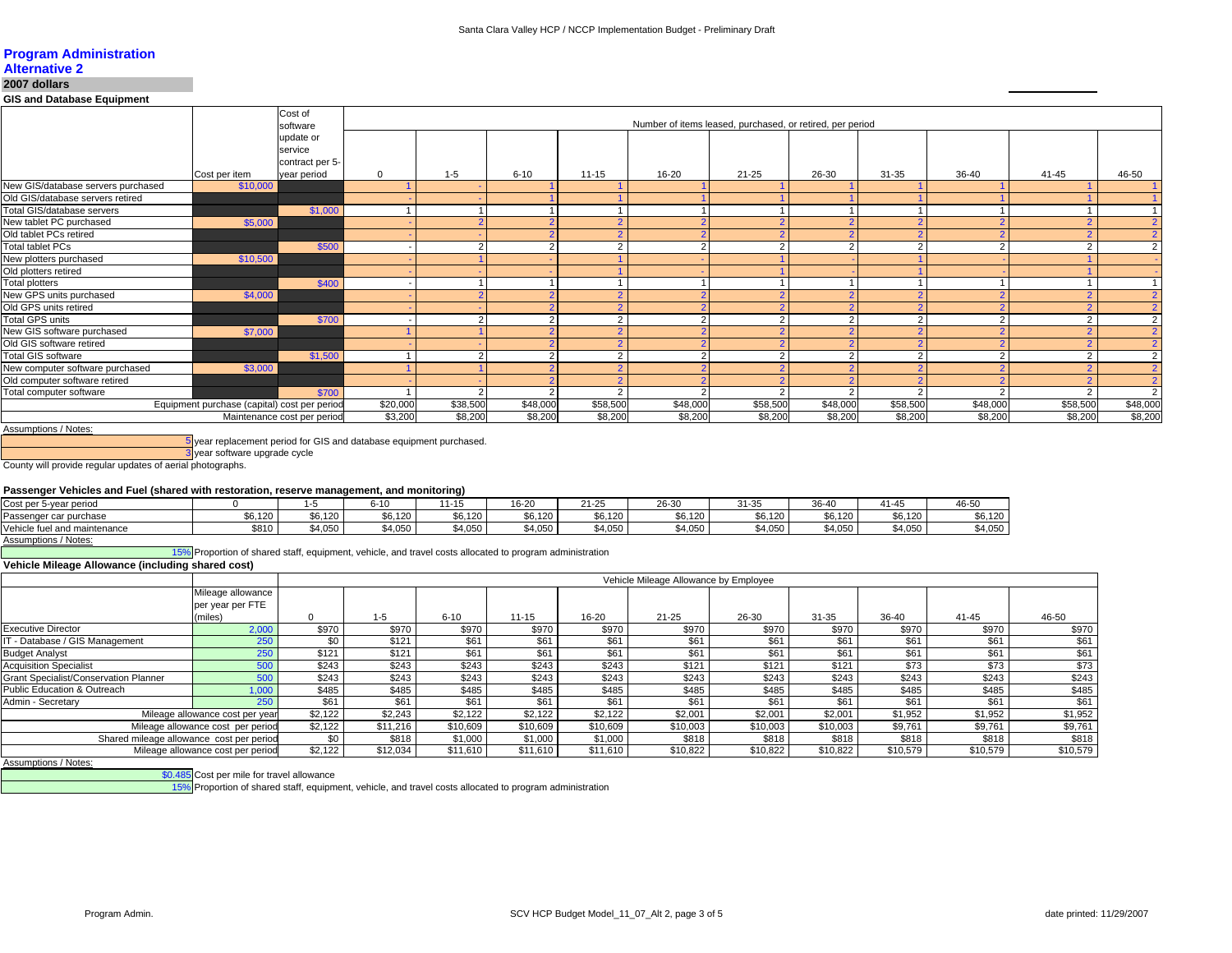#### **Program Administration**

#### **Alternative 2**

#### **2007 dollars**

**Overnight Travel (including shared cost)**

|                                        | Days of overnight             |              |          |          |           |          |           |          |          |          |           |          |  |
|----------------------------------------|-------------------------------|--------------|----------|----------|-----------|----------|-----------|----------|----------|----------|-----------|----------|--|
|                                        | travel per FTE per            |              |          |          |           |          |           |          |          |          |           |          |  |
|                                        | year                          | <sup>n</sup> | $-5$     | $6 - 10$ | $11 - 15$ | 16-20    | $21 - 25$ | 26-30    | 31-35    | 36-40    | $41 - 45$ | 46-50    |  |
| <b>Executive Director</b>              |                               | \$5,250      | \$5,250  | \$5,250  | \$5,250   | \$5,250  | \$5,250   | \$5,250  | \$5,250  | \$5,250  | \$5,250   | \$5,250  |  |
| IT - Database / GIS Management         |                               |              | \$525    | \$263    | \$263     | \$263    | \$263     | \$263    | \$263    | \$263    | \$263     | \$263    |  |
| <b>Budget Analyst</b>                  |                               | \$175        | \$175    | \$88     | \$88      | \$88     | \$88      | \$88     | \$88     | \$88     | \$88      | \$88     |  |
| <b>Acquisition Specialist</b>          |                               | \$350        | \$350    | \$350    | \$350     | \$350    | \$175     | \$175    | \$175    | \$105    | \$105     | \$105    |  |
| Grant Specialist/Conservation Planner  |                               | \$875        | \$875    | \$875    | \$875     | \$875    | \$875     | \$875    | \$875    | \$875    | \$875     | \$875    |  |
| <b>Public Education &amp; Outreach</b> |                               | \$875        | \$875    | \$875    | \$875     | \$875    | \$875     | \$875    | \$875    | \$875    | \$875     | \$875    |  |
| Admin - Secretary                      |                               | \$88         | \$88     | \$88     | \$88      | \$88     | \$88      | \$88     | \$88     | \$88     | \$88      | \$88     |  |
|                                        | Travel cost per year          | \$7,613      | \$8,138  | \$7,788  | \$7,788   | \$7,788  | \$7,613   | \$7,613  | \$7,613  | \$7,543  | \$7,543   | \$7,543  |  |
|                                        | Travel cost per period        | \$7,613      | \$40,688 | \$38,938 | \$38,938  | \$38,938 | \$38,063  | \$38,063 | \$38,063 | \$37,713 | \$37,713  | \$37,713 |  |
|                                        | Shared travel cost per period | \$0          | \$3,806  | \$4,856  | \$4,856   | \$4,856  | \$3,806   | \$3,806  | \$3,806  | \$3,806  | \$3,806   | \$3,806  |  |
|                                        | Travel cost per period        | \$7,613      | \$44.494 | \$43,794 | \$43,794  | \$43,794 | \$41,869  | \$41,869 | \$41,869 | \$41.519 | \$41,519  | \$41,519 |  |

#### Assumptions / Notes:

\$175 Travel allowance per diem 3.00

Per diem multiplier for executive director to cover additional travel expenses such as airfare

15% Proportion of shared staff, equipment, vehicle, and travel costs allocated to program administration

#### **Insurance**

|                         | Cost per year per |                           |          |           |           |           |           |           |           |           |           |           |           |
|-------------------------|-------------------|---------------------------|----------|-----------|-----------|-----------|-----------|-----------|-----------|-----------|-----------|-----------|-----------|
| Insurance type          | vehicle           | Cost per year             |          |           | $6 - 10$  | 11-15     | 16-20     | $21 - 25$ | 26-30     | $31 - 35$ | 36-40     | $41 - 45$ | 46-50     |
| Total vehicles per year |                   |                           |          |           |           |           |           |           |           |           |           |           |           |
| Automobile              | \$1,750           |                           | \$5,250  | \$14,350  | \$16,100  | \$19,600  | \$19,600  | \$16,100  | \$16,100  | \$16,100  | \$14,350  | \$14,350  | \$14,350  |
| Directors and officers  |                   | גב בח                     | \$5,500  | \$5,500   | \$5,500   | \$5,500   | \$5,500   | \$5,500   | \$5,500   | \$5,500   | \$5,500   | \$5,500   | \$5,500   |
| Liability               |                   | \$5,500                   | \$5,500  | \$5,500   | \$5,500   | \$5,500   | \$5,500   | \$5,500   | \$5,500   | \$5,500   | \$5,500   | \$5,500   | \$5,500   |
| Professional liability  |                   | \$8,250                   | \$8,250  | \$8,250   | \$8,250   | \$8,250   | \$8,250   | \$8,250   | \$8,250   | \$8,250   | \$8,250   | \$8,250   | \$8,250   |
| Insurance cost per year |                   | \$24,500                  | \$33,600 | \$35,350  | \$38,850  | \$38,850  | \$35,350  | \$35,350  | \$35,350  | \$33,600  | \$33,600  | \$33,600  |           |
|                         |                   | Insurance cost per period | \$24,500 | \$168,000 | \$176,750 | \$194,250 | \$194,250 | \$176,750 | \$176,750 | \$176,750 | \$168,000 | \$168,000 | \$168,000 |

#### **Staff Training**

| $6 - 10$                                       | $\sim$ $\sim$<br>1-15 | 16-20   | $21 - 25$         | 0000<br>26-31   | $31 - 35$     | --      | 1-45    | 46-50   |
|------------------------------------------------|-----------------------|---------|-------------------|-----------------|---------------|---------|---------|---------|
|                                                |                       |         |                   |                 |               | 10W     |         | . .     |
| \$8,000<br>$CD$ 500<br>vu.juu                  | \$9,000               | \$9,000 | 07750<br>ں بی ت   | \$7.750         | $\sim -$      | \$7,650 | \$7.650 | \$7,650 |
| $\uparrow$ 8.000<br>88.500<br>vu.juu<br>JU,UUC | \$9,000               | \$9,000 | 27750<br>97. I JU | 27750<br>ں ہیں۔ | 0.77<br>، ، ن | \$7,650 | \$7,650 | \$7,650 |
|                                                |                       |         |                   |                 |               |         |         |         |

Assumptions / Notes:

\$500 Annual cost of training per staff member (excluding travel)

#### **Staff Uniforms**

|                                                 |           | 6-10      | 11-15     | 16-20     | $21 - 25$ | 26-30     | 31-35     | 36-40    | 41-45    | 46-50    |
|-------------------------------------------------|-----------|-----------|-----------|-----------|-----------|-----------|-----------|----------|----------|----------|
| New Staff Per Period including turnover<br>.2.0 | 2.0       |           |           |           | 28.3      |           |           |          |          | 30.6     |
| \$6,000<br>Uniforms                             | \$21.000  | \$17,500  | \$18,500  | \$18,000  | \$14.250  | \$15,500  | \$15,500  | \$15,200 | \$15,300 | \$15,300 |
| \$1,800<br>Jniform replacement                  | \$6,300   | \$5,250   | \$5,550   | \$5,400   | \$4,275   | \$4,650   | \$4,650   | \$4,560  | \$4,590  | \$4,590  |
| \$7,800<br>Uniform cost per year                | \$27,300  | \$22,750  | \$24,050  | \$23,400  | \$18,525  | \$20,150  | \$20,150  | \$19,760 | \$19,890 | \$19,890 |
| \$7,800<br>Uniform cost per period              | \$136,500 | \$113.750 | \$120.250 | \$117.000 | \$92,625  | \$100,750 | \$100.750 | \$98,800 | \$99,450 | \$99,450 |

#### Assumptions / Notes:

\$500 Cost of new uniforms per staff member (assumes turnover of once per 2.5 years [2 times per period])

\$150 Annual replacement cost

#### **Legal Assistance**

|                                            |           |           | <b>3-10</b> | $1 - 15$  | $16 - 20$   | $\sim$ $\sim$<br>$-2$ | 26-30     | $31 - 35$ | 36-40     | $\overline{A}$ $\overline{A}$ $\overline{B}$<br>1-4 | 46-50     |
|--------------------------------------------|-----------|-----------|-------------|-----------|-------------|-----------------------|-----------|-----------|-----------|-----------------------------------------------------|-----------|
| Hours per period                           |           | 500       |             |           | mα.<br>JU J | - - -                 | $-00$     |           |           |                                                     |           |
| Legal ass<br>il assistance cost per period | \$100,000 | \$200,000 | \$200.000   | \$200,000 | \$200,000   | \$200,000             | \$200,000 | \$200,000 | \$200.000 | \$200,000                                           | \$200,000 |
| $A = 1$ , and $A = 1$ , $A = 1$ , $A = 1$  |           |           |             |           |             |                       |           |           |           |                                                     |           |

Assumptions / Notes:

\$400 Hourly rate for legal assistance

Assumes outside legal counsel or cost of in-house counsel shared from a partner agency, particularly after start-up period.

The legal assistance category covers legal assistance required under the program administration and land acquisition cost categories.

#### **Financial Analysis Assistance**

|                                    |          | 6-10     | $1 - 15$ | $16 - 20$ | 24.25<br>′1-∠⊾                 | 26-30    | $\sim$ $\sim$ $\sim$<br>:31-ئ | $\sim$ $\sim$<br>- 10-4.<br>־טכ | $\overline{AB}$  | 46-50    |
|------------------------------------|----------|----------|----------|-----------|--------------------------------|----------|-------------------------------|---------------------------------|------------------|----------|
| Cost per<br>5-year period          | .        | ---      | $\cdots$ | $50 - 00$ | $\sim$ $\sim$ $\sim$<br>$\sim$ |          | $S = S$                       | 70.000                          | 0.7000<br>67 U.U |          |
| Financial analvsis cost per period | \$35,000 | \$70,000 | \$70,000 | \$35,000  | \$70,000                       | \$70,000 | \$35,000                      | \$70,000                        | \$70,000         | \$35,000 |
| the control of the control of the  |          |          |          |           |                                |          |                               |                                 |                  |          |

Assumptions / Notes:

The financial analyis assistance category covers the periodic assistance of a financial analyst to review the program's cost/revenue balance and ensure that charges are adjusted in line with changing land costs. After start-up, financial analyst review will occur once every 3 years (years 3,6,9,12,15,18,21,24,27,30,33,36,39,42,45,and 48).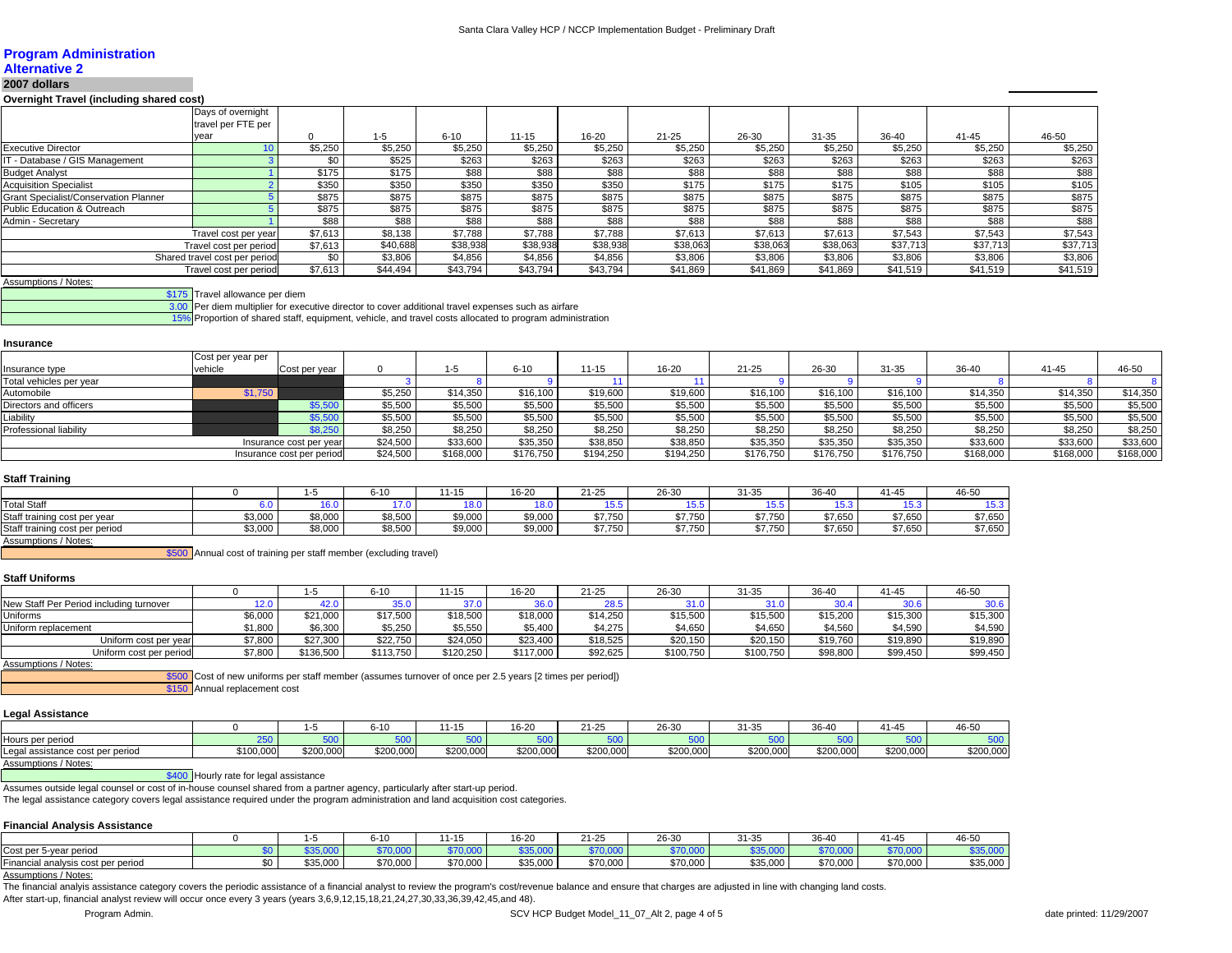# **Program Administration Alternative 2**

**2007 dollars**

#### **JPA Member Meeting Stipend**

|                                 |         |          | 6-10     | 71-TS.   | 10.00<br>16-20 | $21 - 25$ | 0000<br>26-30 | $\mathbf{A}$<br>ئۇ-1-ئ | 20.10<br>36-Δ. | 41-45    | $\sim$ $-$<br>46-56 |
|---------------------------------|---------|----------|----------|----------|----------------|-----------|---------------|------------------------|----------------|----------|---------------------|
| meetings per period<br>umber of |         | 20       |          |          |                |           |               |                        |                |          |                     |
| Total stipend per period        | \$9,600 | \$48,000 | \$48,000 | \$48,000 | \$24,000       | \$24,000  | \$24,000      | \$24,000               | \$24,000       | \$24,000 | 0.400<br>\$24,000   |
| $\cdots$                        |         |          |          |          |                |           |               |                        |                |          |                     |

Assumptions / Notes:

8 Number of JPA members

\$300 Stipend per meeting per member

#### **Law Enforcement Costs**

|                                          |          | $6 - 10$  | $11 - 15$ | $16 - 20$  | $21 - 25$       | 26-30     | 31-35     | 36-40     | 41-45     | 46-5 <sub>L</sub> |
|------------------------------------------|----------|-----------|-----------|------------|-----------------|-----------|-----------|-----------|-----------|-------------------|
| Reserve acres managed (cumulative total) | $\sim$   |           | .         | $\sim$ 000 | 20.000<br>∠∪,∪∪ | 24.00     | 28,000    | 32,000    | 36,000    |                   |
| Annual law enforcement cost              | \$16,000 | \$32,000  | \$48,000  | \$64,000   | \$80,000        | \$96,000  | \$112,000 | \$128,000 | \$144.000 | \$160,000         |
| Cost per period                          | \$80,000 | \$160,000 | \$240,000 | \$320,000  | \$400,000       | \$480,000 | \$560,000 | \$640,000 | \$720,000 | \$800,000         |
| <b>Assumptions / Notes:</b>              |          |           |           |            |                 |           |           |           |           |                   |

\$4.00 Law enforcement cost per reserve acre per year

#### **Public Education/Outreach**

|                                  |           |           | $\overline{10}$<br>טו-פ           |            | 16-20           | $21 - 25$ | 26-30     | $\sim$ $\sim$<br>31-35         | 36-40     | $\overline{a}$<br>$41 - 4$   | 46-5L                    |
|----------------------------------|-----------|-----------|-----------------------------------|------------|-----------------|-----------|-----------|--------------------------------|-----------|------------------------------|--------------------------|
| Public education cost per year   | \$10,000  | 40,000    | $\sim$ $\sim$ $\sim$<br>$v$ , $v$ | $-140,000$ | 10.000<br>+u,uu | \$40,000  | \$40,000  | $\sim$ $\sim$<br><b>AU,UUU</b> | \$40,000  | $R$ 40.000<br><b>JUU,UPG</b> | <b>ANO ONA</b><br>שט,ט+ט |
| Public education cost per period | $$50,000$ | \$200,000 | \$200,000                         | \$200,000  | \$200,000       | \$200,000 | \$200,000 | 0.000<br>\$200.000             | \$200,000 | \$200.000                    | \$200,000                |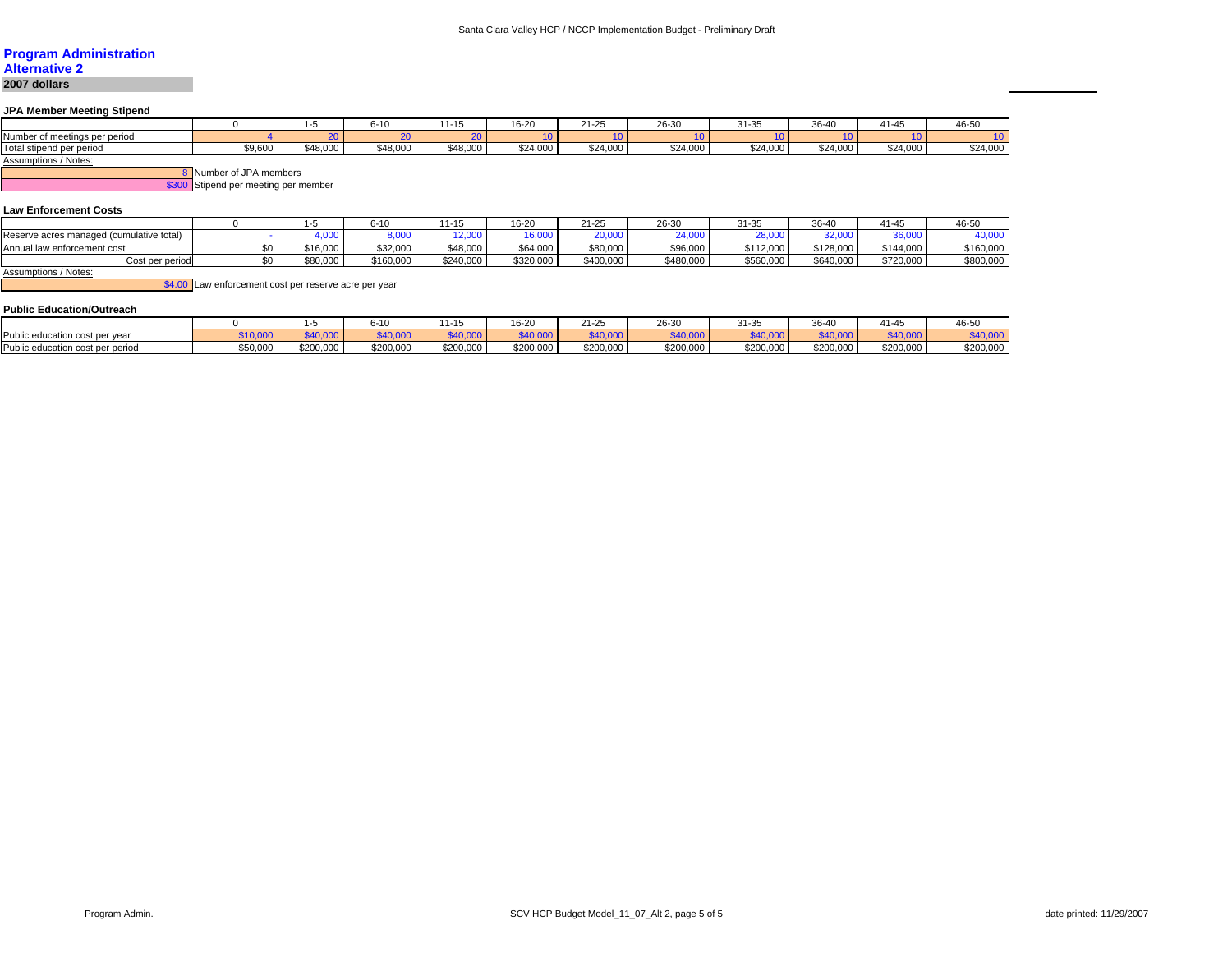#### **Shared staff and overhead (shared among management, restoration, and monitoring)**

#### **Alternative 2**

#### **2007 dollars**

|                                  |          | Implementation Period (Years) |             |             |             |             |             |             |             |             |             |              |  |
|----------------------------------|----------|-------------------------------|-------------|-------------|-------------|-------------|-------------|-------------|-------------|-------------|-------------|--------------|--|
| Capital budget                   |          | ה-ו                           | $6 - 10$    | $1 - 15$    | 16-20       | $21 - 25$   | $26 - 3C$   | $31 - 35$   | $36 - 40$   | 41-45       | 46-50       | Total        |  |
| Office furniture & equipment     | \$1,800  | \$46,000                      | \$51,133    | \$45.333    | \$47.133    | \$46,000    | \$35,800    | \$34,000    | \$35,800    | \$46,000    | \$35,800    | \$424,800    |  |
| Passenger car purchase           | \$40,800 | \$0                           | \$204.000   | \$0         | \$204.000   |             | \$204.000   | \$0         | \$204,000   | \$0         | \$204.000   | \$1,060,800  |  |
| Capital subtotal                 | \$42.600 | \$46,000                      | \$255.133   | \$45.333    | \$251.133   | \$46,000    | \$239.800   | \$34.000    | \$239,800   | \$46.000    | \$239.800   | \$1,485,600  |  |
| Operational budget               |          |                               |             |             |             |             |             |             |             |             |             |              |  |
| Staff                            | \$0      | \$3,105,000                   | \$4,117,500 | \$4,117,500 | \$4,117,500 | \$3,105,000 | \$3,105,000 | \$3,105,000 | \$3,105,000 | \$3,105,000 | \$3,105,000 | \$34,087,500 |  |
| Equipment maintenance & supplies | \$200    | \$97,500                      | \$129.667   | \$129,667   | \$129,667   | \$97,500    | \$97,500    | \$97,500    | \$97,500    | \$97,500    | \$97,500    | \$1,071,700  |  |
| Vehicle fuel and maintenance     | \$5,400  | \$27,000                      | \$27,000    | \$27.000    | \$27,000    | \$27,000    | \$27,000    | \$27,000    | \$27,000    | \$27,000    | \$27,000    | \$275,400    |  |
| Vehicle mileage allowance        | \$0      | \$5.456                       | \$6.669     | \$6.669     | \$6,669     | \$5,456     | \$5.456     | \$5,456     | \$5,456     | \$5,456     | \$5,456     | \$58,200     |  |
| Overnight travel                 |          | \$25,375                      | \$32,375    | \$32,375    | \$32,375    | \$25.375    | \$25,375    | \$25,375    | \$25,375    | \$25,375    | \$25,375    | \$274,750    |  |
| <b>Operational subtotal</b>      | \$5.600  | \$3.260.331                   | \$4,313,210 | \$4.313.210 | \$4,313,210 | \$3,260,331 | \$3,260,331 | \$3.260.331 | \$3.260.331 | \$3,260,331 | \$3.260.331 | \$35,767,550 |  |
| Total                            | \$48,200 | \$3.306.331                   | \$4,568,344 | \$4.358.544 | \$4,564,344 | \$3,306,331 | \$3,500,131 | \$3.294.331 | \$3,500,131 | \$3,306,331 | \$3,500,131 | \$37,253,150 |  |

#### **Staff (shared among administration, reserve management, restoration and monitoring)**

|                          |                        |                                   |              |           |             |             |             |             | Number of FTEs per year per period |             |             |             |               |             |
|--------------------------|------------------------|-----------------------------------|--------------|-----------|-------------|-------------|-------------|-------------|------------------------------------|-------------|-------------|-------------|---------------|-------------|
|                          | Salary per             | Benefit multiplier Total cost per |              |           |             |             |             |             |                                    |             |             |             |               |             |
| Position                 | employee per<br>year   | (percent of<br>salary)            | employee per |           |             | $6 - 10$    | $11 - 15$   | 16-20       | $21 - 25$                          | 26-30       | $31 - 35$   | 36-40       | $41 - 45$     | 46-50       |
| <b>Senior Scientist</b>  | \$95,00                |                                   | \$128,250    |           |             |             |             |             |                                    |             |             |             |               |             |
| Project Manager          | \$85,00                |                                   | \$114,750    | 0.0       |             |             |             |             |                                    | 2.0         |             |             | $2.0^{\circ}$ |             |
| <b>Field Staff</b>       | 665,00                 |                                   | \$87,750     |           |             |             |             |             |                                    |             |             |             |               |             |
|                          | <b>Total FTEs</b>      | 0.0                               | 6.0          |           |             |             |             | 6.0         | 6.0                                |             | 5.0         | 6.0         |               |             |
|                          | Employee cost per year |                                   | \$621,000    | \$823,500 | \$823,500   | \$823,500   | \$621,000   | \$621,000   | \$621,000                          | \$621,000   | \$621,000   | \$621,000   |               |             |
| Employee cost per period |                        |                                   |              |           | \$3,105,000 | \$4,117,500 | \$4,117,500 | \$4,117,500 | \$3,105,000                        | \$3,105,000 | \$3,105,000 | \$3,105,000 | \$3,105,000   | \$3,105,000 |

#### **Office Equipment and Supplies (shared among administration, reserve management, restoration and monitoring)**

|                          | Cost per                                          |                   | Number of employees / vehicles with equipment |                 |           |           |           |           |          |           |          |          |          |
|--------------------------|---------------------------------------------------|-------------------|-----------------------------------------------|-----------------|-----------|-----------|-----------|-----------|----------|-----------|----------|----------|----------|
|                          | employee per                                      | Cost of service   |                                               |                 |           |           |           |           |          |           |          |          |          |
| Equipment type           | year                                              | contract per year |                                               | $1-5$           | $6 - 10$  | $11 - 15$ | 16-20     | $21 - 25$ | 26-30    | $31 - 35$ | 36-40    | 41-45    | 46-50    |
|                          |                                                   | <b>Total FTEs</b> |                                               |                 |           |           |           |           |          |           |          |          |          |
| Cubicle furniture        | \$2,000                                           |                   |                                               |                 |           |           |           |           |          |           |          |          |          |
| Office supplies (annual) | \$500                                             |                   |                                               | 30 <sup>1</sup> | 4(        | 40        | 40        | 30        | 30       | 30        | 30       | 30       | 30       |
| Computers                | \$2,500                                           | \$250             |                                               |                 |           |           |           |           |          |           |          | 10       | 10       |
| Cell phones              | \$600                                             | \$120             |                                               |                 | 20        | 20        | 20        |           | 15       |           |          | 15       | 15       |
| Mobile radios purchased  | \$900                                             |                   |                                               |                 |           |           |           |           |          |           |          |          |          |
| Total Mobile radios      |                                                   | \$100             |                                               |                 |           |           |           |           |          |           |          |          |          |
|                          | Furniture and equipment (capital) cost per period |                   | \$1,800                                       | \$46,000        | \$51,133  | \$45,333  | \$47,133  | \$46,000  | \$35,800 | \$34,000  | \$35,800 | \$46,000 | \$35,800 |
|                          | Maintenance and supplies cost per year            |                   | \$200                                         | \$19,500        | \$25,933  | \$25,933  | \$25,933  | \$19,500  | \$19,500 | \$19,500  | \$19,500 | \$19,500 | \$19,500 |
|                          | Maintenance and supplies cost per period          |                   | \$200                                         | \$97.500        | \$129,667 | \$129.667 | \$129,667 | \$97,500  | \$97,500 | \$97,500  | \$97,500 | \$97,500 | \$97,500 |

#### Assumptions / Notes:



20 year replacement period for cubicle office furniture (per employee)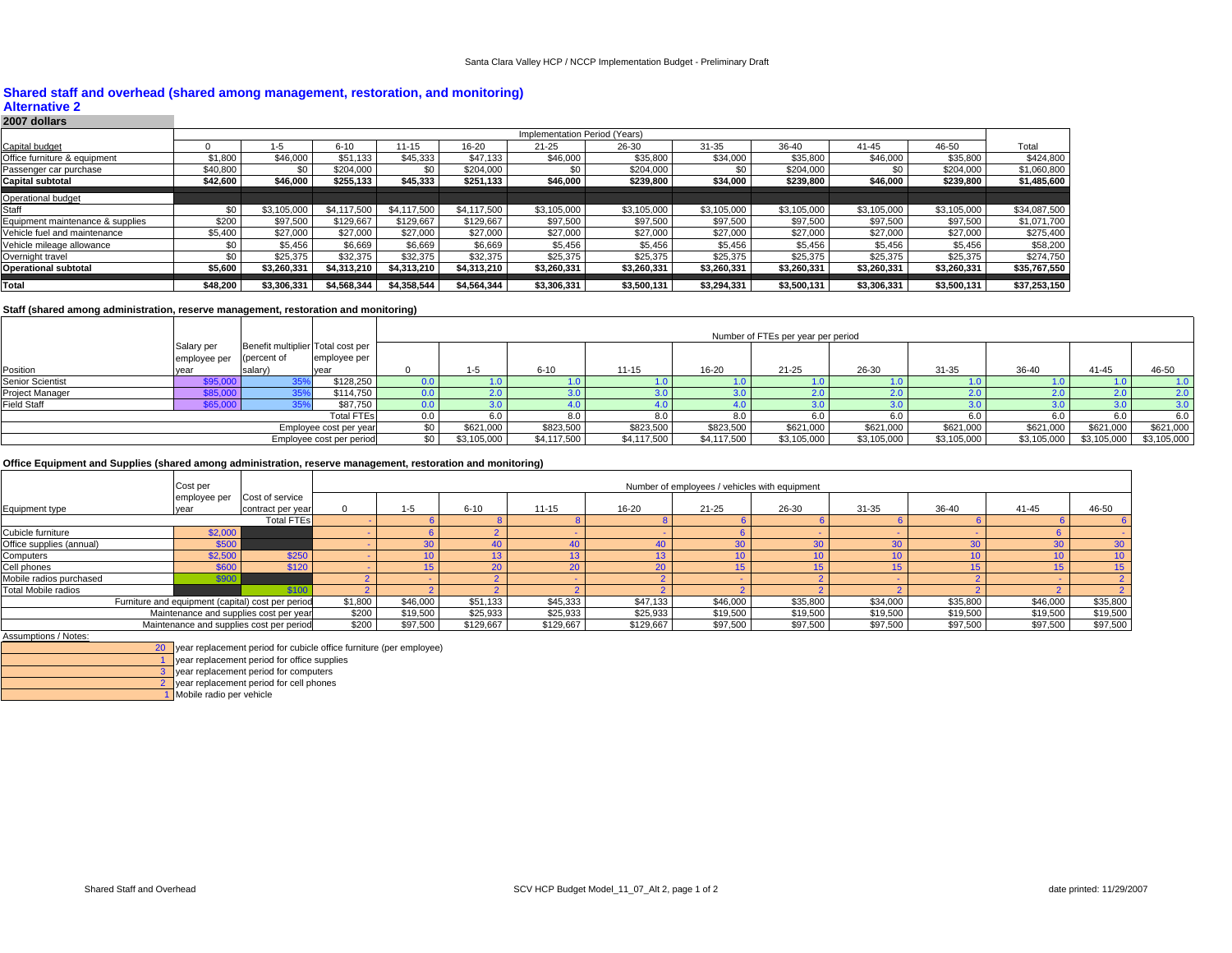#### **Shared staff and overhead (shared among management, restoration, and monitoring)**

#### **Alternative 2**

#### **2007 dollars**

#### **Passenger Vehicles and Fuel (shared among administration, reserve management, restoration, and monitoring)**

|                                        | Number of vehicles |          |           |           |           |           |           |           |           |          |           |  |  |  |
|----------------------------------------|--------------------|----------|-----------|-----------|-----------|-----------|-----------|-----------|-----------|----------|-----------|--|--|--|
|                                        |                    | $1 - t$  | $6 - 10$  | $11 - 15$ | 16-20     | $21 - 25$ | 26-30     | $31 - 35$ | 36-40     | 41-45    | 46-50     |  |  |  |
| New passenger cars purchased           |                    |          |           |           |           |           |           |           |           |          |           |  |  |  |
| Old passenger cars retired             |                    |          |           |           |           |           |           |           |           |          |           |  |  |  |
| Total passenger cars                   |                    |          |           |           |           |           |           |           |           |          |           |  |  |  |
| Passenger car purchase cost per year   | \$40,800           | \$0      | \$40,800  | \$0       | \$40,800  |           | \$40,800  |           | \$40,800  | \$0      | \$40,800  |  |  |  |
| Passenger car purchase cost per period | \$40,800           | \$0      | \$204,000 | \$0       | \$204,000 |           | \$204,000 |           | \$204,000 | \$0      | \$204,000 |  |  |  |
| Fuel and maintenance per year          | \$5,400            | \$5,400  | \$5,400   | \$5,400   | \$5,400   | \$5,400   | \$5,400   | \$5,400   | \$5,400   | \$5,400  | \$5,400   |  |  |  |
| Fuel and maintenance per period        | \$5,400            | \$27,000 | \$27,000  | \$27,000  | \$27,000  | \$27,000  | \$27,000  | \$27,000  | \$27,000  | \$27,000 | \$27,000  |  |  |  |

Assumptions / Notes:

\$20,400 Passenger car purchase price

\$1,500 Fuel cost per vehicle per year

\$1,200 Maintenance cost per vehicle per year

#### **Vehicle Mileage Allowance (shared among administration, reserve management, restoration, and monitoring)**

|                                   |               |         |          |         |         | Vehicle Mileage Allowance by Employee |         |           |         |         |         |
|-----------------------------------|---------------|---------|----------|---------|---------|---------------------------------------|---------|-----------|---------|---------|---------|
|                                   | Mileage       |         |          |         |         |                                       |         |           |         |         |         |
|                                   | allowance per |         |          |         |         |                                       |         |           |         |         |         |
|                                   | year per FTE  |         |          |         |         |                                       |         |           |         |         |         |
|                                   | (miles)       | $-5$    | $6 - 10$ | 11-15   | 16-20   | $21 - 25$                             | 26-30   | $31 - 35$ | 36-40   | 41-45   | 46-50   |
| Senior Scientist                  |               | \$485   | \$485    | \$485   | \$485   | \$485                                 | \$485   | \$485     | \$485   | \$485   | \$485   |
| <b>Project Manager</b>            |               | \$243   | \$364    | \$364   | \$364   | \$243                                 | \$243   | \$243     | \$243   | \$243   | \$243   |
| <b>Field Staff</b>                |               | \$364   | \$485    | \$485   | \$485   | \$364                                 | \$364   | \$364     | \$364   | \$364   | \$364   |
| Mileage allowance cost per year   | \$1,091       | \$1.334 | \$1,334  | \$1,334 | \$1,091 | \$1,091                               | \$1,091 | \$1,091   | \$1,091 | \$1,091 |         |
| Mileage allowance cost per period |               | \$5,456 | \$6,669  | \$6,669 | \$6,669 | \$5,456                               | \$5,456 | \$5,456   | \$5,456 | \$5,456 | \$5,456 |

Assumptions / Notes:

\$0.485 Cost per mile for travel allowance

#### **Overnight Travel (shared among administration, reserve management, restoration and monitoring)**

|                         | Days of<br>overnight travel<br>per FTE per |    |          |          |          |          |           |          |          |          |          |          |
|-------------------------|--------------------------------------------|----|----------|----------|----------|----------|-----------|----------|----------|----------|----------|----------|
|                         | year                                       |    | $1 - 5$  | $6 - 10$ | 11-15    | 16-20    | $21 - 25$ | 26-30    | 31-35    | 36-40    | 41-45    | 46-50    |
| <b>Senior Scientist</b> |                                            |    | \$1,750  | \$1,750  | \$1,750  | \$1,750  | \$1,750   | \$1,750  | \$1,750  | \$1,750  | \$1,750  | \$1,750  |
| <b>Project Manager</b>  |                                            |    | \$1,750  | \$2,625  | \$2,625  | \$2,625  | \$1,750   | \$1,750  | \$1,750  | \$1,750  | \$1,750  | \$1,750  |
| <b>Field Staff</b>      |                                            |    | \$1,575  | \$2,100  | \$2,100  | \$2,100  | \$1,575   | \$1,575  | \$1,575  | \$1,575  | \$1,575  | \$1,575  |
|                         | Travel cost per year                       |    | \$5,075  | \$6.475  | \$6,475  | \$6,475  | \$5,075   | \$5,075  | \$5,075  | \$5,075  | \$5,075  | \$5,075  |
|                         | Travel cost per period                     | ፍሰ | \$25,375 | \$32,375 | \$32,375 | \$32,375 | \$25,375  | \$25,375 | \$25,375 | \$25,375 | \$25,375 | \$25,375 |

Assumptions / Notes:

\$175 Travel allowance per diem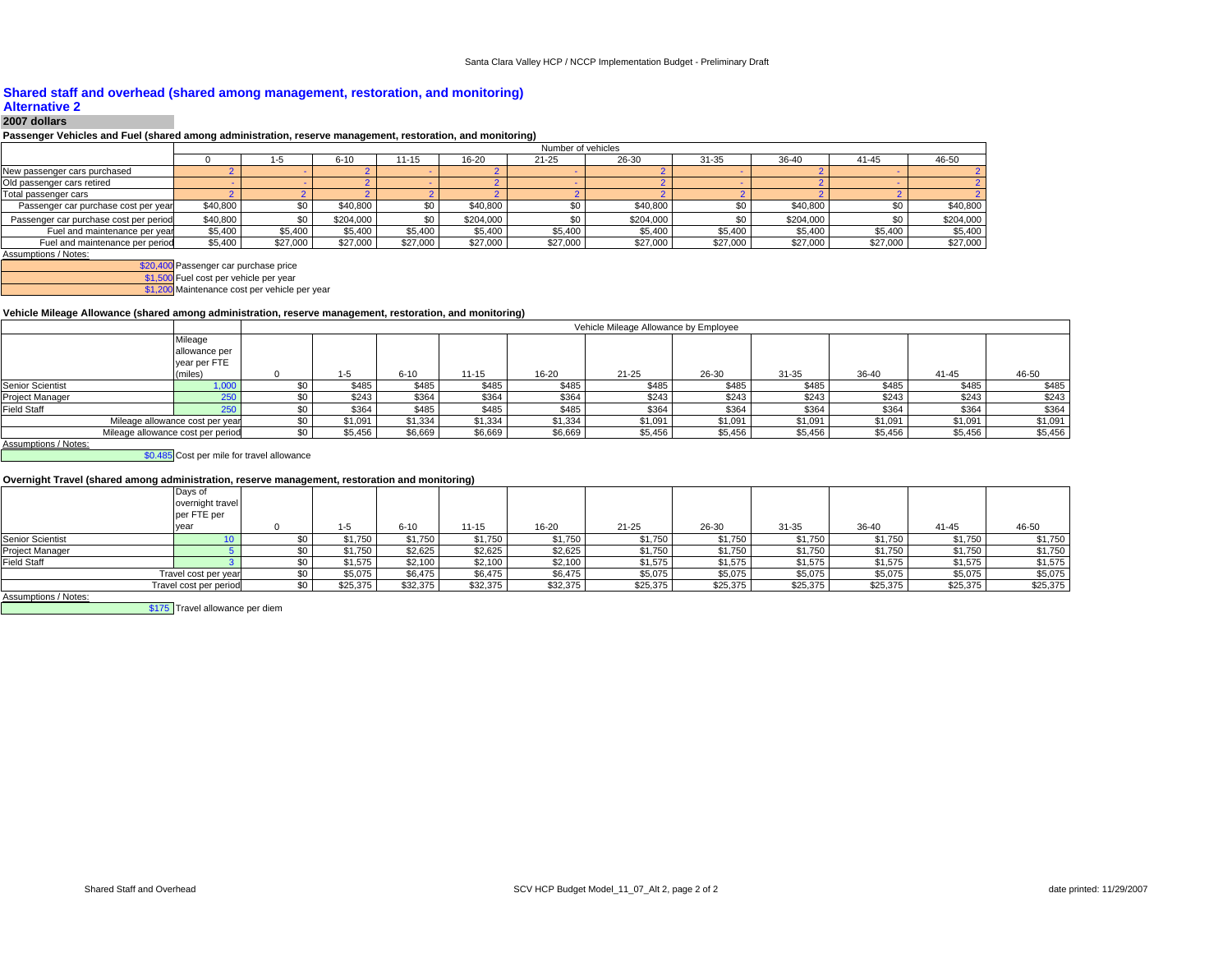## **Land Acquisition**

#### **Alternative 2 2007 dollars**

| LUVI YUIKIJ                         |     |              |              |              |              |                                      |              |              |              |              |              |               |
|-------------------------------------|-----|--------------|--------------|--------------|--------------|--------------------------------------|--------------|--------------|--------------|--------------|--------------|---------------|
|                                     |     |              |              |              |              | <b>Implementation Period (Years)</b> |              |              |              |              |              |               |
| Capital Budget (before contingency) |     |              | $6 - 10$     | $11 - 15$    | 16-20        | $21 - 25$                            | 26-30        | $31 - 35$    | $36 - 40$    | 41-45        | 46-50        | <b>Total</b>  |
| Acquisition                         |     | \$31.922.361 | \$31.922.361 | \$31,922,361 | \$31.922.361 | \$31.922.36                          | \$31.922.361 | \$31.922.361 | \$31.922.361 | \$31.922.361 | \$31.922.36  | \$319,223,613 |
| Site improvements                   |     | \$3,005,000  | \$3,005,000  | \$3,005,000  | \$3,005,000  | \$3,005,000                          | \$3,005,000  | \$3,005,000  | \$3,005,000  | \$3,005,000  | \$3,005,000  | \$30,050,000  |
| <b>Capital Subtotal</b>             | \$0 | \$34.927.361 | \$34.927.361 | \$34.927.361 | \$34.927.361 | \$34.927.361                         | \$34.927.361 | \$34.927.361 | \$34.927.361 | \$34.927.361 | \$34.927.361 | \$349,273,613 |
|                                     |     |              |              |              |              |                                      |              |              |              |              |              |               |
| <b>Operational Budget</b>           |     |              |              |              |              |                                      |              |              |              |              |              |               |
| Due diligence                       |     | \$652,500    | \$652,500    | \$652,500    | \$652,500    | \$652,500                            | \$652,500    | \$652,500    | \$652,500    | \$652,500    | \$652,500    | \$6,525,000   |
| Pre-acquisition surveys             |     | \$540,925    | \$540,925    | \$540,925    | \$540,925    | \$540.925                            | \$540,925    | \$540,925    | \$540,925    | \$540,925    | \$540,925    | \$5,409,250   |
| <b>Operational Subtotal</b>         |     | \$1.193.425  | \$1,193,425  | \$1,193,425  | \$1,193,425  | \$1,193,425                          | \$1,193,425  | \$1,193,425  | \$1,193,425  | \$1,193,425  | \$1,193,425  | \$11,934,250  |
|                                     |     |              |              |              |              |                                      |              |              |              |              |              |               |
| Total (before contingency)          | \$0 | \$36,120,786 | \$36.120.786 | \$36.120.786 | \$36,120,786 | \$36.120.786                         | \$36.120.786 | \$36.120.786 | \$36.120.786 | \$36,120,786 | \$36.120.786 | \$361,207,863 |

#### **Land Acquisition Cost over 50-year Program**

|                             | Cost per 5-year period |              |              |              |              |              |              |              |              |              |              |  |  |  |
|-----------------------------|------------------------|--------------|--------------|--------------|--------------|--------------|--------------|--------------|--------------|--------------|--------------|--|--|--|
| Location                    |                        |              | $6 - 10$     | $11 - 15$    | 16-20        | $21 - 25$    | 26-30        | $31 - 35$    | 36-40        | 41-45        | 46-50        |  |  |  |
| <b>Near East Hills</b>      |                        | \$7.867.048  | \$7,867,048  | \$7,867,048  | \$7,867,048  | \$7,867,048  | \$7,867,048  | \$7,867,048  | \$7,867,048  | \$7,867,048  | \$7,867,048  |  |  |  |
| Near West Hills             |                        | \$2,599,523  | \$2,599,523  | \$2,599,523  | \$2,599,523  | \$2,599,523  | \$2,599,523  | \$2,599,523  | \$2,599,523  | \$2,599,523  | \$2,599,523  |  |  |  |
| <b>Remote East Hills</b>    |                        | \$8,756,939  | \$8,756,939  | \$8,756,939  | \$8,756,939  | \$8,756,939  | \$8,756,939  | \$8,756,939  | \$8,756,939  | \$8,756,939  | \$8,756,939  |  |  |  |
| <b>Remote West Hills</b>    |                        | \$6,591,200  | \$6,591,200  | \$6,591,200  | \$6,591,200  | \$6,591,200  | \$6,591,200  | \$6,591,200  | \$6,591,200  | \$6,591,200  | \$6,591,200  |  |  |  |
| Almaden Vallev/Vallev Floor |                        | \$6,107,651  | \$6,107,651  | \$6,107,651  | \$6,107,651  | \$6,107,651  | \$6,107,651  | \$6,107,651  | \$6,107,651  | \$6,107,651  | \$6,107,651  |  |  |  |
| Total before contingency    |                        | \$31,922,361 | \$31,922,361 | \$31.922.361 | \$31.922.361 | \$31,922,361 | \$31,922,361 | \$31,922,361 | \$31,922,361 | \$31,922,361 | \$31,922,361 |  |  |  |
| Total with contingency      |                        | \$33.518.479 | \$33,518,479 | \$33,518,479 | \$33,518,479 | \$33,518,479 | \$33,518,479 | \$33,518,479 | \$33,518,479 | \$33,518,479 | \$33,518,479 |  |  |  |

#### Assumptions / Notes:

Easements assumed for agricultural land and ranchland per the assumptions below.

10% Percent of each land cover type acquired in each 5-year period beginning in year 1

50%Percent of Valley Floor that is agricultural land in the Pajaro River Valley that will be acquired using conservation easements

20% Percent of Remote Hills that is ranchland that will be acquired using conservation easements.

75%Percent of fee title cost required for easement acquisition

5% Contingency factor for land acquisition and site improvements

**Proposed Land Acquisition Cost Assumptions, by location and parcel size (fee title purchase price per acre in 2007 dollars)**

|                                                                   | Less than 50 |                |                |  |  |  |  |  |  |  |  |  |
|-------------------------------------------------------------------|--------------|----------------|----------------|--|--|--|--|--|--|--|--|--|
| Location                                                          | acres        | 50 - 250 acres | Over 250 acres |  |  |  |  |  |  |  |  |  |
| Near East Hills                                                   | \$28,000     | \$10,000       | \$8,000        |  |  |  |  |  |  |  |  |  |
| Near West Hills                                                   | \$28,000     | \$10,000       | \$6,000        |  |  |  |  |  |  |  |  |  |
| Remote East Hills                                                 | \$11,000     | \$10,000       | \$6,000        |  |  |  |  |  |  |  |  |  |
| Remote West Hills                                                 | \$11,000     | \$10,000       | \$6,000        |  |  |  |  |  |  |  |  |  |
| Almaden Valley / Valley Floor                                     | \$34,000     | \$20,000       | \$15,000       |  |  |  |  |  |  |  |  |  |
| Land values assumed to remain constant (in real terms) over time. |              |                |                |  |  |  |  |  |  |  |  |  |

#### **Due Diligence**

|                                       |             | Cost per 5-year period |           |           |           |           |           |           |           |           |           |  |  |  |  |
|---------------------------------------|-------------|------------------------|-----------|-----------|-----------|-----------|-----------|-----------|-----------|-----------|-----------|--|--|--|--|
|                                       | Cost per    |                        |           |           |           |           |           |           |           |           |           |  |  |  |  |
|                                       | acquisition |                        | $6 - 10$  | $11 - 15$ | 16-20     | $21 - 25$ | 26-30     | $31 - 35$ | 36-40     | $41 - 45$ | 46-50     |  |  |  |  |
| Number of acquisitions over plan term |             |                        |           |           | ۷L        |           |           | ZU.       |           |           |           |  |  |  |  |
| Appraisals                            |             | \$125.000              | \$125,000 | \$125,000 | \$125,000 | \$125,000 | \$125,000 | \$125,000 | \$125,000 | \$125,000 | \$125,000 |  |  |  |  |
| Preliminary title report              |             | \$12,500               | \$12,500  | \$12,500  | \$12,500  | \$12,500  | \$12,500  | \$12,500  | \$12,500  | \$12,500  | \$12,500  |  |  |  |  |
| Phase I site assessment               | \$6,50      | \$162.500              | \$162,500 | \$162,500 | \$162,500 | \$162,500 | \$162,500 | \$162,500 | \$162,500 | \$162,500 | \$162,500 |  |  |  |  |
| Legal description                     | \$4,100     | \$102.500              | \$102.500 | \$102,500 | \$102,500 | \$102,500 | \$102,500 | \$102,500 | \$102.500 | \$102,500 | \$102,500 |  |  |  |  |
| Boundary survey                       | \$5,625     | \$140,625              | \$140,625 | \$140,625 | \$140,625 | \$140.625 | \$140,625 | \$140.625 | \$140.625 | \$140,625 | \$140,625 |  |  |  |  |
| Monumentation                         | \$4,375     | \$109,375              | \$109,375 | \$109,375 | \$109,375 | \$109,375 | \$109,375 | \$109,375 | \$109,375 | \$109,375 | \$109,375 |  |  |  |  |
| `otal                                 | \$26,100    | \$652,500              | \$652,500 | \$652,500 | \$652,500 | \$652,500 | \$652,500 | \$652,500 | \$652,500 | \$652,500 | \$652,500 |  |  |  |  |
|                                       |             |                        |           |           |           |           |           |           |           |           |           |  |  |  |  |

Assumptions / Notes:

200Number of acquisitions over plan term

Due diligence premium for land not acquired but surveyed/processed for potential acquisition. Applies to number of acquisitions and amount of land surveyed.

 $\frac{1.25}{12,500}$ Average acquisition parcel boundary length in feet

\$0.45 Cost per linear foot for boundary survey

\$0.35 Cost per linear foot for monumentation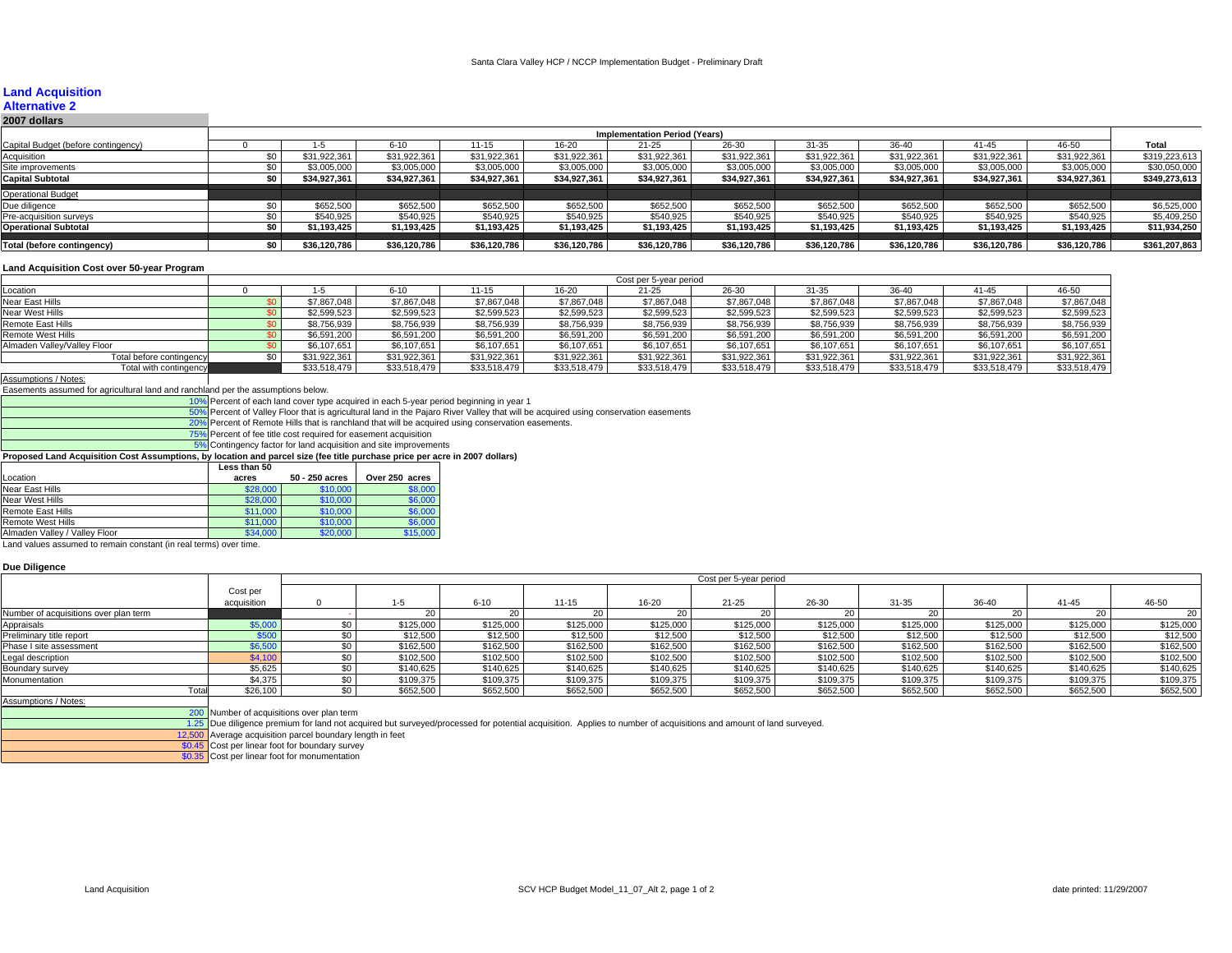#### **Land Acquisition**

#### **Alternative 2**

**2007 dollars**

#### **Pre-acquisition Surveys - contractor hours**

|                                   | hours per 100 |           |           |           |           | Cost per 5-year period |           |           |           |           |           |
|-----------------------------------|---------------|-----------|-----------|-----------|-----------|------------------------|-----------|-----------|-----------|-----------|-----------|
|                                   | acres         |           |           | $11 - 15$ | 16-20     | $21 - 25$              | $26 - 30$ | $31 - 35$ | 36-40     |           | 46-50     |
| Reserve acres acquired per period |               |           |           |           |           |                        |           |           |           |           | 4.000     |
| Land cover type surveys           |               | \$73,763  | \$73,763  | \$73,763  | \$73,763  | \$73,763               | \$73,763  | \$73,763  | \$73,763  | \$73,763  | \$73,763  |
| Covered species habitat survevs   |               | \$98,350  | \$98,350  | \$98,350  | \$98,350  | \$98,350               | \$98,350  | \$98,350  | \$98,350  | \$98,350  | \$98,350  |
| Covered plant surveys             |               | \$196,700 | \$196,700 | \$196,700 | \$196,700 | \$196.700              | \$196,700 | \$196,700 | \$196,700 | \$196,700 | \$196,700 |
| Covered wildlife surveys          |               | \$172,113 | \$172.113 | \$172,113 | \$172,113 | \$172,113              | \$172,113 | \$172.113 | \$172,113 | \$172,113 | \$172,113 |
| Total                             |               | \$540,925 | \$540.925 | \$540,925 | \$540,925 | \$540,925              | \$540,925 | \$540,925 | \$540.925 | \$540,925 | \$540,925 |

#### Assumptions / Notes:

Premium for land not acquired but surveyed/processed for potential acquisition. Applies to amount of land surveyed.

100 Acres average/minimum parcel size for pre-acquisition surveys

Land cover type surveys include surveys for federal and state jurisdictional waters, and submitting of a report to the USACE and obtaining a verification

(includes some hours to respond to any changes the Corps may require). Land cover type and wetland delineation surveys will occur concurrently.

Covered plant surveys include three visits during the blooming season to cover different blooming times.

1.25

Hours include field work and report writing.

\$123 Contractor cost per hour including amortized per diem and travel

#### **Site Improvements**

|                                                       |               |     | Cost per 5-year period |             |             |             |             |             |             |             |             |             |  |  |  |  |
|-------------------------------------------------------|---------------|-----|------------------------|-------------|-------------|-------------|-------------|-------------|-------------|-------------|-------------|-------------|--|--|--|--|
|                                                       |               |     |                        |             |             |             |             |             |             |             |             |             |  |  |  |  |
|                                                       | Cost per unit |     | $1 - 5$                | $6 - 10$    | $11 - 15$   | 16-20       | $21 - 25$   | 26-30       | $31 - 35$   | 36-40       | $41 - 45$   | 46-50       |  |  |  |  |
| Number of acquisitions over plan term                 |               |     |                        |             |             |             |             |             |             |             |             |             |  |  |  |  |
| Reserve acres acquired per period                     |               |     | 4,000                  | 4.000       | 4.000       | 4,000       | 4.000       | 4.000       | 4.000       | 4.000       | 4.00        | 4.000       |  |  |  |  |
| Demolition of old facilities per 500 acres            | \$5,000       | \$0 | \$40,000               | \$40,000    | \$40,000    | \$40,000    | \$40,000    | \$40,000    | \$40,000    | \$40,000    | \$40,000    | \$40,000    |  |  |  |  |
| Repair and replacement of gates per 100 acres         | \$4,000       | \$0 | \$160,000              | \$160,000   | \$160,000   | \$160,000   | \$160,000   | \$160,000   | \$160,000   | \$160,000   | \$160,000   | \$160,000   |  |  |  |  |
| Signs (boundary, landbank, etc.) per 100 acres        | \$2,500       | \$0 | \$100,000              | \$100,000   | \$100,000   | \$100,000   | \$100,000   | \$100,000   | \$100,000   | \$100,000   | \$100,000   | \$100,000   |  |  |  |  |
| Other security (e.g., boarding up barns) per 100 acre | \$2,000       | \$0 | \$80,000               | \$80,000    | \$80,000    | \$80,000    | \$80,000    | \$80,000    | \$80,000    | \$80,000    | \$80,000    | \$80,000    |  |  |  |  |
| New fence installation per 5-year period              | \$275,000     | \$0 | \$275,000              | \$275,000   | \$275,000   | \$275,000   | \$275,000   | \$275,000   | \$275,000   | \$275,000   | \$275,000   | \$275,000   |  |  |  |  |
| Repair/removal of boundary fence per acquisition      | \$17,500      | \$0 | \$350,000              | \$350,000   | \$350,000   | \$350,000   | \$350,000   | \$350,000   | \$350,000   | \$350,000   | \$350,000   | \$350,000   |  |  |  |  |
| Road removal at acquisition per 1,000 acres           | \$500,000     | \$0 | \$2,000,000            | \$2,000,000 | \$2,000,000 | \$2,000,000 | \$2,000,000 | \$2,000,000 | \$2,000,000 | \$2,000,000 | \$2,000,000 | \$2,000,000 |  |  |  |  |
| Total before contingency                              |               | \$0 | \$3,005,000            | \$3,005,000 | \$3,005,000 | \$3,005,000 | \$3,005,000 | \$3,005,000 | \$3,005,000 | \$3,005,000 | \$3,005,000 | \$3,005,000 |  |  |  |  |
| Total with contingency                                |               | \$0 | \$3,155,250            | \$3,155,250 | \$3,155,250 | \$3,155,250 | \$3,155,250 | \$3,155,250 | \$3,155,250 | \$3,155,250 | \$3,155,250 | \$3,155,250 |  |  |  |  |
| Assumptions / Notes:                                  |               |     |                        |             |             |             |             |             |             |             |             |             |  |  |  |  |

5

\$11.00 Average cost of new fence installation by linear foot, once land is acquired<br>\$4.00 Average cost per linear foot for boundary fence repair or removal upon acquisition

25,000 Average linear feet of new fencing installed upon acquisition per 5-year time period<br>12,500 Average linear feet of existing fencing per acquisition

Average linear feet of existing fencing per acquisition

35%**Proportion of existing boundary fence that needs repair or removal at acquisition**<br> **\$100,000** Average cost per mile for road removal upon acquisition

Average cost per mile for road removal upon acquisition

Average miles of road removed upon acquisition per 1,000 acres acquired

5% Contingency factor for land acquisition and site improvements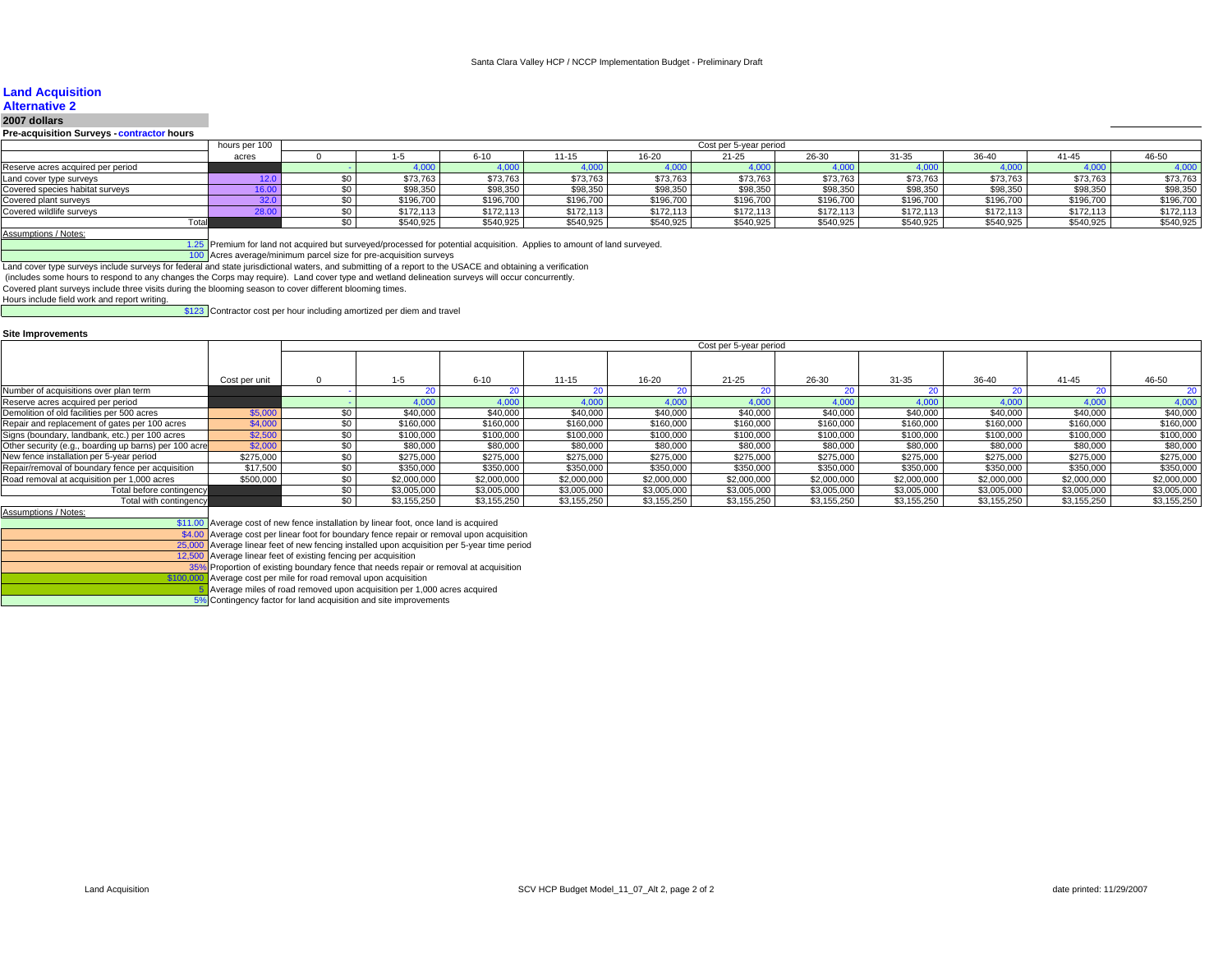#### **Habitat Restoration/Creation Alternative 2**

|                                     | Implementation Period (Years) |              |              |              |              |              |              |              |              |              |              |               |  |  |  |
|-------------------------------------|-------------------------------|--------------|--------------|--------------|--------------|--------------|--------------|--------------|--------------|--------------|--------------|---------------|--|--|--|
| Capital budget (before contingency) |                               |              | $6 - 10$     |              | $16 - 20$    | $21 - 25$    | 26-30        | 31-35        | $36 - 4$     | 41-45        | 46-50        | Total         |  |  |  |
| Creation/Restoration                |                               | \$16,930,471 | \$16,930,471 | \$16,930,471 | \$16,930,471 | \$16,930.471 | \$16,930,471 | \$16,930,471 | \$16,930,471 | \$16,930,471 | \$16,930,47  | \$169,304,712 |  |  |  |
| urniture and equipment purchase-    | \$360                         | \$9,200      | \$10,227     | \$9,067      | \$9,427      | \$9,200      | \$7,160      | \$6,800      | \$7,160      | \$9,200      | \$7,160      | \$84,960      |  |  |  |
| Passenger car purchase              | \$8,160                       | \$0          | \$40,800     |              | \$40,800     | \$0          | \$40,800     |              | \$40,800     |              | \$40,800     | \$212,160     |  |  |  |
| <b>Capital Subtotal</b>             | \$8,520                       | \$16.939.671 | \$16.981.498 | \$16,939,538 | \$16,980,698 | \$16.939.671 | \$16.978.431 | \$16.937.271 | \$16.978.431 | \$16.939.671 | \$16.978.431 | \$169,601,832 |  |  |  |
| Operational budget                  |                               |              |              |              |              |              |              |              |              |              |              |               |  |  |  |
|                                     |                               | \$621,000    | \$823,500    | \$823,500    | \$823,500    | \$621,000    | \$621,000    | \$621,000    | \$621.000    | \$621,000    | \$621.000    | \$6,817,500   |  |  |  |
| Equipment maintenance and supplies  | \$40                          | \$19,500     | \$25,933     | \$25,933     | \$25,933     | \$19,500     | \$19,500     | \$19,500     | \$19,500     | \$19,500     | \$19,500     | \$214,340     |  |  |  |
| Vehicle fuel and maintenance        | \$1,080                       | \$5,400      | \$5,400      | \$5,400      | \$5,400      | \$5,400      | \$5.400      | \$5,400      | \$5,400      | \$5,400      | \$5,400      | \$55,080      |  |  |  |
| Vehicle mileage allowance           |                               | \$1,091      | \$1,334      | \$1,334      | \$1,334      | \$1,091      | \$1.091      | \$1,091      | \$1,091      | \$1.09'      | \$1,091      | \$11,640      |  |  |  |
| Overnight travel                    |                               | \$5,075      | \$6.475      | \$6,475      | \$6,475      | \$5,075      | \$5,075      | \$5,075      | \$5,075      | \$5.075      | \$5.075      | \$54,950      |  |  |  |
| Operational Subtotal                | \$1,120                       | \$652.066    | \$862,642    | \$862,642    | \$862.642    | \$652,066    | \$652,066    | \$652.066    | \$652,066    | \$652.066    | \$652,066    | \$7,153,510   |  |  |  |
| Total (before contingency)          | \$9.640                       | \$17.591.737 | \$17.844.140 | \$17.802.180 | \$17,843,340 | \$17.591.737 | \$17.630.497 | \$17.589.337 | \$17.630.497 | \$17.591.737 | \$17.630.497 | \$176,755,342 |  |  |  |

#### **Land Cover Type Restored/Created**

|                                                  | Implementation Period (Years) |            |          |             |        |           |       |                 |            |           |             |       |  |  |
|--------------------------------------------------|-------------------------------|------------|----------|-------------|--------|-----------|-------|-----------------|------------|-----------|-------------|-------|--|--|
| Land Cover Type (acres)                          |                               |            | $6 - 10$ | $11 - 15$   | 16-20  | $21 - 25$ | 26-30 | $31 - 35$       | 36-40      | $41 - 45$ | 46-50       | Total |  |  |
| Valley Oak Woodland                              |                               |            | 23.7     | 23.7        |        | 23.7      |       | 23.7            |            |           | 23.7        | 237.0 |  |  |
| Willow Riparian Forest & Scrub, Mixed Riparian F |                               | 38.5       | 38.5     | <b>20 L</b> | 38.5   | 38.5      | 38.5  | 38.5            | 90.<br>ခား |           | 38.5        | 385.0 |  |  |
| Central California Sycamore Alluvial Woodland    |                               |            |          |             |        |           |       |                 |            |           |             |       |  |  |
| Coastal and Valley Freshwater Marsh              |                               |            |          |             |        |           |       |                 |            |           |             | 41.0  |  |  |
| Seasonal Wetland                                 |                               |            |          |             |        |           |       |                 |            |           |             | 30.0  |  |  |
| Ponds                                            |                               |            |          |             |        |           |       |                 |            |           |             | 78.0  |  |  |
| Subtotal (acres)                                 |                               |            | כ. ז     |             |        | --        |       |                 |            |           | 77.<br>77.5 | 775.0 |  |  |
| Streams (miles)                                  |                               |            |          |             |        |           |       |                 |            |           |             | 52.8  |  |  |
| Total (acres)                                    |                               | $\sim$ $-$ |          | ד מפ        | $\sim$ | 80.7      |       | RO <sub>1</sub> | 80.        |           | nn -        | 807.0 |  |  |

#### **Cost of Restoration/Creation Construction**

|                                                        |                          |                       |              |              |              |              | Implementation Period (Years) |              |              |              |             |              |
|--------------------------------------------------------|--------------------------|-----------------------|--------------|--------------|--------------|--------------|-------------------------------|--------------|--------------|--------------|-------------|--------------|
|                                                        |                          | Cost per unit (before |              |              |              |              |                               |              |              |              |             |              |
| Land Cover Type                                        | Unit                     | contingency)          | 1-5          | $6 - 10$     | $11 - 15$    | 16-20        | $21 - 25$                     | 26-30        | $31 - 35$    | $36 - 40$    | $41 - 45$   | 46-50        |
| Valley Oak Woodland                                    | acres                    | \$44,950              | \$1,065,315  | \$1,065,315  | \$1,065,315  | \$1,065,315  | \$1,065,315                   | \$1,065,315  | \$1,065,315  | \$1,065,315  | \$1,065,315 | \$1,065,315  |
| Willow Riparian Forest & Scrub, Mixed Riparian Flacres |                          | \$71,575              | \$2,755,638  | \$2,755,638  | \$2,755,638  | \$2,755,638  | \$2,755,638                   | \$2,755,638  | \$2,755,638  | \$2,755,638  | \$2,755,638 | \$2,755,638  |
| Central California Sycamore Alluvial Woodland          | lacres                   | \$62,825              | \$25,130     | \$25,130     | \$25,130     | \$25,130     | \$25,130                      | \$25,130     | \$25,130     | \$25,130     | \$25,130    | \$25,130     |
| Coastal and Valley Freshwater Marsh                    | acres                    | \$94,400              | \$387,040    | \$387,040    | \$387,040    | \$387,040    | \$387,040                     | \$387,040    | \$387,040    | \$387,040    | \$387,040   | \$387,040    |
| Seasonal Wetland                                       | acres                    | \$106,025             | \$318,075    | \$318,075    | \$318,075    | \$318,075    | \$318,075                     | \$318,075    | \$318,075    | \$318,075    | \$318,075   | \$318,075    |
| Ponds                                                  | acres                    | \$81,400              | \$634.920    | \$634,920    | \$634.920    | \$634.920    | \$634.920                     | \$634.920    | \$634.920    | \$634,920    | \$634,920   | \$634,920    |
| Streams                                                | linear feet              | \$421                 | \$11,744,354 | \$11,744,354 | \$11,744,354 | \$11,744,354 | \$11.744.354                  | \$11,744,354 | \$11,744,354 | \$11.744.354 | \$11,744,35 | \$11,744,354 |
|                                                        | Total before contingency |                       | \$16,930,471 | \$16,930,471 | \$16,930,471 | \$16.930.471 | \$16,930.47                   | \$16,930,471 | \$16.930.471 | \$16,930,471 | \$16,930.4  | \$16,930,471 |

#### Assumptions / Notes:

Restoration planning, design, and implementation will be accomplished through a combination of staff contractors with staff oversight and management.<br>The estimate of construction costs is a planning tool to assess the leve

estimates because of competitive bidding, negotiations with the client, or fluctuations in market prices. This is not a bid.

Plan, specification, and engineering work, bid assistance, and construction oversight are accounted for in the 5-year period in which construction takes place.

Five years of post-construction maintenance will be conducted in the 5-year period after construction takes place.

Post-construction restoration monitoring and maintenance is a 5-year period of staff monitoring and contractor remediation to ensure successful implementation of plan drawings,

#### **Staff (shared with administration, reserve management, and monitoring)**

|                                    |               | .         | $1 - 15$  | $\sim$ 00<br>0-20 | 24.25<br>-1-25 | 26-30     | .<br>n - k    | 20.40     |           | 46-50     |
|------------------------------------|---------------|-----------|-----------|-------------------|----------------|-----------|---------------|-----------|-----------|-----------|
| Total employee cost per period     | 000.1<br>እክ 2 | \$823,500 | \$823,500 | \$823,500         | \$621,000      | \$621,000 | \$621<br>---- | \$621,000 | \$621,000 | \$621,000 |
| Assumptions / Notes<br>™ / INOtes. |               |           |           |                   |                |           |               |           |           |           |

20% Proportion of shared staff, equipment, vehicle, and travel costs allocated to restoration

#### The cost/employee/year includes salary and benefits. **Office Equipment and Supplies (shared with administration, reserve management, and monitoring)**

| <u>, and a determinism and addition form on mm adminisment reading management and monitoring t</u> |              |          |          |          |          |                |                      |                                      |          |                  |          |
|----------------------------------------------------------------------------------------------------|--------------|----------|----------|----------|----------|----------------|----------------------|--------------------------------------|----------|------------------|----------|
| Cost per period                                                                                    |              |          | $6 - 10$ | $1 - 15$ | 16-20    | $\sim$<br>21-2 | 0000<br>26-30        | $\sim$ $\sim$                        | 36-40    | 41-41            | 46-50    |
| Furniture and equipment purchase                                                                   | coco<br>აახს | \$9,200  | \$10.227 | \$9.067  | \$9.427  | \$9,200        | \$7,160              | <b>CG ROO</b><br>50.OUL              | \$7,160  | CO OOO<br>39.200 | 07400    |
| Equipment maintenance and supplies                                                                 | ©⊿∩<br>טדע   | \$19,500 | \$25,933 | \$25,933 | \$25,933 | \$19,500       | \$19,500<br>ມ ເອ.ບບບ | $^{\sim}$ 10.500 $^{\circ}$<br>13,00 | \$19,500 | \$19,500         | \$19,500 |
| Assumptions / Notes:                                                                               |              |          |          |          |          |                |                      |                                      |          |                  |          |

20% Proportion of shared staff, equipment, vehicle, and travel costs allocated to restoration

| Passenger Vehicles and Fuel (shared with administration, reserve management, and monitoring) |
|----------------------------------------------------------------------------------------------|
|                                                                                              |

| Cost per period              |                  |                 | $6 - 10$            | $11 - 15$                      | 16-20                     | $\sim$<br>21-2 | 26-30    | 24.25<br>- 13   | $36 - 40$              | .          | 46-50             |
|------------------------------|------------------|-----------------|---------------------|--------------------------------|---------------------------|----------------|----------|-----------------|------------------------|------------|-------------------|
| Passenger car purchase       | 00100<br>90. IOU |                 | 0.40.900<br>940,000 |                                | 0.40.00<br><b>JHU.UUU</b> | $\sim$         | \$40,800 |                 | $QAD$ $QCD$<br>140.80C |            | \$40,800          |
| Vehicle fuel and maintenance | 0.4000<br>1.UO1  | $-200$<br>55.4U | \$5,400             | 0 <sub>0</sub><br><b>JUHUL</b> | 35.4U                     | - ---<br>30.4U | \$5,400  | $- - -$<br>35,4 | \$5,400                | .<br>\$5.4 | $- - -$<br>ა5,4/* |
| Assumptions / Notes:         |                  |                 |                     |                                |                           |                |          |                 |                        |            |                   |

#### 20% Proportion of shared staff, equipment, vehicle, and travel costs allocated to restoration

|                 | Vehicle Mileage Allowance (shared with administration, reserve management, and monitoring) |                      |         |           |           |                   |                          |         |               |                 |         |  |  |  |
|-----------------|--------------------------------------------------------------------------------------------|----------------------|---------|-----------|-----------|-------------------|--------------------------|---------|---------------|-----------------|---------|--|--|--|
|                 |                                                                                            |                      |         |           | $16 - 20$ | ---<br>ے۔ ا       | 0 <sup>0</sup><br>-26-30 |         |               | $\cdot$ $\cdot$ |         |  |  |  |
| Cost per period |                                                                                            | \$1.091<br>ں ں ، ، ر | \$1,334 | .<br>∪∪,י | \$1,334   | 0.400A<br>ו שט.וי | \$1,091                  | \$1,091 | ----<br>71,U. | 0.100<br>ن ټلې  | \$1.091 |  |  |  |

Assumptions / Notes:

20% Proportion of shared staff, equipment, vehicle, and travel costs allocated to restoration

| Overnight Travel (shared with administration, reserve management, and monitoring) |  |
|-----------------------------------------------------------------------------------|--|
|                                                                                   |  |

|                                 |         | .                              |       | $16 - 2$ | -1-2    | $20 - 30$                 | 67 – A  | $\cdots$ |         | $AC$ $E$ |
|---------------------------------|---------|--------------------------------|-------|----------|---------|---------------------------|---------|----------|---------|----------|
| Cost per period                 | \$5,075 | <b>CC 474</b><br>. .<br>ּיד, ש | 00.47 | \$6,475  | \$5,075 | $- - -$<br>5.011<br>ww.u. | \$5,075 | \$5,075  | \$5,075 | \$5,075  |
| $\sqrt{N}$<br><b>Assumption</b> |         |                                |       |          |         |                           |         |          |         |          |

20% Proportion of shared staff, equipment, vehicle, and travel costs allocated to restoration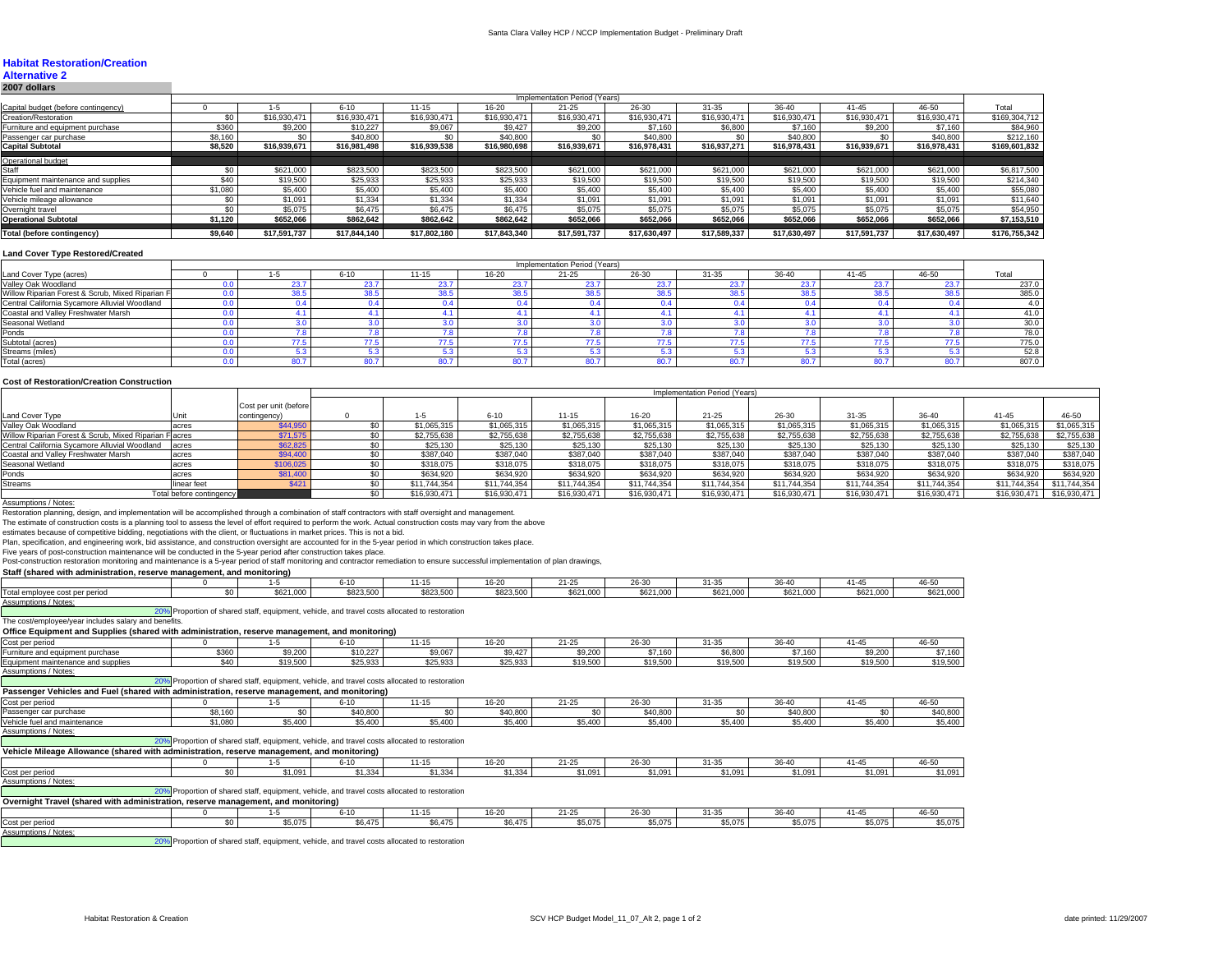#### **Environmental Compliance**

## **Alternative 2**

#### **2007 dollars**

|                           | Implementation Period (Years) |           |           |           |           |           |           |           |           |           |           |             |  |  |
|---------------------------|-------------------------------|-----------|-----------|-----------|-----------|-----------|-----------|-----------|-----------|-----------|-----------|-------------|--|--|
| <b>Operational Budget</b> |                               | 1-5       | 6-10      | $1 - 15$  | 16-20     | $21 - 25$ | 26-30     | 31-35     | 36-40     | 41-45     | 46-50     | Total       |  |  |
| NEPA/CEQA                 | 50                            | \$350,000 | \$350,000 | \$350,000 | \$350,000 | \$350.000 | \$350,000 | \$350,000 | \$350,000 | \$350,000 | \$350,000 | \$3,500,000 |  |  |
| CWA 404/401               | \$0                           | \$125,000 | \$125,000 | \$125,000 | \$125,000 | \$125.000 | \$125.000 | \$125,000 | \$125,000 | \$125,000 | \$125,000 | \$1,250,000 |  |  |
| <b>NHPA</b>               | \$0                           | \$51,000  | \$51,000  | \$51,000  | \$51,000  | \$51,000  | \$51,000  | \$51,000  | \$51,000  | \$51,000  | \$51,000  | \$510,000   |  |  |
| CDFG 1600-1607            |                               | \$53,000  | \$53,000  | \$53,000  | \$53,000  | \$53,000  | \$53,000  | \$53,000  | \$53,000  | \$53,000  | \$53,000  | \$530,000   |  |  |
| Other                     | \$0                           | \$160,000 | \$160.000 | \$160,000 | \$160,000 | \$160,000 | \$160,000 | \$160,000 | \$160,000 | \$160,000 | \$160,000 | \$1,600,000 |  |  |
| Total                     | \$0                           | \$739.000 | \$739.000 | \$739.000 | \$739.000 | \$739.000 | \$739.000 | \$739.000 | \$739.000 | \$739.000 | \$739,000 | \$7,390,000 |  |  |

#### **Number Projects Requiring Environmental Compliance**

|                                      |                                                               | Number of projects per period |                 |           |       |           |       |                 |                 |           |                 |                        |
|--------------------------------------|---------------------------------------------------------------|-------------------------------|-----------------|-----------|-------|-----------|-------|-----------------|-----------------|-----------|-----------------|------------------------|
| Project size                         | Size Range                                                    | -5                            | $6 - 10$        | $11 - 15$ | 16-20 | $21 - 25$ | 26-30 | 31-35           | 36-40           | $41 - 45$ | 46-50           | Total                  |
| Small/simple                         | up to 10 acres or up<br>to 0.1 stream miles                   | 10                            | 10              | 10        | 10    | 10        | 10    | 10 <sub>1</sub> | 10 <sup>1</sup> | 10        | 10 <sub>1</sub> | 100                    |
| Medium/more complex 0.5 stream miles | 10.1-50 acres or 0.1                                          |                               |                 |           |       |           |       |                 |                 |           |                 | 50                     |
| Large/most complex                   | over 50 acres or 0.5<br>stream miles<br><b>Total projects</b> | 16 <sub>1</sub>               | 16 <sub>1</sub> | 16        | 16    |           | 16    | 16              | 16              | 16        | 16              | 10 <sub>1</sub><br>160 |

Assumptions / Notes:

10% Percentage of projects requiring compliance in each 5-year period between years 1 and 50

#### **Cost per Project Size and Compliance Category**

|                     |           | Compliance Category |             |                  |             |           |  |  |  |  |  |  |
|---------------------|-----------|---------------------|-------------|------------------|-------------|-----------|--|--|--|--|--|--|
| Project size        | NEPA/CEQA | CWA 404/401         | <b>NHPA</b> | <b>CDFG 1602</b> | Other Total |           |  |  |  |  |  |  |
| Small/simple        | \$5,000   | \$5,000             | \$2,500     | \$2,500          | \$10,000    | \$25,000  |  |  |  |  |  |  |
| Medium/more complex | \$40,000  | \$10,000            | \$3,500     | \$4,000          | \$10,000    | \$67,500  |  |  |  |  |  |  |
| Large/most complex  | \$100,000 | \$25,000            | \$8,500     | \$8,000          | \$10,000    | \$151.500 |  |  |  |  |  |  |

For NEPA/CEQA, 401/404 and 1602 compliance, varying costs have more to do with project complexity than with project size.

Clean Water Act and 1602 permits will be done on a per-project basis; a Regional General Permit and Master 1602 Agreement will be available for small to medium projects.

Cultural compliance permits will be done on a per-project basis.

All compliance costs include application or other fees

All land acquisitions would be a categorical exemption under CEQA as well as under NEPA, when NEPA applies.

#### NEPA/CEQA

Depending on the level of detail that is provided for specific projects, they may or may not be able to be covered under the HCP EIR/EIS.

For those without sufficient detail, additional environmental documentation may need to be prepared.

It is likely that the majority of those would be in the form of mitigated negative declarations.

Because it is difficult to provide a cost estimate for a project without knowing details such as location, size, etc.,

the following are some rough numbers based on level of controversy:

Small scale non-controversial projects = Cat Excl/Cat Exemp

Medium scale more controversial projects = IS MND/EA FONSI

Larger scale more controversial projects = EIR/EIS

#### 401/404

 The cost of conducting wetland delineations is not included under CWA 404/401 compliance; it is expected that delineation would be covered under land acquisition costs. Each project implemented under the HCP will qualify for compliance under the regional permit program for the inventory area Tasks associated with Section 402 compliance are not included in this cost estimate.

#### NHPA

Archaeological surveys can be conducted at an intensive level at a rate of 40 acres per person per day. No more than one cultural resource will be identified per 40 acres or part thereof. This scope of work and cost estimate does not include tasks necessary for significance evaluations and resolution of adverse effects.

#### 1602

All projects except large ones would qualify for the Master 1602 for the inventory area

#### **Other**

 The "other" compliance category could include county grading permits, road encroachment permits, or other local approvals. Includes preparation of a Storm Water Pollution Prevention Plan (SWPPP) in compliance with Regional Water Quality Control Board General Construction Permit. Applicable to any project resulting in more than one acre of ground disturbance, assumed to be most restoration projects.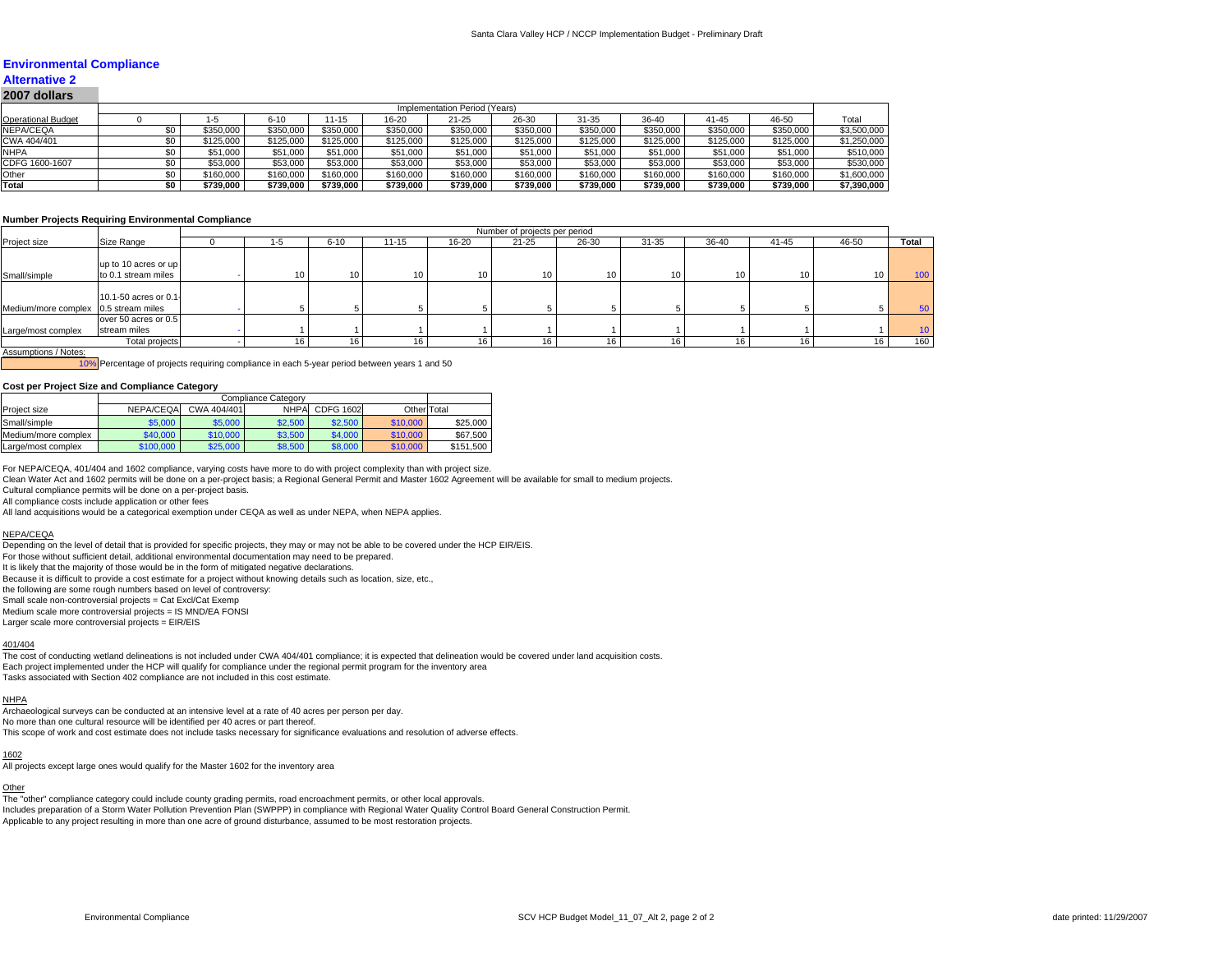## **Alternative 2 2007 dollars**

|                                                      | Implementation Period (Years) |             |             |             |             |             |              |             |              |              |              |              |
|------------------------------------------------------|-------------------------------|-------------|-------------|-------------|-------------|-------------|--------------|-------------|--------------|--------------|--------------|--------------|
| Capital Budget                                       |                               | $1 - 5$     | $6 - 10$    | $11 - 15$   | 16-20       | $21 - 25$   | 26-30        | $31 - 35$   | 36-40        | $41 - 45$    | 46-50        | Total        |
| Furniture and equipment purchase                     | \$1,620                       | \$46,080    | \$43,753    | \$50,900    | \$48,720    | \$55,367    | \$42,387     | \$42.567    | \$41,487     | \$54.467     | \$42,387     | \$469,733    |
| Vehicle purchase                                     | \$46,320                      | \$129,600   | \$269,600   | \$226,000   | \$299,600   | \$166,000   | \$239,600    | \$166,000   | \$231,600    | \$158,000    | \$239,600    | \$2,171,920  |
| Other equipment purchase                             | \$0                           | \$60,000    | \$120,000   | \$180,000   | \$240,000   | \$300,000   | \$360,000    | \$420,000   | \$480,000    | \$540,000    | \$600,000    | \$3,300,000  |
| Field facilities / plant nursery - construction cost | \$0                           | \$605,250   | \$0         | \$0         | \$525,750   | \$0         | \$605,250    | \$0         | \$0          | \$525,750    | \$0          | \$2,262,000  |
| Wells and water pumping equipment                    | \$0                           | \$180,000   | \$180,000   | \$180,000   | \$180,000   | \$180,000   | \$180,000    | \$180,000   | \$180,000    | \$180,000    | \$180,000    | \$1,800,000  |
| Contractors - capital                                | \$0                           | \$2,384,400 | \$3,884,400 | \$2,384,400 | \$2,384,400 | \$2,384,400 | \$2,384,400  | \$2,384,400 | \$2,384,400  | \$2,384,400  | \$2,384,400  | \$25,344,000 |
| <b>Capital Subtotal</b>                              | \$47,940                      | \$3,405,330 | \$4,497,753 | \$3,021,300 | \$3,678,470 | \$3,085,767 | \$3,811,637  | \$3,192,967 | \$3,317,487  | \$3,842,617  | \$3,446,387  | \$35,347,653 |
| <b>Operational Budget</b>                            |                               |             |             |             |             |             |              |             |              |              |              |              |
| Reserve staff                                        | \$33,750                      | \$2,659,500 | \$3,064,500 | \$3,402,000 | \$3,402,000 | \$2,997,000 | \$2,997,000  | \$2,997,000 | \$2,997,000  | \$2,997,000  | \$2,997,000  | \$30,543,750 |
| Overnight travel                                     | \$88                          | \$11,463    | \$14,263    | \$14,263    | \$14,263    | \$11,463    | \$11,463     | \$11,463    | \$11,463     | \$11,463     | \$11,463     | \$123,113    |
| Vehicle mileage allowance                            | \$0                           | \$2,183     | \$2,668     | \$2,668     | \$2,668     | \$2,183     | \$2,183      | \$2,183     | \$2,183      | \$2,183      | \$2,183      | \$23,280     |
| Office equipment maintenance and supplies            | \$180                         | \$90,350    | \$103,717   | \$120,800   | \$120,800   | \$106,933   | \$106,933    | \$106,933   | \$106,433    | \$106,433    | \$106,433    | \$1,075,947  |
| Vehicle maintenance and fuel                         | \$6,160                       | \$116,200   | \$136,200   | \$160,700   | \$160,700   | \$120,700   | \$120,700    | \$120,700   | \$116,200    | \$116,200    | \$116,200    | \$1,290,660  |
| Vehicle/equipment rental                             | \$0                           | \$130,600   | \$261,200   | \$391,800   | \$522,400   | \$653,000   | \$783,600    | \$914,200   | \$1,044,800  | \$1,175,400  | \$1,306,000  | \$7,183,000  |
| Other equipment - operational                        | \$0                           | \$30,000    | \$60,000    | \$90,000    | \$120,000   | \$150,000   | \$180,000    | \$210,000   | \$240,000    | \$270,000    | \$300,000    | \$1,650,000  |
| Field facilities maintenance and utilities           | \$0                           | \$87,500    | \$87,500    | \$87,500    | \$150,000   | \$150,000   | \$212,500    | \$212,500   | \$212,500    | \$275,000    | \$275,000    | \$1,750,000  |
| Water pumping                                        | \$0                           | \$5,000     | \$10,000    | \$15,000    | \$20,000    | \$25,000    | \$30,000     | \$35,000    | \$40,000     | \$45,000     | \$50,000     | \$275,000    |
| Invasive species control                             | \$0                           | \$140,328   | \$280,656   | \$420,984   | \$561,312   | \$701,640   | \$841,968    | \$982,296   | \$1,122,624  | \$1,262,952  | \$1,403,280  | \$7,718,040  |
| Contractors - operational                            | \$50,000                      | \$364,000   | \$478,000   | \$592,000   | \$706,000   | \$820,000   | \$934,000    | \$1,048,000 | \$1,162,000  | \$1,276,000  | \$1,390,000  | \$8,820,000  |
| <b>Operational Subtotal</b>                          | \$90,178                      | \$3,637,123 | \$4,498,703 | \$5,297,714 | \$5,780,142 | \$5,737,918 | \$6,220,346  | \$6,640,274 | \$7,055,202  | \$7,537,630  | \$7,957,558  | \$60,452,789 |
| <b>Total</b>                                         | \$138,118                     | \$7,042,453 | \$8,996,456 | \$8,319,014 | \$9,458,612 | \$8,823,685 | \$10,031,983 | \$9,833,241 | \$10,372,689 | \$11,380,247 | \$11,403,945 | \$95,800,443 |
|                                                      |                               |             |             |             |             |             |              |             |              |              |              |              |

#### **Reserve Management Employee Costs (including shared staff costs)**

|                   | employee per | Salary per Benefit multiplier<br>(percent of | Total cost per<br>employee per |          |             |             |             |             | Number of FTEs per year by period |             |             |             |                         |             |
|-------------------|--------------|----------------------------------------------|--------------------------------|----------|-------------|-------------|-------------|-------------|-----------------------------------|-------------|-------------|-------------|-------------------------|-------------|
| Position          | yea          | salary)                                      | year                           |          | 1-5         | $6 - 10$    | $11 - 15$   | 16-20       | $21 - 25$                         | 26-30       | $31 - 35$   | 36-40       | $41 - 45$               | 46-50       |
| Reserve Manager   | \$85,00      |                                              | \$114,750                      |          |             |             |             |             |                                   |             |             |             |                         |             |
| Laborer           | \$50,000     |                                              | \$67,500                       |          |             |             |             |             |                                   |             |             |             |                         |             |
| Admin - Secretary | \$50,00      |                                              | \$67,500                       |          |             |             |             |             |                                   |             |             |             |                         |             |
|                   |              |                                              | <b>Total FTEs</b>              | 0.5      |             | 3.5         |             |             | 4.5                               |             | 4.5         | 4.5         | 4.5                     | 4.5         |
|                   |              |                                              | Employee cost per year         | \$33,750 | \$283,500   | \$283,500   | \$351,000   | \$351,000   | \$351,000                         | \$351,000   | \$351,000   | \$351,000   | \$351,000               | \$351,000   |
|                   |              |                                              | Employee cost per period       | \$33,750 | \$1,417,500 | \$1,417,500 | \$1,755,000 | \$1,755,000 | \$1,755,000                       | \$1,755,000 | \$1,755,000 | \$1,755,000 | \$1,755,000             | \$1,755,000 |
|                   |              |                                              | Shared staff cost per period   |          | \$1,242,000 | \$1,647,000 | \$1,647,000 | \$1,647,000 | \$1,242,000                       | \$1,242,000 | \$1,242,000 | \$1,242,000 | \$1,242,000             | \$1,242,000 |
|                   |              |                                              | Employee cost per period       | \$33,750 | \$2,659,500 | \$3,064,500 | \$3,402,000 | \$3,402,000 | \$2,997,000                       | \$2,997,000 | \$2,997,000 | \$2,997,000 | \$2,997,000 \$2,997,000 |             |
| $A = 1$           |              |                                              |                                |          |             |             |             |             |                                   |             |             |             |                         |             |

ssumptions / Notes

40% Proportion of shared staff, equipment, vehicle, and travel costs allocated to management Admin - Secretary time is allocated 50% to program administration and 50% to reserve management.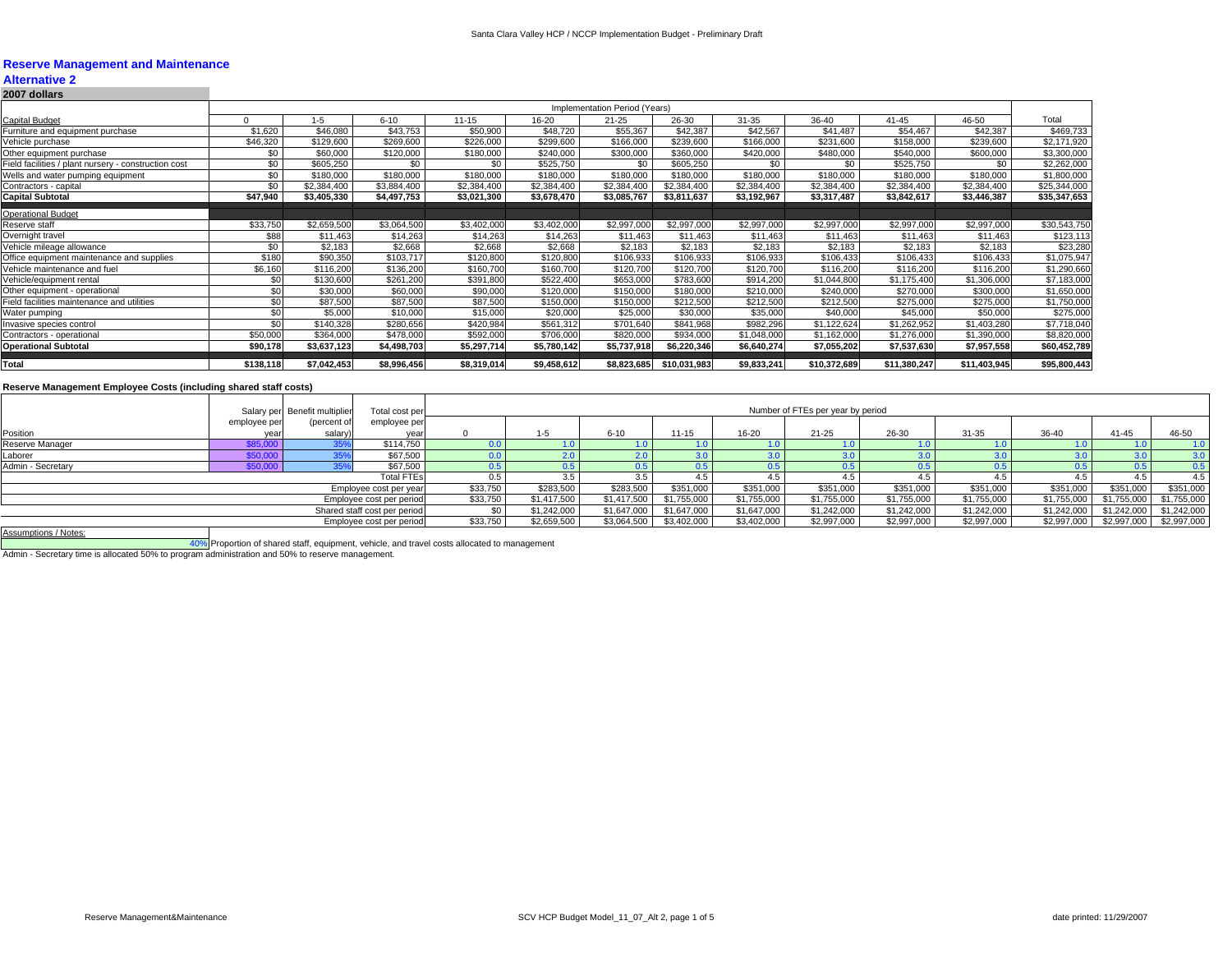### **Alternative 2**

**2007 dollars**

#### **Office Equipment and Supplies by Employee (including shared costs)**

| Office Equipment and Supplies by Employee (including shared costs) |                                                     |                                                          |         |          |           |           |                 |                                          |           |                  |           |           |           |
|--------------------------------------------------------------------|-----------------------------------------------------|----------------------------------------------------------|---------|----------|-----------|-----------|-----------------|------------------------------------------|-----------|------------------|-----------|-----------|-----------|
|                                                                    | Cost per                                            |                                                          |         |          |           |           |                 | Number of FTEs / vehicles with equipment |           |                  |           |           |           |
|                                                                    | employee per                                        | Cost of service                                          |         |          |           |           |                 |                                          |           |                  |           |           |           |
| Equipment type                                                     | vear                                                | contract per year                                        |         | $1 - 5$  | $6 - 10$  | $11 - 15$ | 16-20           | $21 - 25$                                | 26-30     | $31 - 35$        | $36-40$   | $41 - 45$ | 46-50     |
|                                                                    |                                                     | <b>Total FTEs</b>                                        | 0.5     | 3.5      | 3.5       |           |                 |                                          |           |                  |           |           |           |
| Cubicle furniture                                                  | \$2,000                                             |                                                          |         |          |           |           |                 |                                          |           |                  |           |           |           |
| Office supplies (annual)                                           | \$500                                               |                                                          |         |          |           | 20        | 20 <sup>1</sup> | 20                                       | 20        | $\overline{2}$ C | 20        | 20        | 20        |
| Computers                                                          | \$2,500                                             | \$250                                                    |         |          |           |           |                 |                                          |           |                  |           |           |           |
| Cell phones                                                        | \$600                                               | \$120                                                    |         |          |           |           |                 |                                          |           |                  |           |           | 10        |
| Mobile radios purchased                                            | \$900                                               |                                                          |         |          |           |           |                 |                                          |           |                  |           |           |           |
| Total mobile radios                                                |                                                     |                                                          |         |          |           |           |                 |                                          |           |                  |           |           |           |
| Furniture and equipment purchase (capital) cost per period         |                                                     |                                                          | \$900   | \$27.680 | \$23,300  | \$32,767  | \$29,867        | \$36,967                                 | \$28.067  | \$28.967         | \$27,167  | \$36,067  | \$28,067  |
|                                                                    |                                                     | Shared furniture and equipment (capital) cost per period | \$720   | \$18,400 | \$20,453  | \$18,133  | \$18,853        | \$18,400                                 | \$14,320  | \$13,600         | \$14,320  | \$18,400  | \$14,320  |
| Total furniture and equipment purchase (capital) cost per period   |                                                     |                                                          | \$1,620 | \$46,080 | \$43,753  | \$50,900  | \$48,720        | \$55,367                                 | \$42,387  | \$42,567         | \$41,487  | \$54,467  | \$42,387  |
|                                                                    |                                                     | Maintenance, supplies, radio system cost per year        | \$100   | \$10,270 | \$10,370  | \$13,787  | \$13,787        | \$13,587                                 | \$13,587  | \$13,587         | \$13,487  | \$13,487  | \$13,487  |
|                                                                    | Maintenance, supplies, radio system cost per period |                                                          | \$100   | \$51,350 | \$51,850  | \$68,933  | \$68,933        | \$67.933                                 | \$67.933  | \$67.933         | \$67,433  | \$67,433  | \$67,433  |
|                                                                    |                                                     | Shared maintenance and supplies cost per period          | \$80    | \$39,000 | \$51,867  | \$51,867  | \$51,867        | \$39,000                                 | \$39,000  | \$39,000         | \$39,000  | \$39,000  | \$39,000  |
|                                                                    |                                                     | Total maintenance and supplies cost per period           | \$180   | \$90,350 | \$103,717 | \$120,800 | \$120,800       | \$106,933                                | \$106,933 | \$106,933        | \$106,433 | \$106,433 | \$106,433 |
| Assumptions / Notes:                                               |                                                     |                                                          |         |          |           |           |                 |                                          |           |                  |           |           |           |

#### Assumptions / Notes:

 20 year replacement period for cubicle office furniture (per employee) year replacement period for office supplies 3 year replacement period for computers 2 year replacement period for cell phones 1 year replacement period for mobile radio base station

 $\overline{1}$ 

Mobile radio per vehicle

40% Proportion of shared staff, equipment, vehicle, and travel costs allocated to management

#### **Overnight Travel (including shared cost)**

|                      | Days of travel per            |      |          |          |           |          |           |          |           |          |           |          |
|----------------------|-------------------------------|------|----------|----------|-----------|----------|-----------|----------|-----------|----------|-----------|----------|
| Position             | vear                          |      |          | $6 - 10$ | $11 - 15$ | 16-20    | $21 - 25$ | 26-30    | $31 - 35$ | 36-40    | $41 - 45$ | 46-50    |
| Reserve Manager      |                               |      | \$175    | \$175    | \$175     | \$175    | \$175     | \$175    | \$175     | \$175    | \$175     | \$175    |
| Admin - Secretary    |                               |      | \$88     | \$88     | \$88      | \$88     | \$88      | \$88     | \$88      | \$88     | \$88      | \$88     |
|                      | Travel cost per year          | \$88 | \$263    | \$263    | \$263     | \$263    | \$263     | \$263    | \$263     | \$263    | \$263     | \$263    |
|                      | Travel cost per period        | \$88 | \$1,313  | \$1,313  | \$1,313   | \$1,313  | \$1,313   | \$1,313  | \$1,313   | \$1,313  | \$1,313   | \$1,313  |
|                      | Shared travel cost per period |      | \$10,150 | \$12,950 | \$12,950  | \$12,950 | \$10,150  | \$10,150 | \$10,150  | \$10,150 | \$10,150  | \$10,150 |
|                      | Travel cost per period        | \$88 | \$11,463 | \$14,263 | \$14,263  | \$14.263 | \$11,463  | \$11,463 | \$11,463  | \$11.463 | \$11,463  | \$11,463 |
| Assumptions / Notes: |                               |      |          |          |           |          |           |          |           |          |           |          |

\$175 Travel allowance per diem

40% Proportion of shared staff, equipment, vehicle, and travel costs allocated to management

Travel includes offsite travel. Travel in the course of HCP/NCCP reserve management is covered under the vehicles, maintenance, and fuel cost category below.

#### **Passenger Vehicles and Fuel (shared with administration, restoration, and monitoring)**

| Cost per period                   |                         |          |          | 1 - L    | $\sim$ $\sim$<br>16-2) | $-10-1$<br>: 1-20 | 0000<br>26-31      | $\sim$ $\sim$<br>11-3. | 26.40    | 1 – 4    | 10 F                                    |
|-----------------------------------|-------------------------|----------|----------|----------|------------------------|-------------------|--------------------|------------------------|----------|----------|-----------------------------------------|
| Passenger car purchase            | \$16,320                |          | \$81,600 |          | \$8160<br>JUU, I UU    | ΦO.               | 0.0100<br>000. ا د |                        | \$81,600 |          | $\sim$ $\sim$ $\sim$<br>ጦባብ<br>טט, ו טי |
| Vehicle fuel and maintenance      | .<br>1 L I V<br>z. i ou | \$10,800 | \$10,800 | \$10,800 | \$10,800               | \$10,800          | \$10,800           | \$10,800               | \$10,800 | \$10,800 | 0.0000<br>.                             |
| the company's company's company's |                         |          |          |          |                        |                   |                    |                        |          |          |                                         |

Assumptions / Notes:

40% Proportion of shared staff, equipment, vehicle, and travel costs allocated to management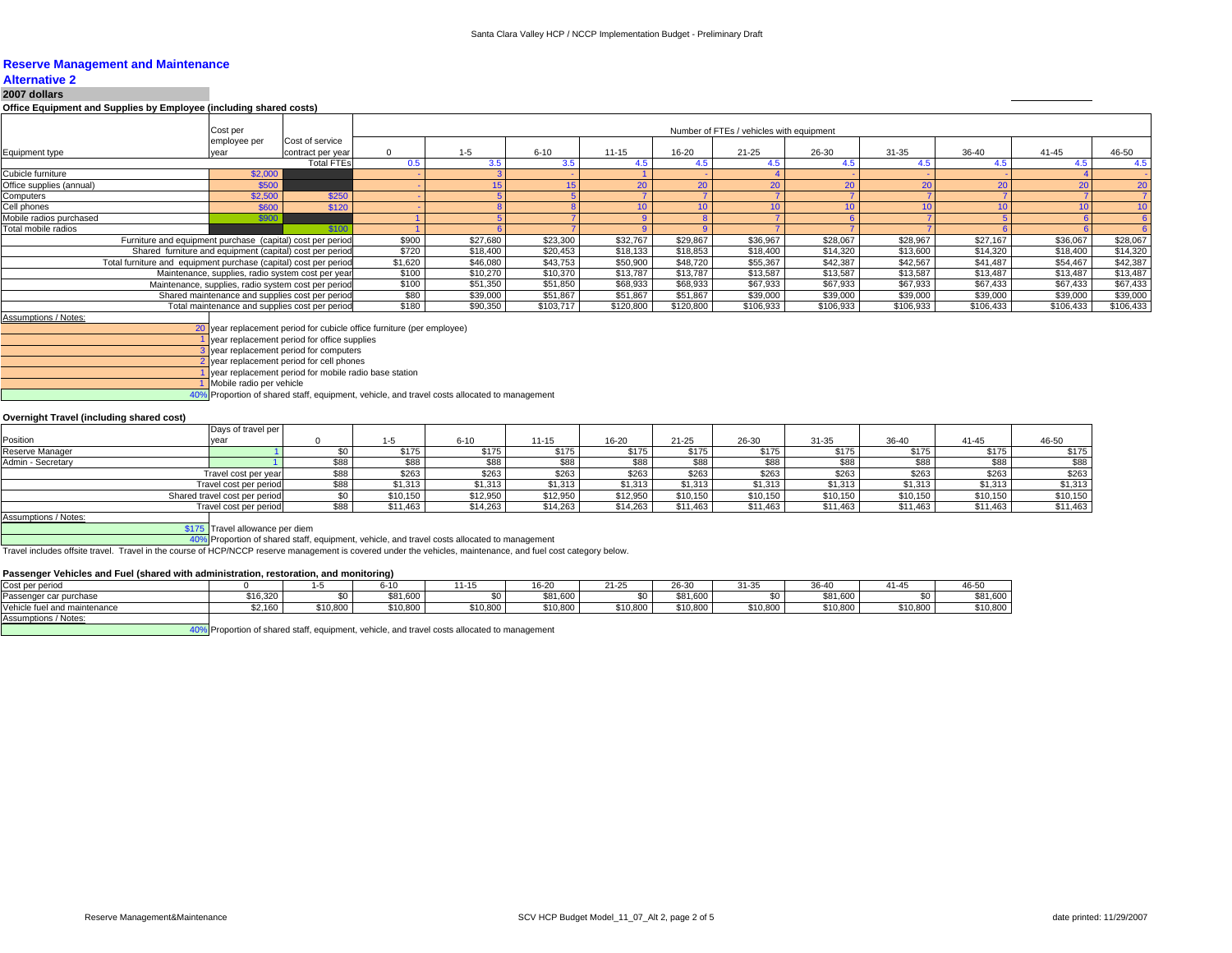### **Alternative 2**

#### **2007 dollars**

#### **Vehicle Mileage Allowance (shared with administration, restoration, and monitoring)**

|                 |         | $6 - 10$ | 11-15   | 16-20   | $\sim$ $\sim$<br>$1 - \epsilon$ | 26-30   | 04.05<br>-31-31          | 36-40   | 41-45             | 46-50                |
|-----------------|---------|----------|---------|---------|---------------------------------|---------|--------------------------|---------|-------------------|----------------------|
| Cost per period | \$2,183 | \$2,668  | \$2,668 | \$2,668 | 00000<br>,∟ب                    | \$2,183 | 0.100<br><b>JAN 1992</b> | \$2,183 | @2402<br>94. I OC | 0010<br>۰ تک ۲۰۰۰ تا |
|                 |         |          |         |         |                                 |         |                          |         |                   |                      |

Assumptions / Notes:

40%Proportion of shared staff, equipment, vehicle, and travel costs allocated to management

#### **Vehicles, Maintenance, and Fuel**

|                                 |                |                       | Maintenance cost                             |          | Number of vehicles |           |           |           |           |           |           |           |           |           |
|---------------------------------|----------------|-----------------------|----------------------------------------------|----------|--------------------|-----------|-----------|-----------|-----------|-----------|-----------|-----------|-----------|-----------|
|                                 | Purchase price | Fuel cost per         | per vehicle per                              |          |                    |           |           |           |           |           |           |           |           |           |
|                                 | per vehicle    | vehicle per year year |                                              |          | 1-5                | $6 - 10$  | $11 - 15$ | 16-20     | $21 - 25$ | 26-30     | $31 - 35$ | 36-40     | $41 - 45$ | 46-50     |
| New 4WD trucks purchased        | \$30,000       |                       |                                              |          |                    |           |           |           |           |           |           |           |           |           |
| Old 4WD trucks retired          |                |                       |                                              |          |                    |           |           |           |           |           |           |           |           |           |
| Total 4WD trucks                |                | \$2,000               | \$2,000                                      |          |                    |           |           |           |           |           |           |           |           |           |
| New ATVs and trailers purchased | \$8,000        |                       |                                              |          |                    |           |           |           |           |           |           |           |           |           |
| Old ATVs and trailers retired   |                |                       |                                              |          |                    |           |           |           |           |           |           |           |           |           |
| Total ATVs and trailers         |                | \$400                 | \$500                                        |          |                    |           |           |           |           |           |           |           |           |           |
|                                 |                |                       | Vehicle purchase cost per period             | \$30,000 | \$129,600          | \$188,000 | \$226,000 | \$218,000 | \$166,000 | \$158,000 | \$166,000 | \$150,000 | \$158,000 | \$158,000 |
|                                 |                |                       | Vehicle fuel and maintenance per year        | \$4,000  | \$21,080           | \$25,080  | \$29,980  | \$29.980  | \$21,980  | \$21,980  | \$21,980  | \$21,080  | \$21,080  | \$21,080  |
|                                 |                |                       | Vehicle fuel and maintenance cost per period | \$4,000  | \$105,400          | \$125,400 | \$149,900 | \$149,900 | \$109,900 | \$109,900 | \$109,900 | \$105,400 | \$105,400 | \$105,400 |

#### **Leased Vehicles and Equipment**

|                                            |           |           |           |           | Vehicle and equipment lease costs |           |           |             |             |             |
|--------------------------------------------|-----------|-----------|-----------|-----------|-----------------------------------|-----------|-----------|-------------|-------------|-------------|
|                                            |           | $6 - 10$  | $11 - 15$ | 16-20     | 21-25                             | 26-30     | $31 - 35$ | 36-40       | $41 - 45$   | 46-50       |
| Reserve acres managed (cumulative total)   |           | 9,000     | 12,000    | 6,000     | 20,000                            | 24,000    | 28,000    | 32,000      | 36,000      | 40,000      |
| Tractor rental cost per year               | \$9,200   | \$18,400  | \$27,600  | \$36,800  | \$46,000                          | \$55,200  | \$64,400  | \$73,600    | \$82,800    | \$92,000    |
| Small tractor rental cost per year         | \$5,200   | \$10,400  | \$15,600  | \$20,800  | \$26,000                          | \$31,200  | \$36,400  | \$41,600    | \$46,800    | \$52,000    |
| Dump truck rental cost per year            | \$7,800   | \$15,600  | \$23,400  | \$31,200  | \$39,000                          | \$46,800  | \$54,600  | \$62,400    | \$70,200    | \$78,000    |
| Fire truck rental cost per year            | \$3,920   | \$7,840   | \$11,760  | \$15,680  | \$19,600                          | \$23,520  | \$27,440  | \$31,360    | \$35,280    | \$39,200    |
| Vehicle and equipment rental cost per year | \$26,120  | \$52,240  | \$78,360  | \$104,480 | \$130,600                         | \$156,720 | \$182,840 | \$208,960   | \$235,080   | \$261,200   |
| Vehicle and equipment rental cost period   | \$130,600 | \$261,200 | \$391,800 | \$522,400 | \$653,000                         | \$783,600 | \$914,200 | \$1,044,800 | \$1,175,400 | \$1,306,000 |
| Accumptione / Notae:                       |           |           |           |           |                                   |           |           |             |             |             |

|                        |                   | Days per 1,000 |
|------------------------|-------------------|----------------|
| Type of vehicle leased | Daily rental cost | acres per vear |
| Tractor                | \$230             |                |
| Small tractor          | \$130             |                |
| Dump truck             | \$195             |                |
| Fire truck             | \$98              |                |

#### **Equipment and Materials**

|                                                  | Number of new units bought per period |           |           |           |           |           |           |           |           |           |  |  |
|--------------------------------------------------|---------------------------------------|-----------|-----------|-----------|-----------|-----------|-----------|-----------|-----------|-----------|--|--|
|                                                  | -၁                                    | $6 - 10$  | 11-15     | 16-20     | $21 - 25$ | $26 - 30$ | $31 - 35$ | 36-40     | $41 - 45$ | 46-50     |  |  |
| Reserve acres managed (cumulative total)         |                                       |           | 12,000    |           | 20,000    | 24.000    | 28,000    | 32,000    | 36,000    | 40,000    |  |  |
| Capital cost of equipment and materials per year | \$12,000                              | \$24,000  | \$36,000  | \$48,000  | \$60,000  | \$72,000  | \$84,000  | \$96,000  | \$108,000 | \$120,000 |  |  |
| year                                             | \$6,000                               | \$12,000  | \$18,000  | \$24,000  | \$30,000  | \$36,000  | \$42,000  | \$48,000  | \$54,000  | \$60,000  |  |  |
| Capital cost per period                          | \$60,000                              | \$120,000 | \$180,000 | \$240,000 | \$300,000 | \$360,000 | \$420,000 | \$480,000 | \$540,000 | \$600,000 |  |  |
| Operational cost per period                      | \$30,000                              | \$60,000  | \$90,000  | \$120,000 | \$150,000 | \$180,000 | \$210,000 | \$240,000 | \$270,000 | \$300,000 |  |  |
| Assumptions / Notes:                             |                                       |           |           |           |           |           |           |           |           |           |  |  |

\$3,000 Capital cost of other equipment (e.g., hand-held tools and machines) and non-liquid materials (e.g., road gravel) per 1,000 reserve acres per year

\$500 Operational cost of equipment per 1,000 reserve acres per year

Capital costs include the capital component of fire fighting equipment/gear, small tools (pliers, wrenches, screwdrivers, etc.), glasses, gloves, hard hats, rain gear,

irrigation supplies, cargo container, landscape plants and grass, oak trees, lumber, and truck hauling services.

Operational costs include the operational component of fire fighting equipment/gear, small tools (pliers, wrenches, screwdrivers, etc.), glasses, gloves, hard hats,

rain gear, irrigation supplies, cargo container, landscape plants and grass, oak trees, lumber, and truck hauling services.

Operational costs also include portable radios, small pumps, piping, generator, saw, and demolition hammers.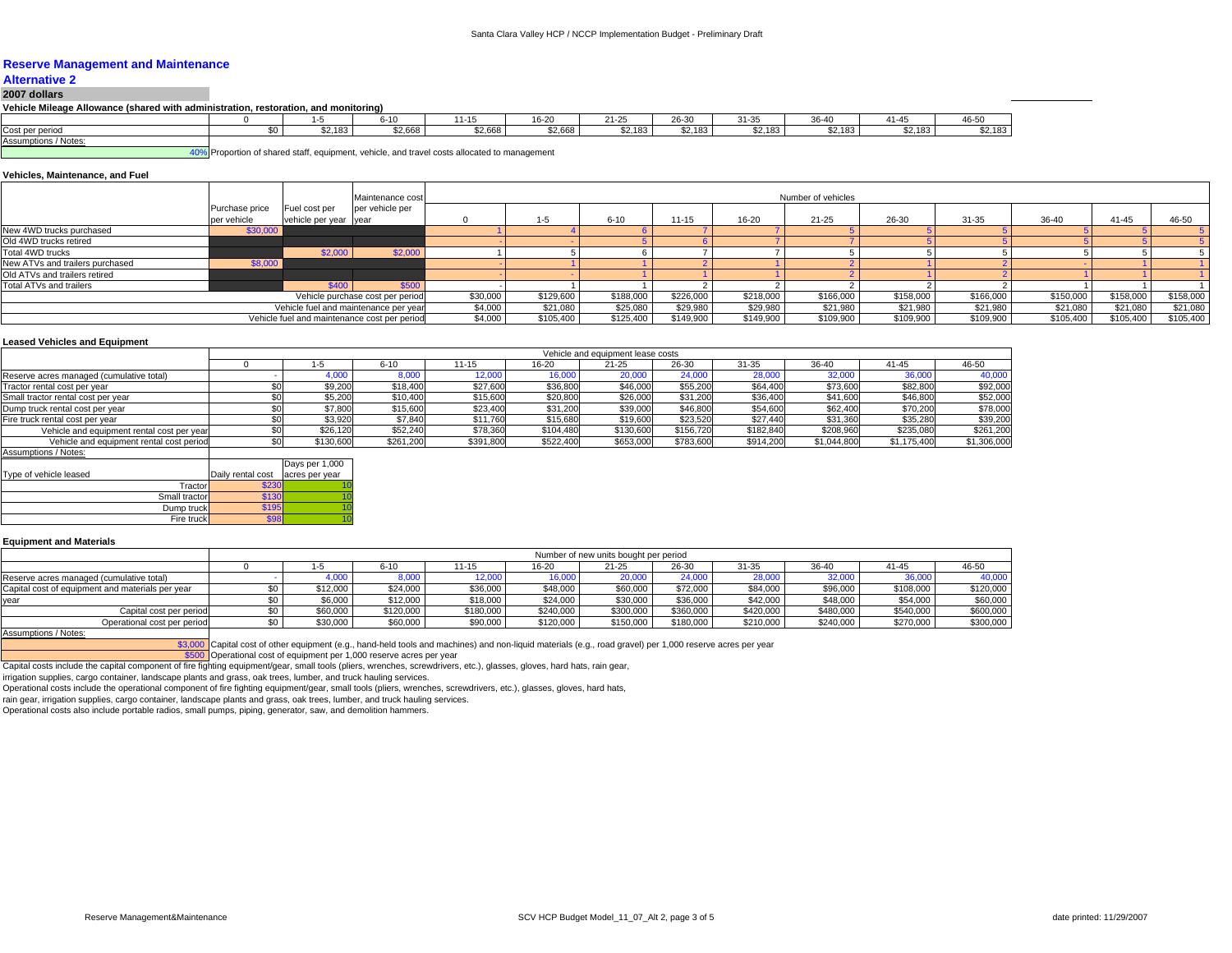#### **Alternative 22007 dollars**

| LUVI UVIIUIJ                                     |           |          |           |           |                                                                 |           |           |           |           |        |
|--------------------------------------------------|-----------|----------|-----------|-----------|-----------------------------------------------------------------|-----------|-----------|-----------|-----------|--------|
| <b>Field Facilities</b>                          |           |          |           |           | Number of facilities and facility construction costs per period |           |           |           |           |        |
|                                                  |           | $6 - 10$ | $11 - 15$ | 16-20     | $21 - 25$                                                       | 26-30     | $31 - 35$ | $36 - 40$ | $41 - 45$ | 46-50  |
| Reserve acres managed (cumulative total)         |           | 8,000    | 12,000    | 16,000    | 20,000                                                          | 24,000    | 28,000    | 32,000    | 36,000    | 40,000 |
| Number of field facilities                       |           |          |           |           |                                                                 |           |           |           |           |        |
| New field facilities                             |           |          |           |           |                                                                 |           |           |           |           |        |
| Field faciliy construction cost per period       | \$525.750 | \$0      | \$0       | \$525,750 | \$0                                                             | \$525,750 |           |           | \$525,750 | \$0    |
| New native plant nurseries constructed           |           |          |           |           |                                                                 |           |           |           |           |        |
| Native plant nurery construction cost per period | \$79,500  |          |           |           |                                                                 | \$79,500  |           |           |           |        |
| Total facility construction cost per period      | \$605,250 |          |           | \$525,750 |                                                                 | \$605,250 |           |           | \$525,750 | \$0    |

Assumptions / Notes:

10,000 Number of acres per workshop/parking area

\$500,000 Cost to build a workshop/parking area

\$75,000 Cost to build native plant nursery

\$750 Cost of pre-construction surveys per project

5% Construction oversight and monitoring as percent of construction cost

Field facilities contain an area for equipment storage, a manager's office, a shared office, a locker room, restrooms, and a parking area.

Native plant nursery will be built during years 1-5 and replaced after 25 years (in years 26-30)

#### **Facilities Maintenance and Utilities**

|                                              | Cost per facility |          |          |           |           |           |           |           |           |           |           |
|----------------------------------------------|-------------------|----------|----------|-----------|-----------|-----------|-----------|-----------|-----------|-----------|-----------|
|                                              | per year          | 1-5      | $6 - 10$ | $11 - 15$ | 16-20     | $21 - 25$ | $26 - 30$ | $31 - 35$ | 36-40     | $41 - 45$ | 46-50     |
| Total field facilities per period            |                   |          |          |           |           |           |           |           |           |           |           |
| Total native plant nurseries per period      |                   |          |          |           |           |           |           |           |           |           |           |
| Field facilities maintenance cost per year   | \$10,000          | \$10,000 | \$10,000 | \$10,000  | \$20,000  | \$20,000  | \$30,000  | \$30,000  | \$30,000  | \$40,000  | \$40,000  |
| Field facilities utilities cost per year     | \$2,500           | \$2,500  | \$2,500  | \$2,500   | \$5.000   | \$5,000   | \$7,500   | \$7,500   | \$7,500   | \$10,000  | \$10,000  |
| Native plant nursery operating cost per year | \$5,000           | \$5,000  | \$5,000  | \$5,000   | \$5.000   | \$5.000   | \$5,000   | \$5.000   | \$5,000   | \$5,000   | \$5,000   |
|                                              | Cost per year     | \$17,500 | \$17,500 | \$17,500  | \$30,000  | \$30,000  | \$42,500  | \$42,500  | \$42,500  | \$55,000  | \$55,000  |
|                                              | Cost per period   | \$87,500 | \$87,500 | \$87,500  | \$150,000 | \$150,000 | \$212,500 | \$212,500 | \$212,500 | \$275,000 | \$275,000 |

#### **Wells and Water Pumping**

|                                                  |           | $6 - 10$  | $11 - 15$ | 16-20     | $21 - 25$ | 26-30     | 31-35     | $36 - 40$ | $41 - 45$ | 46-50     |
|--------------------------------------------------|-----------|-----------|-----------|-----------|-----------|-----------|-----------|-----------|-----------|-----------|
| Reserve acres managed (cumulative total)         |           | 8,000     | 12,000    | 6.00      | 20,000    | 24.00     | 28,00     | 32,000    |           | 10,000    |
| Number of wells added on reserve                 |           |           |           |           |           |           |           |           |           |           |
| Total wells on reserve                           |           |           |           |           |           |           |           |           |           | 40        |
| Capital cost per period for well and pump system | \$180.000 | \$180,000 | \$180,000 | \$180,000 | \$180,000 | \$180,000 | \$180,000 | \$180,000 | \$180,000 | \$180,000 |
| Operational cost per vear                        | 1,000     | \$2,000   | \$3,000   | \$4,000   | \$5,000   | \$6,000   | \$7,000   | \$8,000   | \$9,000   | \$10,000  |
| Operational cost per period                      | \$5,000   | \$10,000  | \$15.000  | \$20,000  | \$25,000  | \$30,000  | \$35,000  | \$40,000  | \$45,000  | \$50,000  |

Assumptions / Notes:

11 Number of wells per 1,000 acres<br>\$30,000 Cost to drill a well

Cost to drill a well

\$15,000 Cost of pump and related equipment

\$250 Annual cost to operate pump per well/pump.

#### **Invasive Species Control**

|                                                     | 1-5       | $6 - 10$  | $11 - 15$ | 16-20     | $21 - 25$ | 26-30     | 31-35     | 36-40       | $41 - 45$   | 46-50       |
|-----------------------------------------------------|-----------|-----------|-----------|-----------|-----------|-----------|-----------|-------------|-------------|-------------|
| Reserve acres managed (total)                       | 4.000     | 8,000     | 12,000    | 16,000    | 20.000    | 24,000    | 28.000    | 32,000      | 36,000      | 40,000      |
| Acres managed with aerial applications of transline | 1.424     | 2,848     | 4,272     | 5,696     | 7,120     | 8.544     | 9,968     | 11,392      | 12,816      | 14,240      |
| Acres managed with prescribed burns                 | 122       | 244       | 366       | 488       | 610       | 732       | 854       | 976         | 1,098       | 1,220       |
| Acres managed for feral pigs                        | 3.566     | 7,132     | 10.698    | 14,264    | 17.830    | 21,396    | 24,962    | 28,528      | 32,094      | 35,660      |
| Acres managed to control brown-headed cowbird       | 91        | 182       | 273       | 364       | 455       | 546       | 637       | 728         | 819         | 910         |
| Weed management supplies per year                   | \$2,000   | \$4,000   | \$6,000   | \$8,000   | \$10,000  | \$12,000  | \$14,000  | \$16,000    | \$18,000    | \$20,000    |
| Cost of aerial applications per year                | \$15.664  | \$31,328  | \$46,992  | \$62,656  | \$78,320  | \$93.984  | \$109.648 | \$125,312   | \$140,976   | \$156,640   |
| Cost of prescribed burns per year                   | \$5.489   | \$10,978  | \$16,467  | \$21,956  | \$27.446  | \$32,935  | \$38.424  | \$43,913    | \$49,402    | \$54,891    |
| Cost of feral pig management per year               | \$4,458   | \$8,915   | \$13,373  | \$17,830  | \$22,288  | \$26,745  | \$31,203  | \$35,660    | \$40,118    | \$44,575    |
| Cost to control brown headed cowbird                | \$455     | \$910     | \$1,365   | \$1,820   | \$2,275   | \$2,730   | \$3.185   | \$3,640     | \$4,095     | \$4,550     |
| Cost per year                                       | \$28,066  | \$56,131  | \$84.197  | \$112.262 | \$140.328 | \$168,394 | \$196.459 | \$224.525   | \$252,590   | \$280,656   |
| Cost per period                                     | \$140.328 | \$280.656 | \$420.984 | \$561.312 | \$701.640 | \$841.968 | \$982.296 | \$1.122.624 | \$1,262,952 | \$1,403,280 |

Assumptions / Notes: 7.02 7.02 7.02 7.02

\$500 Cost of weed management supplies (not labor) per 1,000 acres of reserve per year, for hand spraying. Applies to all reserve acres \$55 Cost of aerial applications of transline per period per acre managed

\$45 Cost of prescribed burns per acre burned

\$1,250 Cost of feral pig management per year per 1,000 acres managed \$5 Cost to control brown-headed cowbird per year per acre managed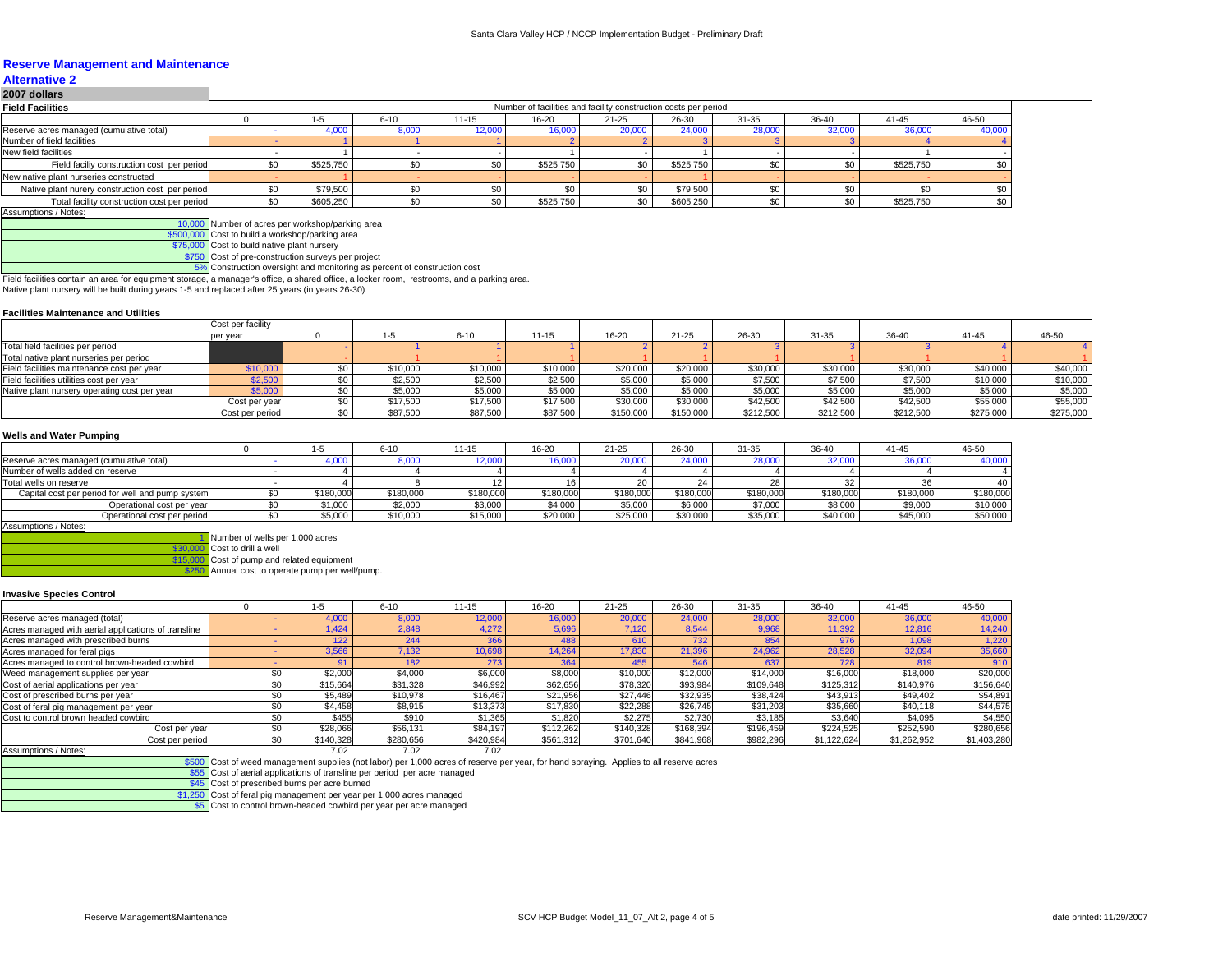### **Alternative 2**

#### **2007 dollars**

#### **Contractors - for on-going management and maintenance**

|                                                | Contract value per 5-year period |           |           |           |                 |           |           |             |             |             |             |  |  |
|------------------------------------------------|----------------------------------|-----------|-----------|-----------|-----------------|-----------|-----------|-------------|-------------|-------------|-------------|--|--|
| Contractor category                            |                                  |           | $6 - 10$  | $11 - 15$ | 16-20           | $21 - 25$ | $26 - 30$ | $31 - 35$   | 36-40       | $41 - 45$   | 46-50       |  |  |
|                                                |                                  |           |           |           |                 |           |           |             |             |             |             |  |  |
| Reserve and reserve system management planning | \$50,000                         | \$250,000 | \$250,000 | \$250,000 | \$250,000       | \$250,000 | \$250,000 | \$250,000   | \$250,000   | \$250,000   | \$250,000   |  |  |
| Total pond area (cumulative)                   |                                  |           | 22        | 33        |                 |           |           |             | 88          | 99          | 110         |  |  |
| Total miles of dirt (ranch) road (cumulative)  |                                  |           | 15        | 23        | 30 <sub>0</sub> | 38        | 45        | 53          | 60          | 68          |             |  |  |
| Total reserve area (cumulative)                |                                  | 4.000     | 8,000     | 12,000    | 16,000          | 20,000    | 24,000    | 28.000      | 32,000      | 36,000      | 40,000      |  |  |
| Pond maintenance                               | \$0                              | \$16,500  | \$33,000  | \$49,500  | \$66,000        | \$82,500  | \$99,000  | \$115,500   | \$132,000   | \$148,500   | \$165,000   |  |  |
| Dirt road maintenance                          | \$0                              | \$37,500  | \$75,000  | \$112,500 | \$150,000       | \$187,500 | \$225,000 | \$262,500   | \$300,000   | \$337,500   | \$375,000   |  |  |
| Weed management                                | \$0                              | \$10,000  | \$20,000  | \$30,000  | \$40,000        | \$50,000  | \$60,000  | \$70,000    | \$80,000    | \$90,000    | \$100,000   |  |  |
| Other maintenance services                     | \$0                              | \$50,000  | \$100,000 | \$150,000 | \$200,000       | \$250,000 | \$300,000 | \$350,000   | \$400,000   | \$450,000   | \$500,000   |  |  |
| Cost per period                                | \$50,000                         | \$364,000 | \$478,000 | \$592,000 | \$706.000       | \$820,000 | \$934.000 | \$1,048,000 | \$1,162,000 | \$1,276,000 | \$1,390,000 |  |  |

Assumptions / Notes:

| \$50,000 Average annual cost for reserve and reserve system management plans                                                            |
|-----------------------------------------------------------------------------------------------------------------------------------------|
| \$1,500 Cost for pond maintenance (dredging) per acre of pond every 5 years                                                             |
| \$1,000 Cost of dirt road maintenance per mile of road per year                                                                         |
| 1.5 Miles of ranch road constructed per year (75 miles total at 50 years)                                                               |
| \$500 Cost of weed management supplies (not labor) per 1,000 acres of reserve per year, for hand spraying. Applies to all reserve acres |

\$2,500 Cost for other maintenance services per 1,000 acres of reserve per year

Other maintenance services include mowing, grading, pest control, disking for fire breaks, fencing, alarms, janitorial services , removing debris associated with illegal marijuana cultivation.

Bullfrog management activities will be conducted by reserve staff.

#### **Contractors - capital costs for construction services including roadway design, paving, fencing, grading, weather station, and boundary surveying services**

|                                  |             |             |             |             | Contract value per 5-year period |             |             |             |             |             |
|----------------------------------|-------------|-------------|-------------|-------------|----------------------------------|-------------|-------------|-------------|-------------|-------------|
| Contractor category              |             | $6 - 10$    |             | 16-20       | $21 - 25$                        | 26-30       | $31 - 35$   | 36-40       | 41-45       | 46-50       |
| Paved road construction          | \$108,750   | \$108,750   | \$108,750   | \$108,750   | \$108,750                        | \$108,750   | \$108,750   | \$108,750   | \$108,750   | \$108,750   |
| Dirt (ranch) road construction   | \$318,750   | \$318.750   | \$318,750   | \$318.750   | \$318,750                        | \$318.750   | \$318,750   | \$318.750   | \$318,750   | \$318,750   |
| Bridge installation              | \$1,956,900 | \$1,956,900 | \$1,956,900 | \$1,956,900 | \$1.956.900                      | \$1.956.900 | \$1.956.900 | \$1,956,900 | \$1,956,900 | \$1,956,900 |
| Wildlife linkages implementation |             | \$1,500,000 |             |             |                                  |             |             |             |             |             |
| Cost per period                  | \$2,384,400 | \$3,884,400 | \$2,384,400 | \$2,384,400 | \$2,384,400                      | \$2,384,400 | \$2,384,400 | \$2,384,400 | \$2,384,400 | \$2,384,400 |
| $\cdots$                         |             |             |             |             |                                  |             |             |             |             |             |

| <b>MOOULING IS A LIGAL</b> |                                                                                                                 |
|----------------------------|-----------------------------------------------------------------------------------------------------------------|
|                            | \$80,000 Cost for paved road construction per mile per year                                                     |
|                            | \$40,000 Cost for dirt (ranch) road construction per mile per year                                              |
|                            | 0.25 Miles of paved road constructed per year                                                                   |
|                            | 1.5 Miles of ranch road constructed per year                                                                    |
|                            | 3 Number of vehicle bridges installed per period                                                                |
|                            | \$600,000 Cost per bridge to install vehicle bridge                                                             |
|                            | 3 Number of trail bridges installed per period                                                                  |
|                            | \$21,000 Cost per bridge to install trail bridge                                                                |
|                            | \$750 Cost of pre-construction surveys (per year for road construction and per project for bridge installation) |
|                            |                                                                                                                 |

5% Construction oversight and monitoring as percent of construction cost \$1,500,000 Seed money to implement recommendations of feasibility study regarding wildlife linkages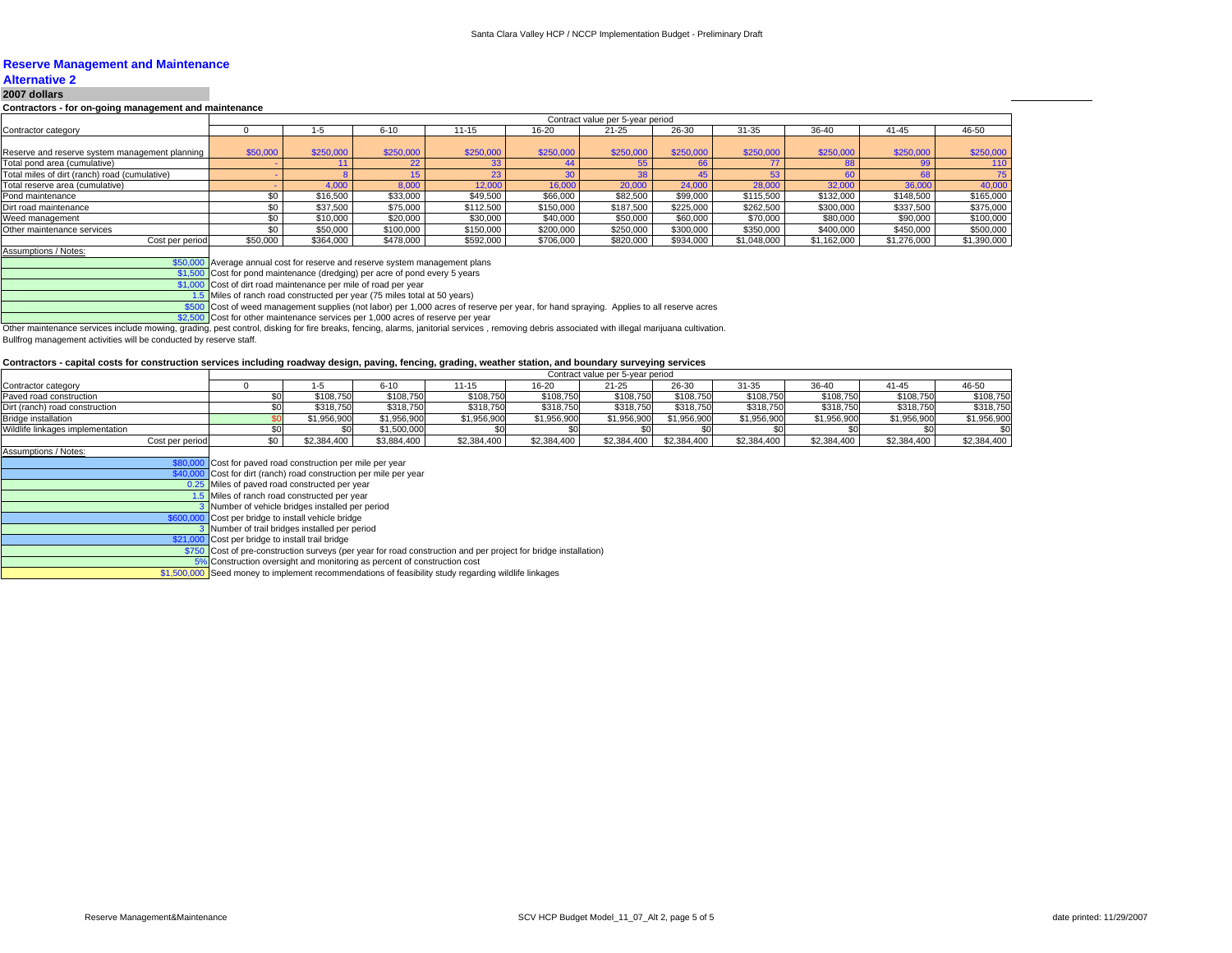## **Reserve Water Supply and Fish Habitat Management and Maintenance**

### **Alternative 2**

| 2007 dollars                |     |             |             |             |             |                               |             |             |             |             |             |              |
|-----------------------------|-----|-------------|-------------|-------------|-------------|-------------------------------|-------------|-------------|-------------|-------------|-------------|--------------|
|                             |     |             |             |             |             | Implementation Period (Years) |             |             |             |             |             |              |
| Capital Budget              |     | -5          | $6 - 10$    | 11-15       | 16-20       | $21 - 25$                     | 26-30       | $31 - 35$   | 36-40       | 41-45       | 46-50       | Total        |
| Fish barriers               |     | \$408,375   | \$408,375   | \$408,375   | \$408,375   | \$408,375                     | \$408,375   | \$408,375   | \$408.375   | \$408,375   | \$408,375   | \$4,083,750  |
| <b>Capital Subtotal</b>     | \$0 | \$408,375   | \$408,375   | \$408.375   | \$408.375   | \$408,375                     | \$408,375   | \$408,375   | \$408.375   | \$408.375   | \$408.375   | \$4,083,750  |
|                             |     |             |             |             |             |                               |             |             |             |             |             |              |
| Operational Budget          |     |             |             |             |             |                               |             |             |             |             |             |              |
| Water flow management       |     | \$1.237.500 | \$1,237,500 | \$1,237,500 | \$1,237,500 | \$1,237,500                   | \$1,237,500 | \$1,237,500 | \$1,237,500 | \$1,237,500 | \$1,237,500 | \$12,375,000 |
| <b>Operational Subtotal</b> |     | \$1,237,500 | \$1,237,500 | \$1,237,500 | \$1,237,500 | \$1,237,500                   | \$1.237.500 | \$1,237,500 | \$1,237,500 | \$1,237,500 | \$1,237,500 | \$12,375,000 |
|                             |     |             |             |             |             |                               |             |             |             |             |             |              |
| Total                       | \$0 | \$1,645,875 | \$1,645,875 | \$1,645,875 | \$1,645,875 | \$1,645,875                   | \$1.645.875 | \$1,645,875 | \$1.645.875 | \$1,645,875 | \$1,645,875 | \$16,458,750 |

| Water Flow Management            | Cost per 5-year period |             |                                                                                  |             |             |             |             |             |             |             |  |  |
|----------------------------------|------------------------|-------------|----------------------------------------------------------------------------------|-------------|-------------|-------------|-------------|-------------|-------------|-------------|--|--|
|                                  |                        | $6 - 10$    | 11-15                                                                            | 16-20       | 21-25       | 26-30       | 31-35       | 36-40       | 41-45       | 46-50       |  |  |
| Acre feet per reserve per period | 2.500                  | 2,500       | 2,500                                                                            | 2,500       | 2,500       | 2,500       | 2,500       | 2,500       | 2,500       | 2,500       |  |  |
| Cost per period                  | \$1.237.500            | \$1.237.500 | \$1,237,500                                                                      | \$1.237.500 | \$1.237.500 | \$1,237,500 | \$1.237.500 | \$1,237,500 | \$1,237,500 | \$1,237,500 |  |  |
| Assumptions / Notes:             |                        |             |                                                                                  |             |             |             |             |             |             |             |  |  |
|                                  |                        |             | Average annual acre/feet released from non-FASCE reservoirs for fish stewardship |             |             |             |             |             |             |             |  |  |

\$495 Cost per acre/foot

| <b>Equipment and Materials</b>                  |     |           |           |           |           | Cost per 5-year period |           |           |           |           |           |
|-------------------------------------------------|-----|-----------|-----------|-----------|-----------|------------------------|-----------|-----------|-----------|-----------|-----------|
|                                                 |     |           | 6-10      | 11-15     | 16-20     | $21 - 25$              | $26 - 30$ | 31-35     | 36-40     | $41 - 45$ | 46-50     |
| Fish barrier modification or removal per period |     | \$408,375 | \$408,375 | \$408,375 | \$408,375 | \$408,375              | \$408,375 | \$408,375 | \$408,375 | \$408,375 | \$408,375 |
| Capital cost per period                         | \$0 | \$408,375 | \$408,375 | \$408,375 | \$408,375 | \$408,375              | \$408,375 | \$408,375 | \$408,375 | \$408,375 | \$408,375 |
| .                                               |     |           |           |           |           |                        |           |           |           |           |           |

Assumptions / Notes:

\$70,000 Average cost of fish barrier modification or removal projects (construction or demolition)

55 Number of fish barrier modification or removal projects

\$750 Cost per project for pre-construction surveys 5% Construction oversight and monitoring as percent of construction cost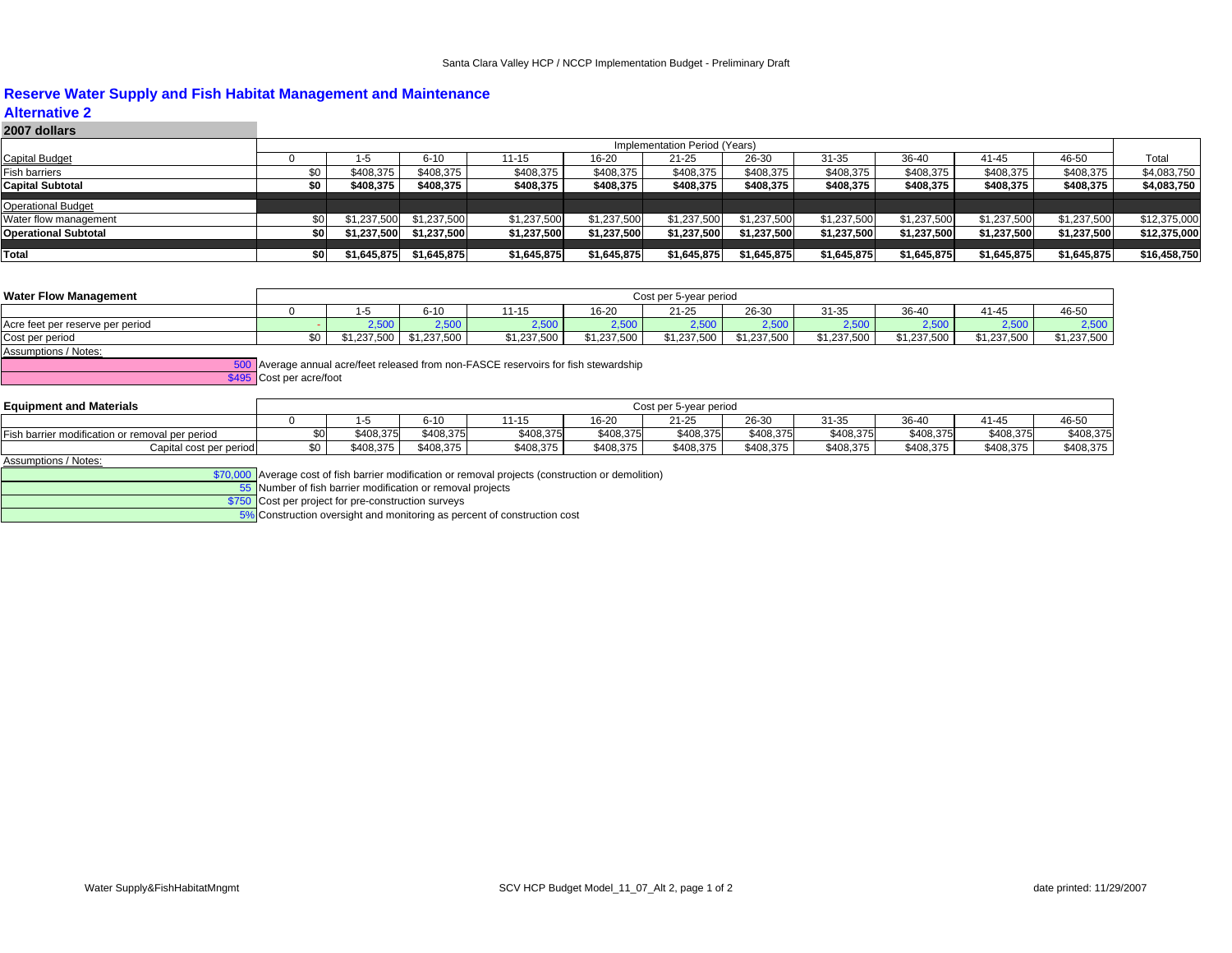## **Recreation and Public Access**

#### **Alternative 22007 dollars**

|          | 1-5       | $6 - 10$    | $11 - 15$   | 16-20       | $21 - 25$   | 26-30       | $31 - 35$                     | 36-40       | 41-45       | 46-50       | Total        |
|----------|-----------|-------------|-------------|-------------|-------------|-------------|-------------------------------|-------------|-------------|-------------|--------------|
|          | \$657,674 | \$657.674   | \$657,674   | \$657,674   | \$657,674   | \$657,674   | \$657.674                     | \$657,674   | \$657,674   | \$657,674   | \$6,576,744  |
| \$0      | \$657.674 | \$657.674   | \$657,674   | \$657,674   | \$657,674   | \$657,674   | \$657,674                     | \$657,674   | \$657,674   | \$657,674   | \$6,576,744  |
|          |           |             |             |             |             |             |                               |             |             |             |              |
|          |           |             |             |             |             |             |                               |             |             |             |              |
| \$40,000 | \$200,000 | \$200,000   | \$200.000   | \$200,000   | \$200,000   | \$200,000   | \$200,000                     | \$200,000   | \$200,000   | \$200,000   | \$2,040,000  |
|          |           | \$159,231   | \$318.462   | \$477,693   | \$636,924   | \$796,156   | \$955,387                     | \$1.114.618 | \$1,273,849 | \$1,433,080 | \$7,165,400  |
| \$40.000 | \$200,000 | \$359.231   | \$518.462   | \$677.693   | \$836,924   | \$996.156   | \$1,155,387                   | \$1,314,618 | \$1,473,849 | \$1,633,080 | \$9,205,400  |
|          |           |             |             |             |             |             |                               |             |             |             |              |
| \$40,000 | \$857.674 | \$1,016,906 | \$1,176,137 | \$1,335,368 | \$1,494,599 | \$1,653,830 | \$1,813,061                   | \$1,972,292 | \$2,131,523 | \$2,290,754 | \$15,782,144 |
|          |           |             |             |             |             |             | Implementation Period (Years) |             |             |             |              |

| <b>Recreation Planning and Design</b> |  |                           |           |           | Total contract value per 5-year period |       |                 |       |           |                     |
|---------------------------------------|--|---------------------------|-----------|-----------|----------------------------------------|-------|-----------------|-------|-----------|---------------------|
|                                       |  | $6 - 10$                  | $11 - 15$ | $16 - 20$ | 24.25<br>21-25                         | 26-30 | 24.21<br>-31-3. | 36-40 | $41 - 4F$ | $\sqrt{2}$<br>46-50 |
| Recreation planning                   |  | .<br>$\sim$ $\sim$ $\sim$ |           |           | $\sim$<br>$ -$                         | .     |                 |       | .         | .                   |
| <b>Assumptions / Notes:</b>           |  |                           |           |           |                                        |       |                 |       |           |                     |

\$40,000 Average annual cost for recreation planning

Includes preparing reserve system recreation plans and construction designs for new recreational facilities.

| <b>Recreational Facilities</b>                  |           |           |           |           | Total per 5-year period |           |           |             |             |             |
|-------------------------------------------------|-----------|-----------|-----------|-----------|-------------------------|-----------|-----------|-------------|-------------|-------------|
|                                                 | ה-ו       | $6 - 10$  | $11 - 15$ | 16-20     | 21-25                   | 26-30     | $31 - 35$ | 36-40       | $41 - 45$   | 46-50       |
| Total reserve area added per period             | 4,000     | 4,000     | 4,000     | 4,000     | 4,000                   | 4,000     | 4,000     | 4,000       | 4,000       | 4,000       |
| Total trailhead facilities added per period     |           |           |           |           |                         |           |           |             |             |             |
| Trailhead facility construction cost per period | \$420.750 | \$420.750 | \$420.750 | \$420.750 | \$420,750               | \$420.750 | \$420.750 | \$420.750   | \$420.750   | \$420,750   |
| Trailhead facility maintenance cost             | \$0       | \$100,000 | \$200,000 | \$300,000 | \$400,000               | \$500,000 | \$600,000 | \$700,000   | \$800,000   | \$900,000   |
| Miles of trail constructed per period           | 15        |           |           | 15        | 15                      | 15        |           |             | 15          | 15          |
| Trail construction cost per period              | \$236.924 | \$236.924 | \$236,924 | \$236.924 | \$236.924               | \$236,924 | \$236.924 | \$236.924   | \$236.924   | \$236,924   |
| Trail maintenance cost per period               | \$0       | \$59,231  | \$118.462 | \$177,693 | \$236,924               | \$296,156 | \$355,387 | \$414,618   | \$473,849   | \$533,080   |
| Construction cost per period                    | \$657,674 | \$657,674 | \$657,674 | \$657,674 | \$657,674               | \$657,674 | \$657,674 | \$657,674   | \$657,674   | \$657,674   |
| Maintenance cost per period                     | \$0       | \$159,231 | \$318.462 | \$477,693 | \$636,924               | \$796,156 | \$955,387 | \$1,114,618 | \$1,273,849 | \$1,433,080 |

Assumptions / Notes:

|           | 5,000 Number of acres in reserve system per trailhead facility                                                      |
|-----------|---------------------------------------------------------------------------------------------------------------------|
| \$400,000 | Cost to build trailhead facilities (parking areas, kiosk, gates, signage, picnic sites, emergency phones, restroom) |
|           | \$750 Cost of pre-construction surveys per per project                                                              |
|           | 5% Construction oversight and monitoring as percent of construction cost                                            |
|           | 5% Annual maintenance cost of trailhead facilities is calculated as a percent of construction cost                  |
|           | Trailhead facility maintenance costs begin to accrue in the five-year period after original construction.           |
|           | 150 Miles of trail over entire reserve system                                                                       |
|           | 10% Percent of trail miles constructed per 5-year period over 50 years                                              |
|           | \$2.84 Construction cost per foot of trail                                                                          |
|           | \$750 Cost of pre-construction surveys per year for trail construction                                              |
|           | 5% Construction oversight and monitoring as percent of construction cost                                            |
|           | 5% Annual maintenance cost per mile of trail is calculated as a percent of construction cost                        |

Trail maintenance costs begin to accrue in the five-year period after original construction.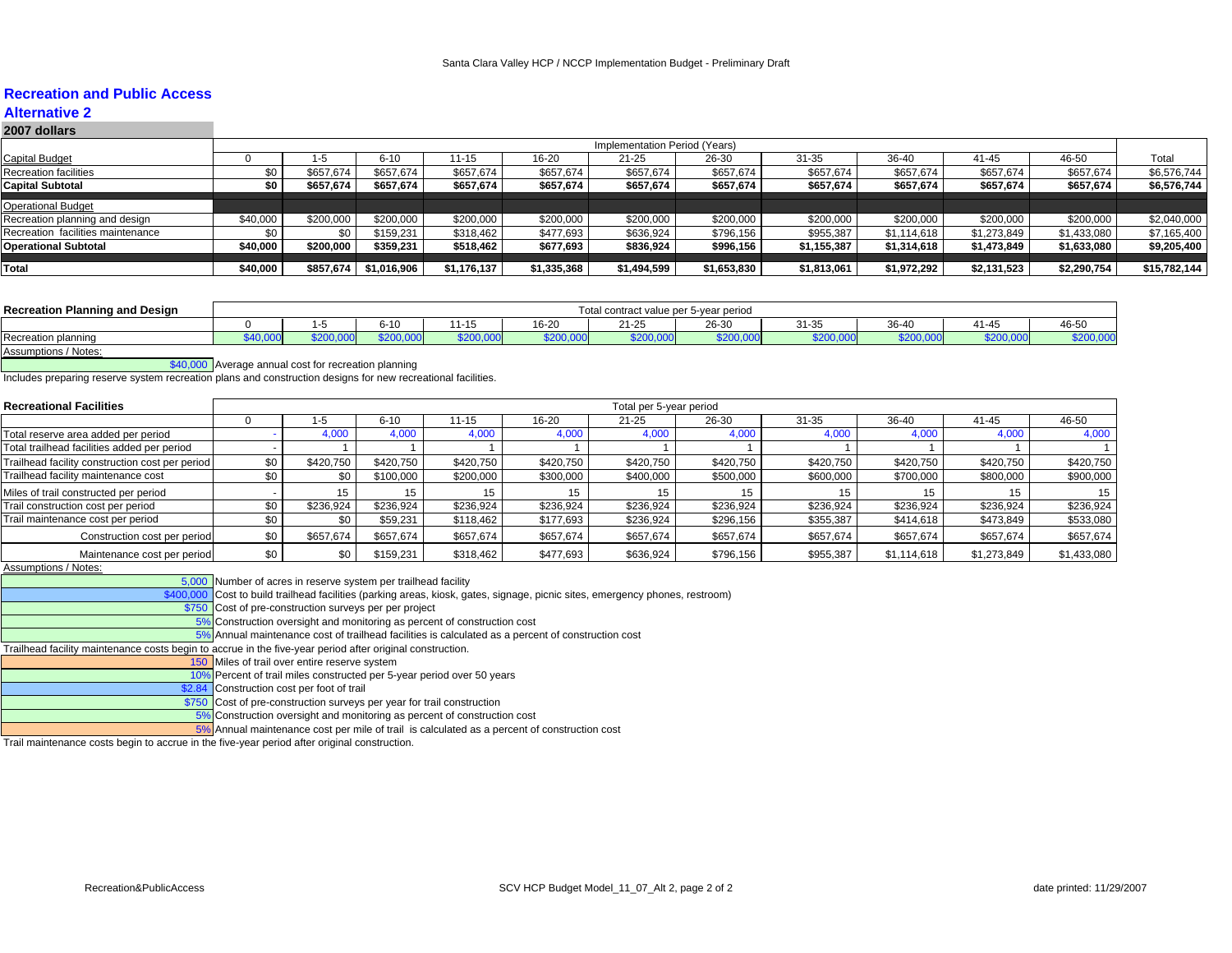#### **Monitoring, Research, and Adaptive Management**

### **Alternative 2**

| 2007 dollars                              |          |             |             |             |             |                                      |             |             |             |             |             |              |
|-------------------------------------------|----------|-------------|-------------|-------------|-------------|--------------------------------------|-------------|-------------|-------------|-------------|-------------|--------------|
|                                           |          |             |             |             |             | <b>Implementation Period (Years)</b> |             |             |             |             |             |              |
| Capital Budget                            |          | 1-5         | $6 - 10$    | 11-15       | 16-20       | $21 - 25$                            | 26-30       | $31 - 35$   | 36-40       | $41 - 45$   | 46-50       | Total        |
| Office furniture and equipment purchase   | \$450    | \$11,500    | \$12,783    | \$11,333    | \$11,783    | \$11,500                             | \$8,950     | \$8,500     | \$8,950     | \$11,500    | \$8,950     | \$106,200    |
| Vehicle purchase                          | \$10,200 |             | \$51,000    | \$0         | \$51,000    | \$0                                  | \$51,000    | \$0         | \$51,000    |             | \$51,000    | \$265,200    |
| Capital Subtotal                          | \$10,650 | \$11,500    | \$63,783    | \$11,333    | \$62,783    | \$11,500                             | \$59,950    | \$8,500     | \$59,950    | \$11,500    | \$59,950    | \$371,400    |
| <b>Operational Budget</b>                 |          |             |             |             |             |                                      |             |             |             |             |             |              |
| Monitoring staff                          | \$0      | \$776,250   | \$1,029,375 | \$1,029,375 | \$1,029,375 | \$776,250                            | \$776,250   | \$776,250   | \$776,250   | \$776,250   | \$776,250   | \$8,521,875  |
| Office equipment maintenance and supplies | \$50     | \$24,375    | \$32,417    | \$32,417    | \$32,417    | \$24,375                             | \$24,375    | \$24,375    | \$24,375    | \$24,375    | \$24,375    | \$267,925    |
| Vehicle fuel and maintenance              | \$1,350  | \$6,750     | \$6,750     | \$6,750     | \$6,750     | \$6,750                              | \$6,750     | \$6,750     | \$6,750     | \$6,750     | \$6,750     | \$68,850     |
| Vehicle mileage allowance                 |          | \$1,364     | \$1,667     | \$1,667     | \$1,667     | \$1,364                              | \$1,364     | \$1,364     | \$1,364     | \$1,364     | \$1,364     | \$14,550     |
| Overnight travel                          | \$0      | \$6,344     | \$8,094     | \$8,094     | \$8,094     | \$6,344                              | \$6,344     | \$6,344     | \$6,344     | \$6,344     | \$6,344     | \$68,688     |
| Monitoring plan                           | \$0      | \$250,000   | \$0         | \$50,000    |             | \$50,000                             | \$0         | \$50,000    |             | \$50,000    | \$0         | \$450,000    |
| Biological monitoring contractors         | \$0      | \$273,290   | \$728,774   | \$910,967   | \$1,261,339 | \$1,611,711                          | \$1,962,083 | \$2,312,454 | \$2,662,826 | \$3,013,198 | \$3,363,570 | \$18,100,211 |
| Directed research                         | \$0      | \$1,250,000 | \$750,000   | \$500,000   | \$200,000   | \$200,000                            | \$0         | \$0         | \$C         |             |             | \$2,900,000  |
| Adaptive management                       | \$0      | \$145,000   | \$145,000   | \$145,000   | \$145,000   | \$145,000                            | \$145,000   | \$145,000   | \$145,000   | \$145,000   | \$145,000   | \$1,450,000  |
| <b>Operational Subtotal</b>               | \$1,400  | \$2,733,373 | \$2,702,076 | \$2,684,269 | \$2,684,641 | \$2,821,793                          | \$2,922,165 | \$3,322,537 | \$3,622,909 | \$4,023,281 | \$4,323,653 | \$31,842,099 |
| Total                                     | \$12,050 | \$2,744,873 | \$2,765,859 | \$2,695,603 | \$2,747,425 | \$2,833,293                          | \$2,982,115 | \$3,331,037 | \$3,682,859 | \$4,034,781 | \$4,383,603 | \$32,213,499 |

#### **Staff (shared with administration, reserve management, and restoration/creation)**

|                 |    |                  | $6 - 10$ | $1 - 15$          | 0.000<br>ו⊿-פו | $21 - 2!$           | $26-30$   | 34.05<br>−∪⊾ | <b>20 10</b><br>$\cdot$ | $\sim$ 1.4 $\sim$                                | 46-50                |
|-----------------|----|------------------|----------|-------------------|----------------|---------------------|-----------|--------------|-------------------------|--------------------------------------------------|----------------------|
| Cost per perioc | ¢٢ | ີ 25∩<br>. U.ZJU | 375<br>. | $^{\sim}$ 029,375 | \$1,029,375    | 0770000<br>ა//6.250 | \$776.25∩ | \$776,250    | 0770000<br>\$1/6,250    | <b>4776</b><br>$\sim$ $\sim$ $\sim$<br>\$776.250 | $\cdots$<br>3770.ZOU |
| .               |    |                  |          |                   |                |                     |           |              |                         |                                                  |                      |

Assumptions / Notes:

25% Proportion of shared staff, equipment, vehicle, and travel costs allocated to monitoring and research

The cost/employee/year includes salary and benefits.

#### **Office Equipment and Supplies (shared with administration, reserve management, and restoration/creation)**

| Cost per period                    |       |                                   | 6-10     | $1 - 15$ | 16.21         | 24.25<br>1-∠- | 26-30    | 31-35    | 20.40            | $11 - 4$ | 46-50    |
|------------------------------------|-------|-----------------------------------|----------|----------|---------------|---------------|----------|----------|------------------|----------|----------|
| Furniture and equipment purchase   | \$450 | $Q$ <sub>11</sub> $E$ 00<br>1,JUV | \$12,783 | \$11,333 | <b>11.783</b> | \$11,500      | \$8,950  | \$8,500  | es arn<br>ψυ,∋∪υ | \$11,500 | \$8,950  |
| Equipment maintenance and supplies | \$50  | \$24,375                          | \$32,417 | \$32.417 | \$32.417      | \$24,375      | \$24,375 | \$24.375 | \$24.375         | \$24,375 | \$24,375 |
| Assumptions / Notes:               |       |                                   |          |          |               |               |          |          |                  |          |          |

25% Proportion of shared staff, equipment, vehicle, and travel costs allocated to monitoring and research

#### **Passenger Vehicles and Fuel (shared with administration, reserve management, and restoration/creation)**

| per period<br>Cost per              |         |                   | 6-10                | $1 - 15$         | $\sim$<br>n-2               | 24.2<br>1-2 | 26-30         | 34.05                 | 20.40             | 1.Z                      | 46-50                           |
|-------------------------------------|---------|-------------------|---------------------|------------------|-----------------------------|-------------|---------------|-----------------------|-------------------|--------------------------|---------------------------------|
| Passenger car purchase              | 10,200  |                   | 51,000              |                  | \$51,000                    |             | \$51,000      |                       | 0.5400<br>טטטוויט |                          | $A = 4.000$<br><b>UUU, I GG</b> |
| I and maintenance<br>Vehicle fuel i | \$1.350 | $\sim - -$<br>טט. | $ER$ 750<br>⊎ບ,≀ ບບ | $\sim$ 750 $\pm$ | $\sim -$<br><b>JU, I JU</b> | 20.75       | 0077<br>১৮.75 | 0.75<br><b>JU.IJU</b> | .<br>50. I JU     | <b>CG 750</b><br>⊎ບ,≀ ບບ | 0 <sub>0</sub><br>טט ווט        |

Assumptions / Notes:

25% Proportion of shared staff, equipment, vehicle, and travel costs allocated to monitoring and research

#### **Vehicle Mileage Allowance (shared with administration, reserve management, and restoration/creation)**

|                      |          | 0.40<br><b>0-10</b> | 44 AF<br>ا دا - ا | $16 - 20$ | $21 - 25$ | 26-30         | 04.05<br>-51-55 | 36-40             | $41 - 4'$ | 46-50              |
|----------------------|----------|---------------------|-------------------|-----------|-----------|---------------|-----------------|-------------------|-----------|--------------------|
| Cost per period      | $*1.364$ | $A$ $CZ$<br>1.007   | \$1,667           | \$1,667   | \$1,364   | <b>A1 364</b> | 0.4001          | $A$ $A$<br>ა1,364 | \$1,364   | $A$ $A$<br>\$1,304 |
| Assumptions / Notes: |          |                     |                   |           |           |               |                 |                   |           |                    |

25% Proportion of shared staff, equipment, vehicle, and travel costs allocated to monitoring and research

#### **Overnight Travel (shared with administration, reserve management, and restoration/creation)**

|                 |                  | - - -   | $\cdots$<br>$11 - 1$ | 16-20   | 21-25   | 0000<br>20-37 | 0.400<br>∵د-اد.                                 | $\sim$ $\sim$<br>36-4 | .       | $\sim$ $ -$<br>46-5⊾ |
|-----------------|------------------|---------|----------------------|---------|---------|---------------|-------------------------------------------------|-----------------------|---------|----------------------|
| Cost per period | \$6.344<br>Ψ∪, ∪ | \$8,094 | \$8,094              | \$8,094 | \$6,344 | \$6,344       | $\sim$ $\sim$ $\sim$ $\sim$<br>SK 34.<br>+יט, ט | \$6,344               | \$6,344 | \$6,344              |
|                 |                  |         |                      |         |         |               |                                                 |                       |         |                      |

Assumptions / Notes:

25% Proportion of shared staff, equipment, vehicle, and travel costs allocated to monitoring and research

Compliance monitoring for implementation will be conducted by program administration staff and is addressed under the program administration cost category.

General landscape level surveying and monitoring will be done by staff, once every 5 years.

Pre-acquisition survey costs are covered under the land acquisition cost category.

Monitoring on lands restored/created is addressed under the restoration cost category.

Preconstruction surveys are assumed to occur prior to construction of covered activites on the reserve sustem. and costs are estimated as a component of those restoration and management costs.

Construction monitoring is assumed to occur periodically during construction of covered activities and conservation measures, and costs are estimated as a component of those restoration and management costs.

Implementing entity monitoring staff will plan, coordinate, and report on the monitoring categories described below.

Contractors will conduct the field monitoring and data analysis.

Annual monitoring costs assumed roughly constant over the implementation period. More intensive monitoring in early years; monitoring becomes more efficient over time.

Pre-acquisition, preconstruction surveys, and construction monitoring for covered activities outside of the reserve system will be paid for by developers.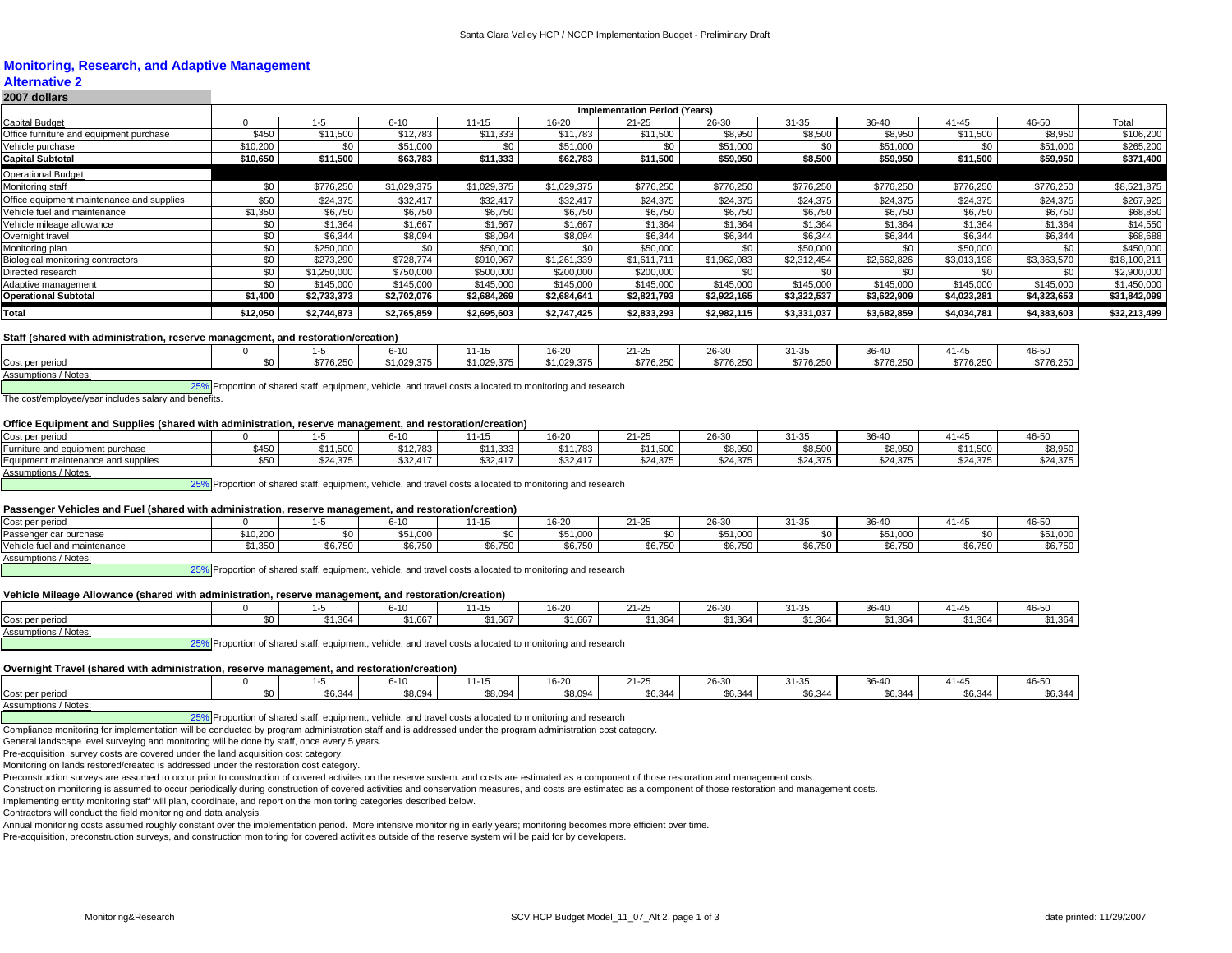#### **Monitoring, Research, and Adaptive Management**

## **Alternative 2**

#### **2007 dollars**

**Biological Monitoring by species and land cover type (field data collection contractors)**

|                                       |            |                                             |      | $1 - 5$   | $6 - 10$  | $11 - 15$ | 16-20       | $21 - 25$   | 26-30                                                           | $31 - 35$   | 36-40       | $41 - 45$   | 46-50       |
|---------------------------------------|------------|---------------------------------------------|------|-----------|-----------|-----------|-------------|-------------|-----------------------------------------------------------------|-------------|-------------|-------------|-------------|
|                                       |            | Monitoring Plan                             | \$0  | \$250,000 | \$0       | \$50,000  |             | \$50,000    | \$0                                                             | \$50,000    | \$0         | \$50,000    | \$0         |
|                                       |            | Total person                                |      |           |           |           |             |             |                                                                 |             |             |             |             |
|                                       |            | hours per year                              |      |           |           |           |             |             |                                                                 |             |             |             |             |
|                                       |            | (complete reserve                           |      |           |           |           |             |             |                                                                 |             |             |             |             |
| Covered Species and Land Cover Type   | Unit       | system                                      |      |           |           |           |             |             | Biological Monitoring Cost Per Period by Species and Land Cover |             |             |             |             |
| California Red-legged Frog            | acres      | 640                                         |      | \$30,685  | \$81,827  | \$102,284 | \$141,624   | \$180,964   | \$220,304                                                       | \$259,644   | \$298,984   | \$338,324   | \$377,664   |
| California Red-legged Frog - streams  | miles      | 80                                          |      | \$3,836   | \$10,228  | \$12,786  | \$17,703    | \$22,621    | \$27,538                                                        | \$32,456    | \$37,373    | \$42,291    | \$47,208    |
| California Tiger Salamander           | acres      | 480                                         |      | \$23,014  | \$61,370  | \$76,713  | \$106,218   | \$135,723   | \$165,228                                                       | \$194,733   | \$224,238   | \$253,743   | \$283,248   |
| California Tiger Salamander (streams) | miles      | R(                                          | ື    | \$3,836   | \$10,228  | \$12,786  | \$17,703    | \$22,621    | \$27,538                                                        | \$32,456    | \$37,373    | \$42,291    | \$47,208    |
| Pond turtle                           | acres      | 160                                         | . ደበ | \$7,671   | \$20,457  | \$25,571  | \$35,406    | \$45,241    | \$55,076                                                        | \$64,911    | \$74,746    | \$84,581    | \$94,416    |
| Pond turtle (streams)                 | miles      | 80                                          | \$በ  | \$3,836   | \$10,228  | \$12,786  | \$17,703    | \$22,621    | \$27,538                                                        | \$32,456    | \$37,373    | \$42,291    | \$47,208    |
| Foothill Yellow-Legged Frog (streams) | miles      | <b>400</b>                                  |      | \$19,178  | \$51,142  | \$63,928  | \$88,515    | \$113,103   | \$137,690                                                       | \$162,278   | \$186,865   | \$211,453   | \$236,040   |
| San Joaquin kit fox                   | acres      | 480                                         |      | \$23,014  | \$61,370  | \$76,713  | \$106,218   | \$135,723   | \$165,228                                                       | \$194,733   | \$224,238   | \$253,743   | \$283,248   |
| Burrowing owl                         | acres      | 160                                         | \$0  | \$7,671   | \$20,457  | \$25,571  | \$35,406    | \$45,241    | \$55,076                                                        | \$64,911    | \$74,746    | \$84,581    | \$94,416    |
| Burrowing owl                         | acres      | 160                                         | \$0  | \$7,671   | \$20,457  | \$25,571  | \$35,406    | \$45,241    | \$55,076                                                        | \$64,911    | \$74,746    | \$84,581    | \$94,416    |
| Townsend's bat                        | acres      | 120                                         | \$0  | \$5,753   | \$15,343  | \$19,178  | \$26,555    | \$33,931    | \$41,307                                                        | \$48,683    | \$56,060    | \$63,436    | \$70,812    |
| Least bell's vireo                    | acres      | 20 <sub>C</sub>                             |      | \$9,589   | \$25,571  | \$31,964  | \$44,258    | \$56,551    | \$68,845                                                        | \$81,139    | \$93,433    | \$105,726   | \$118,020   |
| Tricolor blackbird                    | acres      | 120                                         |      | \$5,753   | \$15,343  | \$19,178  | \$26,555    | \$33,931    | \$41,307                                                        | \$48,683    | \$56,060    | \$63,436    | \$70,812    |
| Golden Eagle                          | acres      | 120                                         |      | \$5,753   | \$15,343  | \$19,178  | \$26,555    | \$33,931    | \$41,307                                                        | \$48,683    | \$56,060    | \$63,436    | \$70,812    |
| Bay checkerspot butterfly             | acres      | 1.280                                       |      | \$61,370  | \$163,654 | \$204,568 | \$283,248   | \$361,928   | \$440,608                                                       | \$519,288   | \$597,968   | \$676,648   | \$755,328   |
| Covered plants                        | occurrence | 1.140                                       | \$0  | \$54,658  | \$145,755 | \$182,193 | \$252,268   | \$322,342   | \$392,417                                                       | \$462,491   | \$532,565   | \$602,640   | \$672,714   |
|                                       |            | Cost per period                             | \$0  | \$273,290 | \$728,774 | \$910,967 | \$1,261,339 | \$1,611,711 | \$1,962,083                                                     | \$2,312,454 | \$2,662,826 | \$3,013,198 | \$3,363,570 |
|                                       |            | Annual Average Cost per 1,000 acres managed | \$0  | \$13,665  | \$18,219  | \$15.183  | \$15,767    | \$16.117    | \$16,351                                                        | \$16,518    | \$16,643    | \$16.740    | \$16,818    |
| Accumptions / Notes                   |            |                                             |      |           |           |           |             |             |                                                                 |             |             |             |             |

Assumptions / Notes:

228 Total covered plant occurrences protected

5 Hours of covered plant surveying per occurrence per year

2% Percent of each species and/or land cover added each year beginning in year 1

30% Percent premium on costs in early years to reflect more intensive early efforts and the fact that monitoring would become more efficient over time.

**\$123** Contractor cost per hour including amortized per diem and travel

5 years per period

#### **Directed Research**

|                                                      |    |                           |                                              | .                               | $16 - 20$ | $\sim$ $\sim$<br>11-∠≎ | 26-30 | $\sim$ | $36 - 40$<br>־ש | 41-4. | ס-פי |
|------------------------------------------------------|----|---------------------------|----------------------------------------------|---------------------------------|-----------|------------------------|-------|--------|-----------------|-------|------|
| e cost per year to fund directed research<br>Average |    | .                         | <b>Contract Contract Contract</b><br>$- - -$ | . <u>. .</u><br>) ( )(<br>יש,טי | 10.000    | . <i>. .</i>           |       |        |                 |       |      |
| Cost per period                                      | ¢∩ | 0.0000<br>' ∪ت∠…<br>⊃.∪∪∪ | \$750,000<br>$\sim -$                        | \$500,000                       | \$200,000 | \$200,000              |       |        |                 |       |      |

\$500,000 Directed research in Period 1-5 to investigate the feasibility of improving wildlife movement (Metcalf Canyon and Coyote Crk to Tulare Hill; Pajaro River between Santa Cruz Mts and Diablo Range; across Hwy 152 alo

#### **Adaptive Management**

|                                                                            |     |           | $6 - 10$  | $11 - 15$ | 16-20     | $21 - 25$ | 26-30     | 31-35     | $36 - 40$ | 41-45     | 46-50     |
|----------------------------------------------------------------------------|-----|-----------|-----------|-----------|-----------|-----------|-----------|-----------|-----------|-----------|-----------|
| Average Independent Conservation Assessment<br>Team cost per 5-year period | \$0 | \$25,000  | \$25,000  | \$25,000  | \$25,000  | \$25,000  | \$25,000  | \$25,000  | \$25,000  | \$25,000  | \$25,000  |
|                                                                            |     |           |           |           |           |           |           |           |           |           |           |
| Average Science Advisors cost per 5-year period                            | \$0 | \$120,000 | \$120,000 | \$120,000 | \$120,000 | \$120,000 | \$120,000 | \$120,000 | \$120,000 | \$120,000 | \$120,000 |
| Cost per period                                                            | \$0 | \$145,000 | \$145,000 | \$145,000 | \$145,000 | \$145,000 | \$145,000 | \$145,000 | \$145,000 | \$145,000 | \$145,000 |

Assumptions / Notes:

Adaptive management experiments are covered under the monitoring staff and directed research categories.

The Independent Conservation Assessment Team will meet once every 4 years and have:

5 Members of Independent Conservation Assessment Team

\$5,000 Stipend per member per 5-year period

The Science Advisors will consist of:

8 Members of Science Advisors panel \$15,000 Stipend per member per 5-year period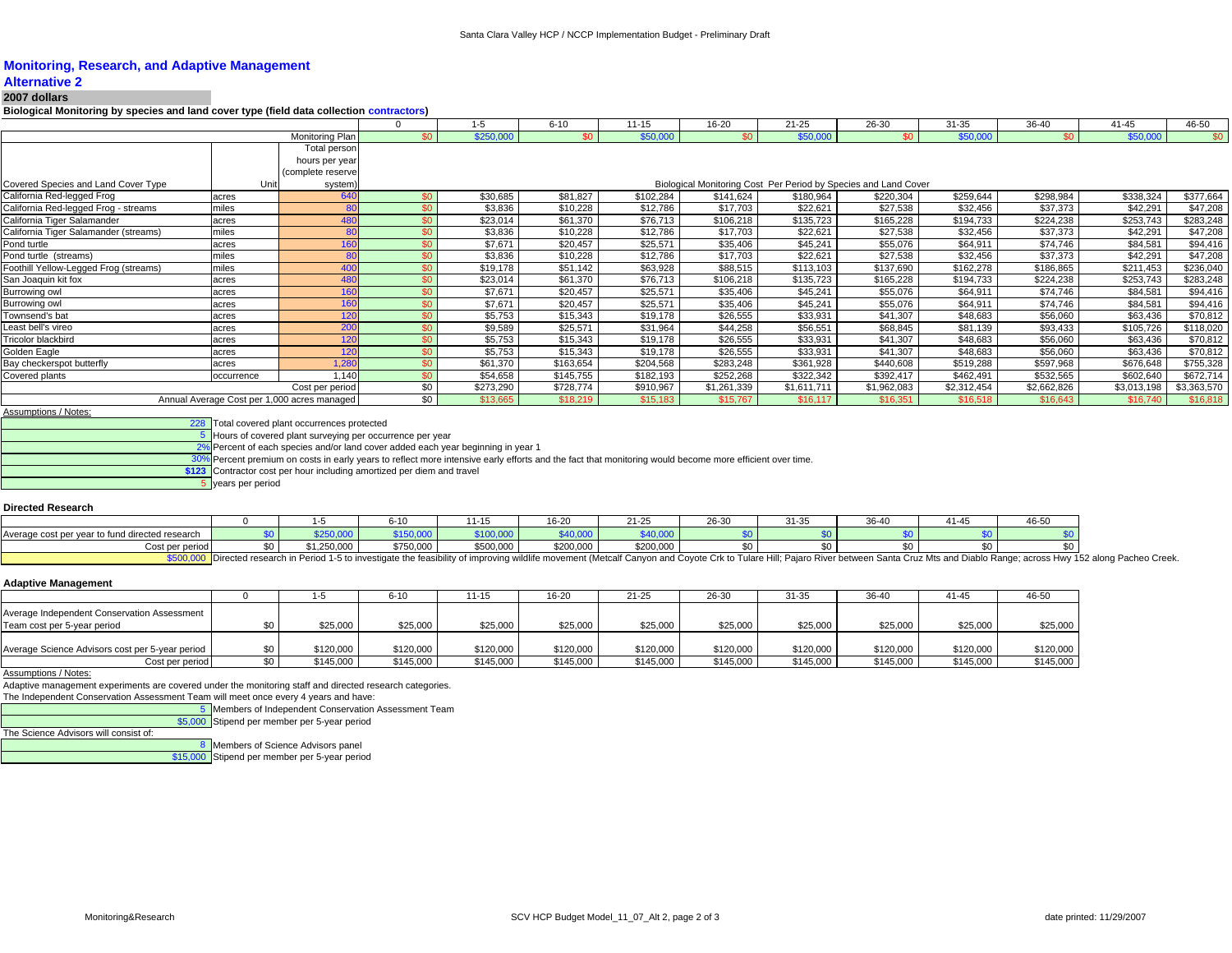## **Remedial MeasuresAlternative 2**

## **2007 dollars**

|                       | <b>Implementation Period (Years)</b> |                |           |           |           |           |           |                       |                 |           |           |             |
|-----------------------|--------------------------------------|----------------|-----------|-----------|-----------|-----------|-----------|-----------------------|-----------------|-----------|-----------|-------------|
| <b>Capital Budget</b> |                                      |                | $6 - 10$  | $11 - 15$ | 16-20     | 21-25     | 26-30     | <b>04.0E</b><br>31-35 | 36-40<br>$\sim$ | 41-45     | 46-50     | Total       |
| Remedial measures     | \$3,905                              | .239<br>\$152. | \$182,863 | \$211,610 | \$230,860 | \$234,370 | \$253,620 | \$270,995             | \$288,220       | \$307,469 | \$324,844 | \$2,460,996 |
| Total                 | \$3.905                              | \$152.239      | \$182,863 | \$211,610 | \$230,860 | \$234,370 | \$253,620 | \$270,995             | \$288,220       | \$307,469 | \$324,844 | \$2,460,996 |

Assumptions / Notes:

3% Percent of reserve management and maintenance operational cost assumed to be needed for remedial actions on reserve lands.

Applies to operational budget for management activities on reserve lands.

Management costs include overall reserve management as well as water supply/fish habitat management, and public access / recreation management.

Covers costs associated with responses to adaptive management findings as well as costs for restoration or maintenance of reserve areas in response to other changed circumstances such as wildfire or drough Remedial measures for restoration activities are included as a restoration cost.